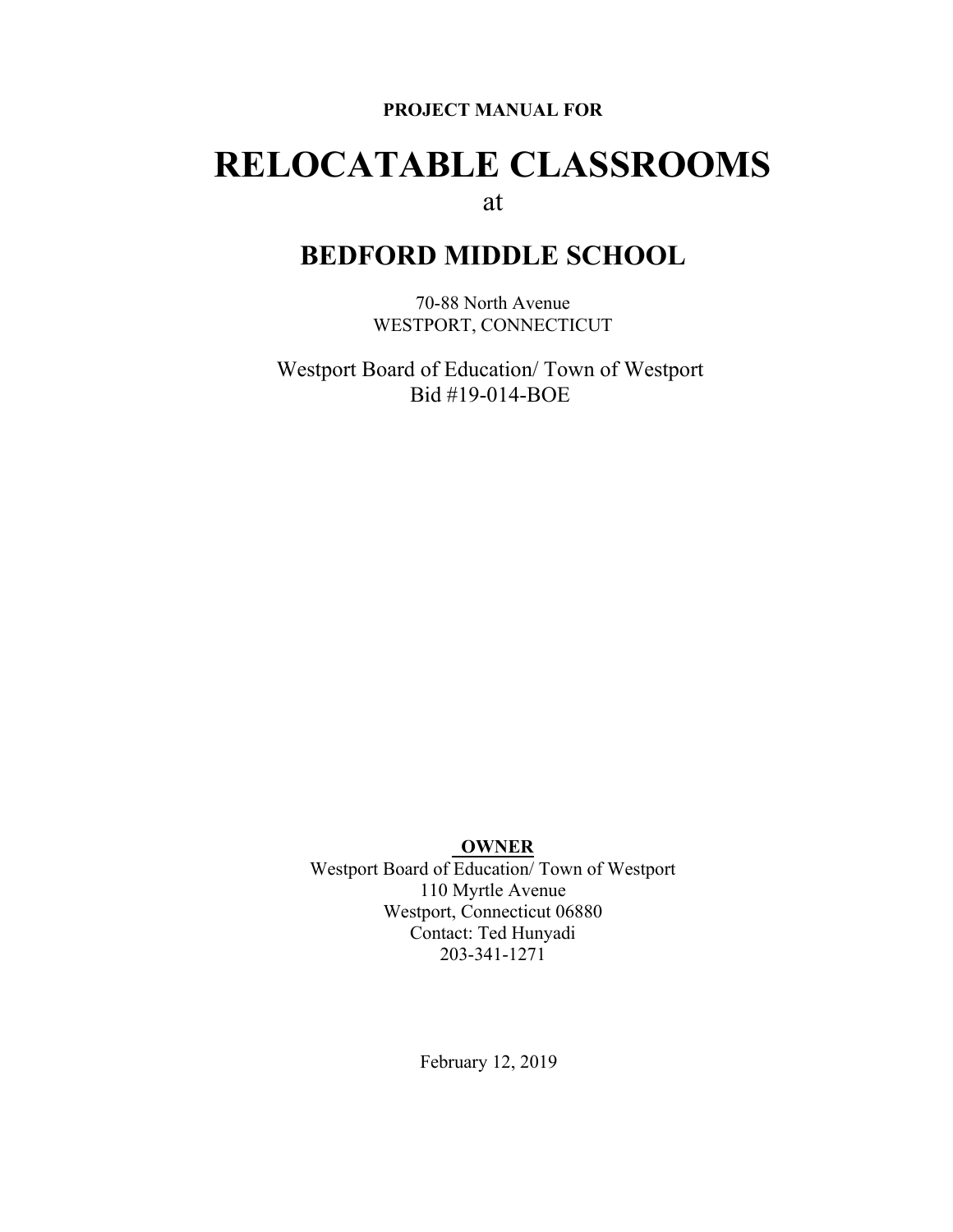## **INDEX**

Index List of Drawings Invitation to Bid Instructions to Bidders Insurance Requirements

#### DIVISION 1 - GENERAL REQUIREMENTS

| 01085 | Applicable Standards          |
|-------|-------------------------------|
| 01300 | Submittals and Substitutions. |
| 01400 | <b>Quality Control</b>        |
| 01500 | <b>Temporary Facilities</b>   |
| 01710 | Cleaning                      |
| 01730 | Operation & Maintenance Data  |
|       |                               |

01800 Project Closeout

#### DIVISION 3 - CONCRETE

03300 Cast-in-place Concrete

#### DIVISION 6 - CARPENTRY

06100 Carpentry

DIVISION 7 – THERMAL & MOISTURE PROTECTION 07900 Sealants

# DIVISION 9 - PAINTING

09900 Painting

### DIVISION 13 - SPECIAL CONSTRUCTION 13122 Relocatable Classrooms

# APPENDIX

Seismic Certification Form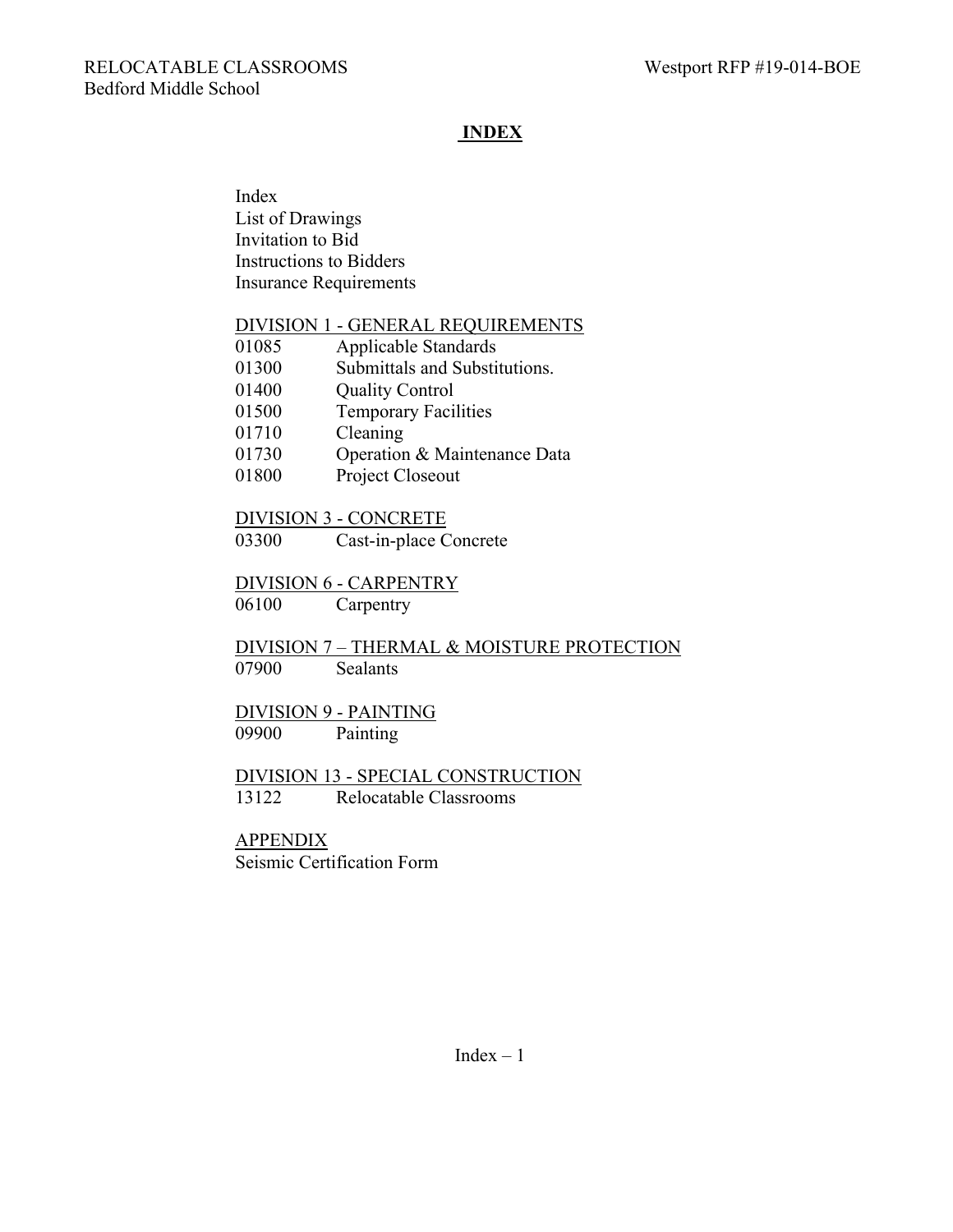## **LIST of DRAWINGS**

### **Drawings dated February 12, 2019**

- C-0 Cover Sheet
- SP-1 Proposed Site Plan
- SP-2 Proposed Bedford Middle School Site Plan
- A-1 Proposed Floor Plan 2-Classroom Portables Bedford MS
- A-2 Proposed Floor Plan 4-Classroom
- A-3 Proposed Classroom Elevations Back Building
- A-4 Proposed Classroom Elevations Front Building
- A-5 Proposed Classroom Elevations Front Building
- A-6 Details
- A-7 Miscellaneous Details
- A-8 Building Section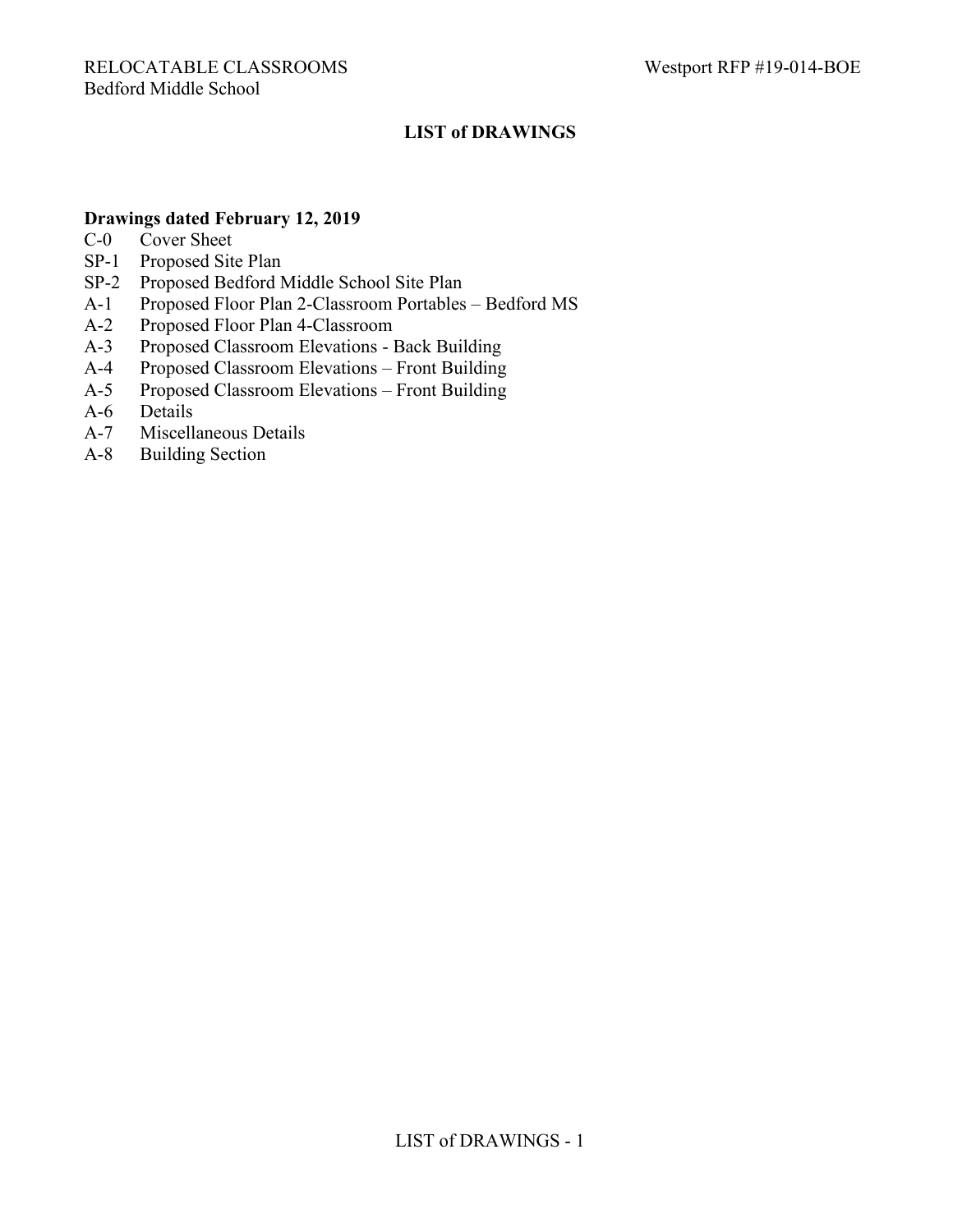## REQUEST FOR PROPOSAL INVITATION

1. Notice is given hereby that: **The Board of Education/ Town of Westport** will accept sealed proposals for: **Design, furnish, deliver, and install two separate modular classroom buildings at Bedford Middle School, Westport, Connecticut complete with ramps, stairs, foundations and utilities according to the drawings and specifications. Contract is to include complete removal at the termination of the lease. Different configurations than what is shown in the Bid Documents may be acceptable, but variations must be noted in the Bid.**

**The Owner will be responsible for the installation of fire alarm from the existing building to the relocatable classrooms. The manufacturer must make provisions for all connections and provide all work inside the classroom. Contract is to include complete removal at the termination of the lease.**

**The Owner will be responsible for all data; telephone, proximaty card reader and public address system work wiring and terminations, except that the modular contractor must install all required conduits and junction boxes**

- A. Any sizes or Estimate of Quantities as shown on the attached sheets and/or drawings are approximate and are not guaranteed in any respect. Prospective Bidders are to visit the site to verify scope of the work, measurements, quantities, etc. prior to bidding. The Board of Education reserves the right at all times to increase or decrease the amount of work if deemed in the best interest of the Westport Board of Education.
- B. For relocatable classrooms bidder's price is to include all labor, materials, permits, etc. required to properly manufacture and install the classrooms, including but not limited to the following:
	- 1. All plans, drawings, and specifications as required for permits, approvals, and construction.
	- 2. Local agency's approvals of drawings and specifications prior to construction and installation.
	- 3. Delivery to site.
	- 4. Site & pier layout.
	- 5. Reinforced concrete foundations. Block and level system will be accepted as an alternate.
	- 6. Modular interconnections and finishing.
	- 7. All interior work and finishes.
	- 8. Finish building skirting; including adequate ventilation.
	- 9. Entry steps, ramps and railings. Prefabricated aluminum stairs and ramps will be accepted as an alternate.
	- 10. Final grading and paving of areas specified.
	- 11. Site clean-up.
	- 12. Heating, ventilating and air-conditioning.
	- 13. All electrical work and circuit breaker panels.

Invitation to Bid - 1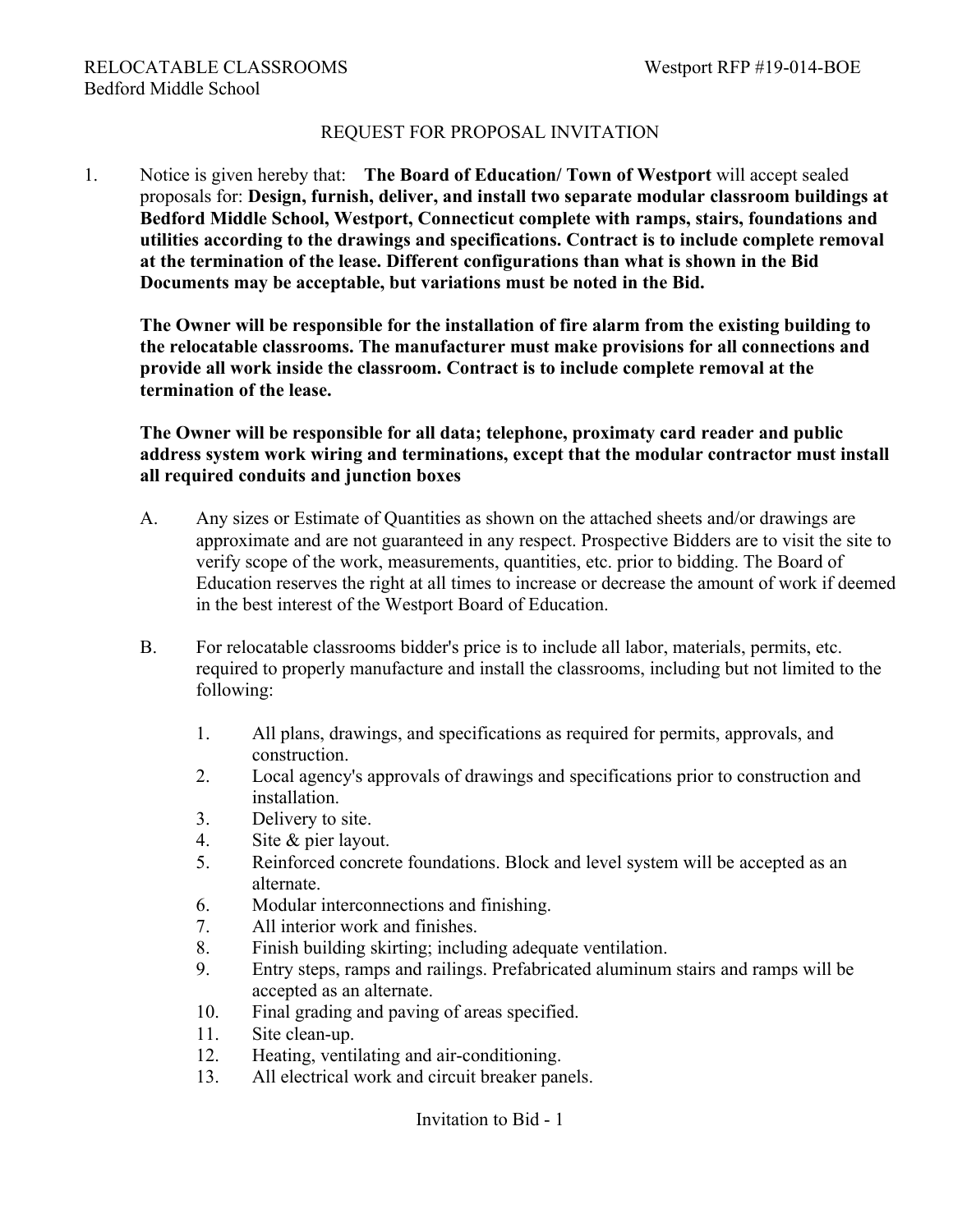## RELOCATABLE CLASSROOMS Westport RFP #19-014-BOE

#### Bedford Middle School

- 14. Heat and/or smoke detectors connectable to the existing building detection system
- 15. No plumbing is required as part of this contract.
- 16. All ceilings, walls, floors, and exterior finishes.
- 17. Conduits and empty junction boxes for data, telephone, card reader and PA system.
- 18. Final grading and seeding of site.
- 2. Contract documents may be examined at the office of:

Philip H. Cerrone III, Architect 421 Meadow Street Fairfield, Connecticut 203/333-2066

- 4. Inquiries should be addressed to Mr. Ted Hunyadi, [Thunyadi@westportps.org](mailto:Thunyadi@westportps.org), who will be the Town Representative for the project. Tel: (203) 341-1271.
- 5. The Bidder must not discriminate, nor permit discrimination, against any person on the grounds of race, color, national origin, religion, sex, handicap, or veteran status, in their employment practices, in any of their contractual arrangements, in all service and accommodations they offer to the public, and in any of their other business operations.
- 6. It is a national policy to provide minority and women's business enterprises (M and WBEs) the maximum opportunity to participate in activities carried out under public funding and to award a fair share of contracts to M and WBEs.
- 7. It shall be the responsibility of potential bidders to visit the site and make their own evaluation of the work. Site review and building access may be gained by contacting Mr. Ted Hunyadi, (203) 341- 1271.
- 8. The successful bidder MUST secure all required permits prior to commencing work on the site and MUST obtain a certificate of occupancy prior to receiving the final payment. Upon application for a building permit the Town of Westport will waive the cost of the permit, exclusive of the State of CT Education Fee.
- 9. Contractor must submit a Construction Schedule as part of the Bid. Note that time is of the essence.
- 10. Award of the project is contingent upon funding & zoning approval by the applicable boards of the Westport Board of Educations and the Town of Westport.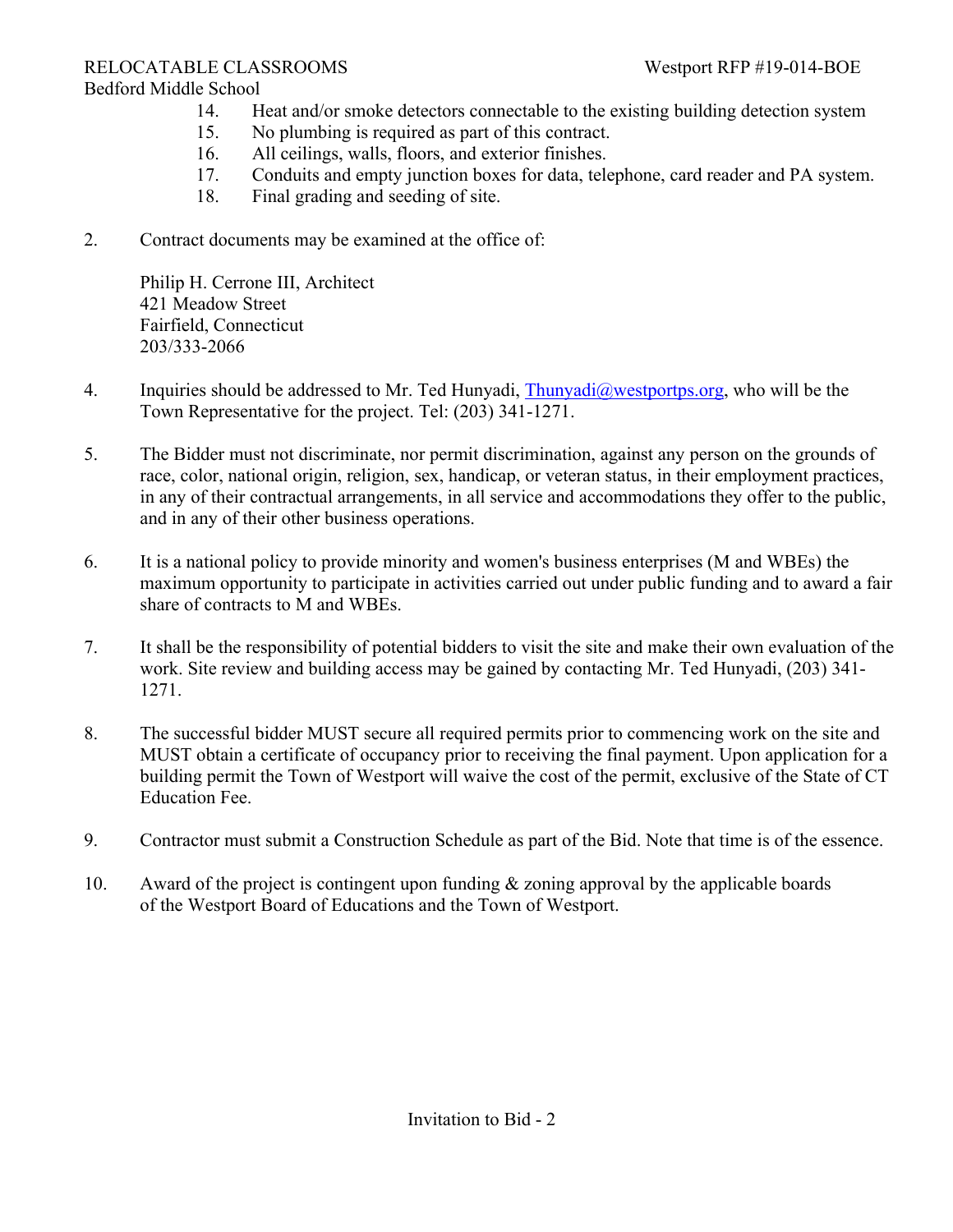## **INSTRUCTION TO BIDDERS**

#### 1. **THE WORK**

**Design, furnish, deliver and install two separate modular classroom buildings at Bedford Middle School, Westport, Connecticut complete with ramps, stairs, foundations and utilities according to the drawings and specifications. Contract is to include complete removal at the termination of the lease. Different configurations than what is shown in the Bid Documents may be acceptable, but variations must be noted in the Bid.**

**The Owner will be responsible for the installation of fire alarm from the existing building to the relocatable classrooms. The manufacturer must make provisions for all connections and provide all work inside the classroom. Contract is to include complete removal at the termination of the lease.**

**The Owner will be responsible for all data; telephone, proximity card reader and public address system work wiring and terminations, except that the modular contractor must install all required conduits and junction boxes**

- A. Prospective bidders may bid on one or all of the options as outlined in this document. It is the intent of the Board of Education to award one of the options. Said award will be based on the most cost effective proposal in conjunction with other considerations.
- B. Note that Bidder's must submit, with his bid, descriptive literature and specifications pertaining to the new Relocatable classrooms which are being proposed.

#### 2**. RIGHT TO ACCEPT / REJECT**

A. After the reserves of all factors, terms, and conditions, including price, the purchasing authority of the Town of Westport reserves the right to reject any and all bids, or any portion, or waive defects in the same, or accept any proposal deemed to be in the best interest of the Town of Westport, Connecticut

#### 3. **QUESTIONS**

A. Questions concerning conditions and specifications should be directed to Mr. Ted Hunyadi, Telephone: (203)341-1271. Inquiries must reference date of bid opening and requisition or contract number and must be received no later than five (5) business days prior to date of bid opening. Failure to comply with these conditions will result in the bidder waiving his right to dispute the bid specifications and conditions.

#### 4. **PRICES**

- A. Prices quoted must be firm, for acceptance by the Town of Westport, for a period of ninety (90) days. Price shall include all applicable duties. Bidders shall be required to deliver awarded items at prices quoted in their original bid.
- B. The price(s) and amount of the bid will have been arrived at independently and without consultation, communication or agreement with any other contractor, bidder or potential bidder

Instructions to Bidders -1

## 5. **PAYMENT PROCEDURES**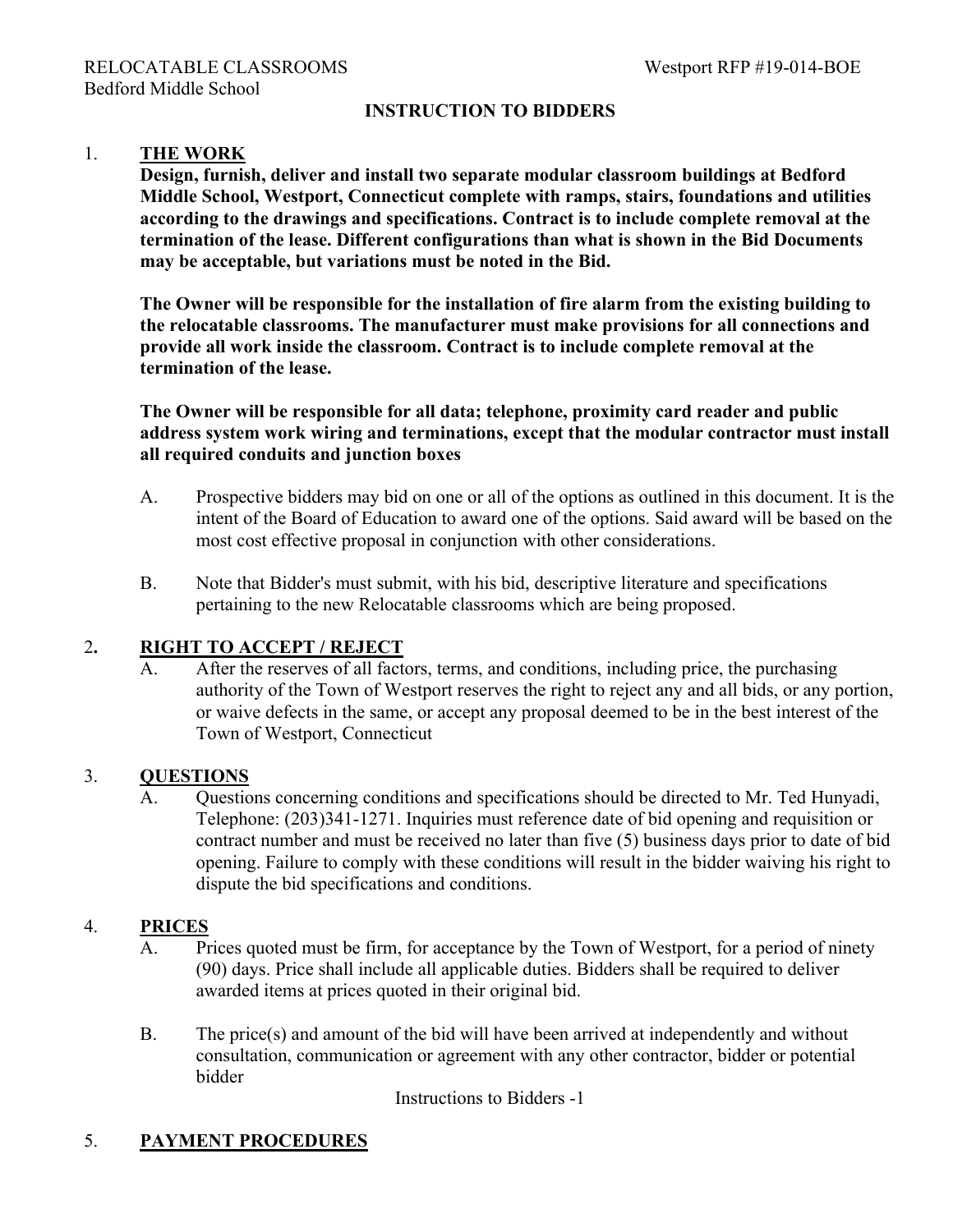## RELOCATABLE CLASSROOMS Westport RFP #19-014-BOE

Bedford Middle School

A. No voucher, claim, or charge against the Town shall be paid without the approval of the Fiscal Officer for correctness and legality. Appropriate checks shall be drawn by the Fiscal Officer for approved claims or charges and they shall be valid without countersignature unless the Board of Selectmen otherwise prescribed.

## 6. **THE CONTRACTOR**

A. The Contractor for the work described shall thoroughly familiarize himself with the requirements of all specifications, and the actual physical conditions of various job sites. The submission of a proposal shall be considered as evidence that the Contractor has examined the actual job conditions, requirements, and specifications. Any claim for labor, equipment, or materials required, of difficulties encountered which could have been foreseen had such an examination been carefully made will not be recognized.

## 7. **AWARD OF BIDS**

A. Contracts and purchases will be made or entered into with the lowest responsible bidder meeting specifications, except as otherwise specified in the invitation. If more than one item is specified in the invitation, the Westport Board of Education/ Town of Westport reserves the right to determine the low bidder on an individual basis or on the basis of all items included in the Invitation for Bids, unless otherwise expressed by the Town.

## 8. **TERMS AND CONDITIONS OF BID**

- A. In order to receive consideration, make bids in strict accordance with the following:
- B. Make bids upon the forms provided, properly signed and with all items filled out. Do not change the wording of the bid form, and do not add words to the bid form. Unauthorized conditions, limitations, or provisions attached to the bid may be cause for rejection of the bid. If alterations by erasure or interlineations are made for any reason, explain over such erasure or interlineations with a signed statement from the bidder.

## 9. **OSHA**

A. The bidder must certify all equipment must comply to all regulations and conditions stipulated under the Williams-Steiger Occupational Safety and Health Act of 1971, as amended. The successful bidder must further certify that all items furnished under the project will conform to and comply with Federal and State of Connecticut OSHA standards.

Successful bidder must agree to indemnify and hold harmless the Westport Board of Education/Town of Westport for any and all damages that may be assessed against the Town.

## 10. **FEDERAL, STATE, AND LOCAL LAWS**

A. All applicable Federal, State and local laws, rules and regulations of all authorities having jurisdiction over the locality of the project shall apply to the contracted are deemed to be included herein.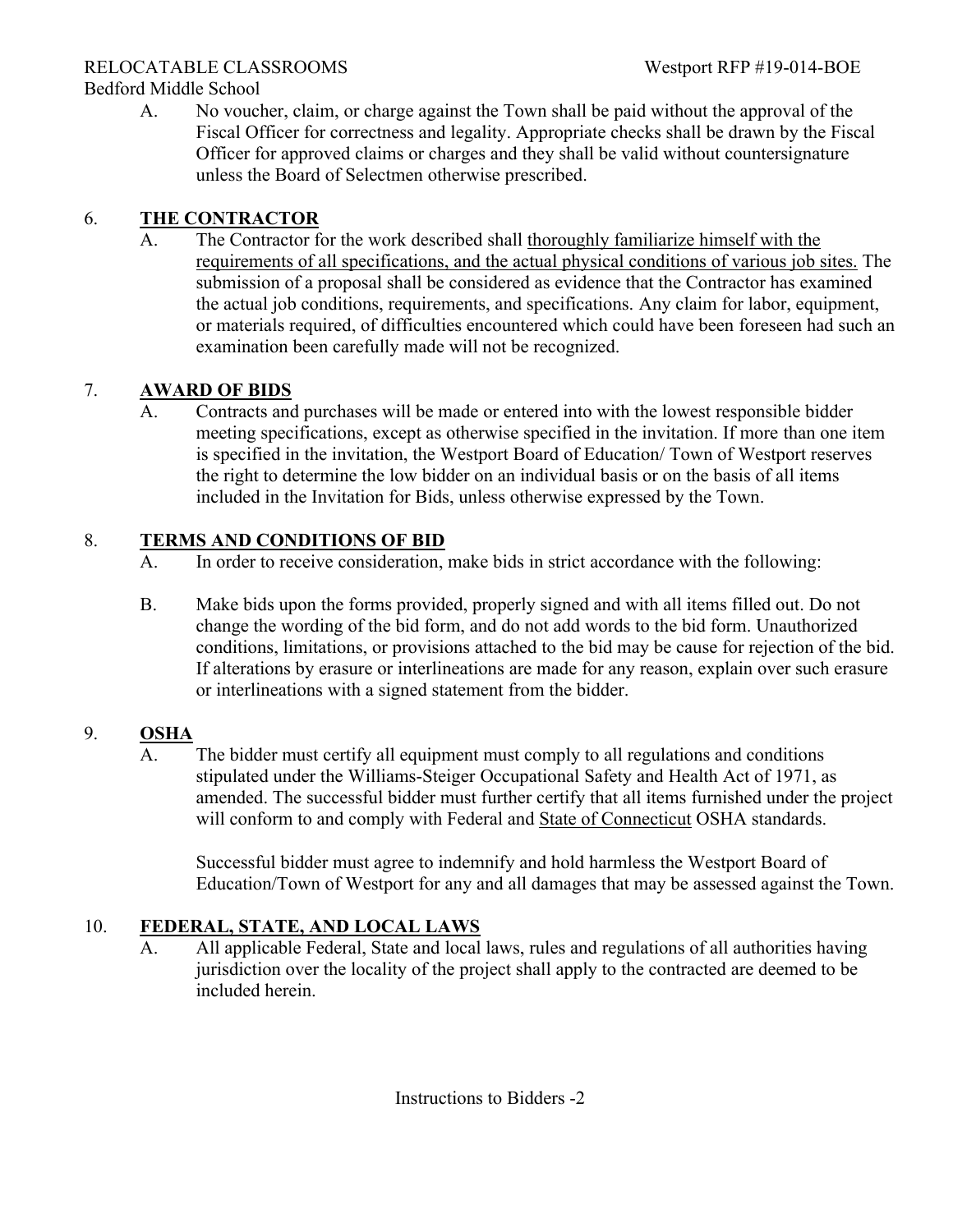#### RELOCATABLE CLASSROOMS Westport RFP #19-014-BOE Bedford Middle School

## 11. **CONFLICT OF INTEREST**

A. No officer or employee or member of any elective or appointive board, commission, or committee of the town, whether temporary or permanent, shall have or acquire any financial interest gained from a successful bid, direct or indirect, aggregating more than a hundred dollars (\$100), in any project, matter, contract or business within his/her jurisdiction or the jurisdiction of the board, commission or committee of which he is a member. Nor shall the officer/employee/member have any financial interest, direct or indirect, aggregating more than a hundred dollars (\$100) in any contract or proposed contract for materials or services to be furnished or used in connection with any project, jurisdiction of the board, commission or committee of which he/she is a member.

## 12. **SCOPE OF WORK / SITE INSPECTION**

- A. The bidder declares that the scope of the work has been thoroughly reviewed and any questions resolved (see below for name and number of individual to contact for questions).
- B. If applicable, the bidder further declares that the site has been inspected as called for in the specifications.

## 13. **EXCEPTION TO SPECIFICATIONS**

A. No protest regarding the validity or appropriateness of the specifications or of the Invitation for Bids will be considered, unless the protest is filed in writing with the Director of Purchasing, prior to the closing date for the bids. All bid proposals rendered shall be considered meeting the attached specifications unless exceptions are noted on a separate page dated and signed by the bidder.

## 14. **UNLESS OTHERWISE NOTED**

A. It will be assumed that all terms and conditions and specifications will be complied with and will be considered as part of the Bid Proposal.

## 15. **TAX EXEMPT**

A. Federal Tax Exemption 06-75-0063-K. Exempt from State Sales Tax under State General Statues Chapter 219-Section 12-412 Subsection A. No exemption certificates are required and none will be issued.

## 16. **OBLIGATION OF CONTRACTOR**

A. The Contractor shall do all the work and furnish all the materials, tools, and appliances necessary or proper for performing and completing work required by this contract in a manner specified. All the work, labor, and materials to be done and furnished under this contract shall be done and furnished strictly pursuant to and in conformity with the specifications hereto attached and other directions of the Owner, as given from time to time during the progress of the work under the terms of the contract. The contractor shall complete all work to be done under this contract to the satisfaction of the Board of Education and in accordance with the specifications and drawings herein mentioned at the prices herein agreed upon.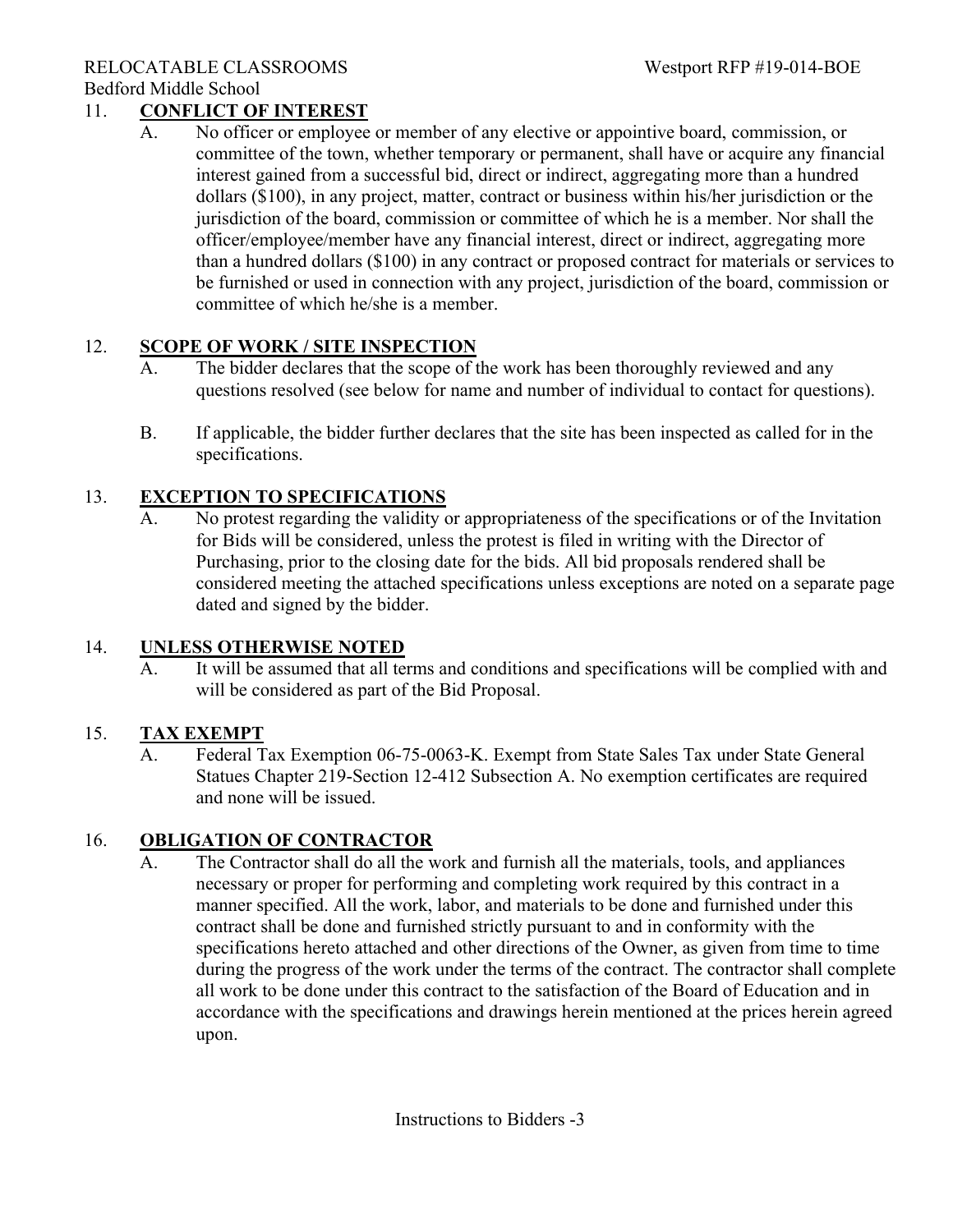## 17. **METHOD OF DOING WORK**

- A. The work must be started and done by the Contractor in such a manner as not to encounter delays to the traveling public owing to delays in doing the work. It must be pushed to completion with all possible speed and no inconvenience to traffic will be permitted where such inconvenience may be avoided.
- B. The Contractor shall conduct the work in such a manner so as not to interfere with or willfully annoy employees and officials of the Board of Education, employees of public utilities, residents adjacent to the work and general public.
- C. The Contractor shall employ only competent employees to do work and whenever the Owner shall notify the Contractor, in writing, that any employee on the work is, in the Owners opinion, incompetent, unfaithful, disorderly and otherwise unsatisfactory, such employee shall be discharged from the work and shall not again be employed on it.
- D. At the site of the work, the Contractor shall employ at all times while work is in progress, a construction superintendent or foreman who shall have full authority to act for the Contractor and who shall be acceptable by the Owner.

### 18. **COMMENCEMENT, COMPLETION & SCHEDULE**

- A. The Contractor to whom this contract shall be awarded shall commence work on the premises as soon as possible. Work shall continue to progress on the project every normal working day after commencement. The Contractor shall submit start and completion dates as part of the bid submitted. Time is of the essence.
- B. All work must be completed and a Certificate of Occupancy obtained on or prior to August 14, 2019.

#### 19**. EXAMINATION OF DOCUMENTS AND SITE OF WORK**

- A. Before submitting a bid, each bidder shall examine the Drawings carefully, shall read the Specifications and all other proposed Contract Documents, and shall visit the site of the Work. Each bidder shall be fully informed prior to bidding as to existing conditions and limitations under which the Work is to be performed, and shall include in the bid a sum to cover the cost of items necessary to perform the Work set forth in the proposed Contract Documents. No allowance will be made to a bidder because of lack of such examination or knowledge. The submission of a bid will be considered a conclusive evidence that the bidder has made such examination.
- B. Bidders must examine for themselves the plans, profiles, detail drawings, specifications, etc. and the location of the proposed work, and must exercise their judgment as to the nature and difficulty of the whole proposed undertaking. The Contractor must assume all risk or variance in any computation or statement by the contract, by whomsoever made and must agree to furnish all tools, machinery, material and labor to clean up, all debris and to complete fully the said work in accordance with the plans and contained either in the specifications or in any of the drawings but omitted from the other will be considered an essential part of the work. The Contractor whose bid is accepted will be responsible for every loss or error arising from ignorance concerning the requirements of the work of the difficulties to be encountered.

Instructions to Bidders -4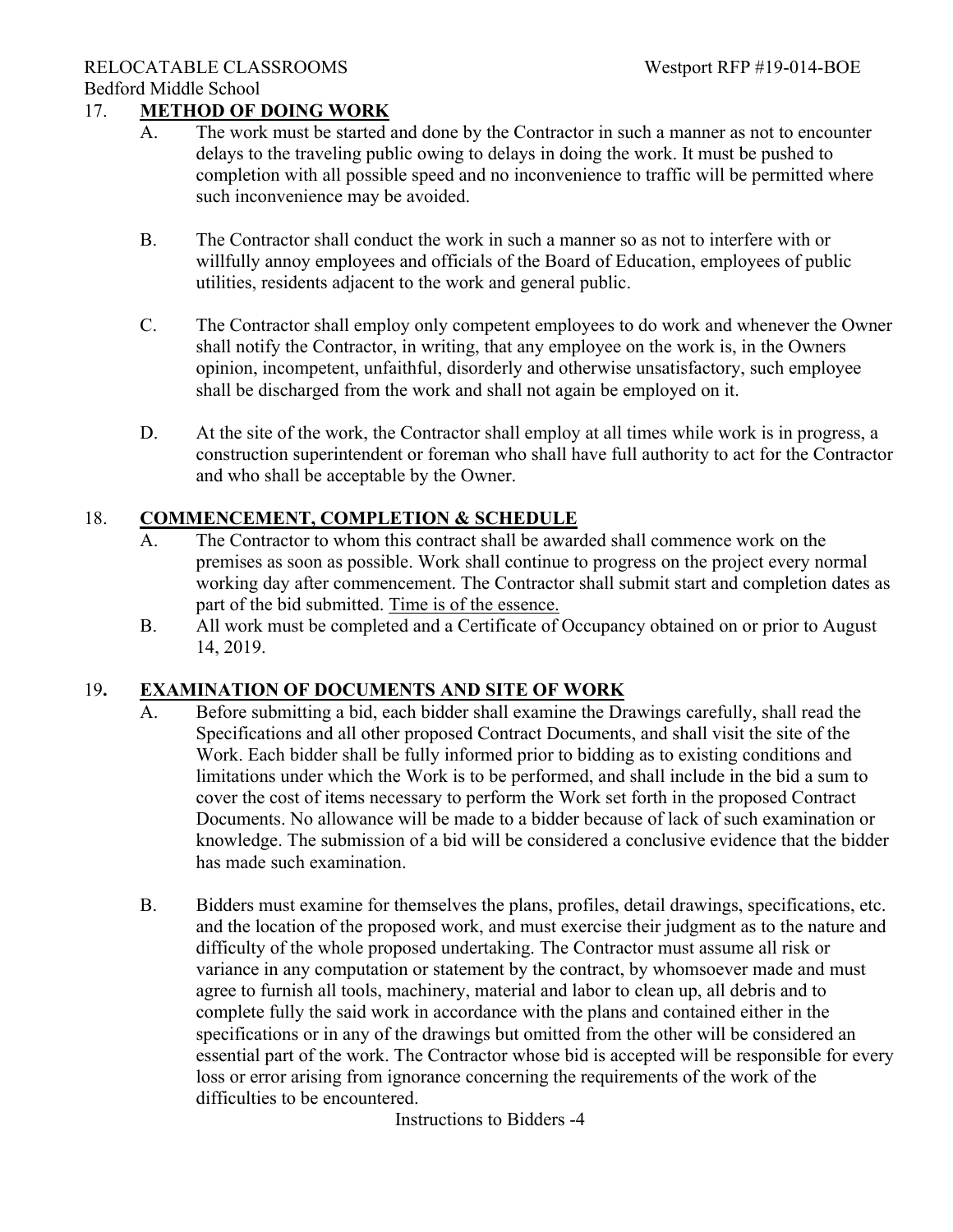- C. Bidders, if requested, must be able to present satisfactory evidence that they have been regularly engaged in the business of constructing such work as they propose to execute and that they are fully prepared with the necessary capital, materials, and machinery to conduct the work to be contracted for the satisfaction of the Board of Education and to begin work promptly when ordered.
- D. The Board of Education, or its designated representative, reserves the right to reject any proposal in whole or in part offering equipment and/or materials and/or construction proposals, which in his/her opinion does not meet the quality standards desired. Such decision will be considered final and not subject to further recourse.
- E. In connection with the execution of the bid, subsequent purchase orders and/or contracts, the Contractor shall not discriminate against any employee or applicant for employment because of age, race, religion, color, sex, or natural origin.
- F. The Westport Board of Education/ Town of Westport reserves the right to require the successful bidder(s) to enter into such security arrangements and/or written contracts as deemed necessary by the Town of Westport and/or Board of Education to protect the Board of Education's property and goods and interests.
- G. The award of any contract resulting from the bid will be contingent on the acceptance and approval by State and local authorities of the final drawings to be submitted by the successful bidder.

## 20. **EXECUTION OF AGREEMENT**

- A. The form of Agreement that the successful bidder will be required to execute will be decided by the Owner.
- B. The bidder to whom the Contract is awarded, must sign and deliver required copies to the Owner within seven (7) business after notice of award and receipt of Agreement forms from the Owner.
- C. At or prior to delivery of the signed Agreement, the bidder to whom the contract is awarded shall deliver to the Owner those Certificates of Insurance required by the Contract Documents and such Labor and Materials Payment Bonds and Performance Bonds as required by the Owner.
- D. Bonds and Certificates of Insurance shall be approved by the Owner before the successful bidder may proceed with the work. Failure or refusal to provide Bonds or Certificates of Insurance in a form satisfactory to the Owner shall subject the successful bidder to loss of time from the allowable construction period equal to the time of delay in furnishing the required material.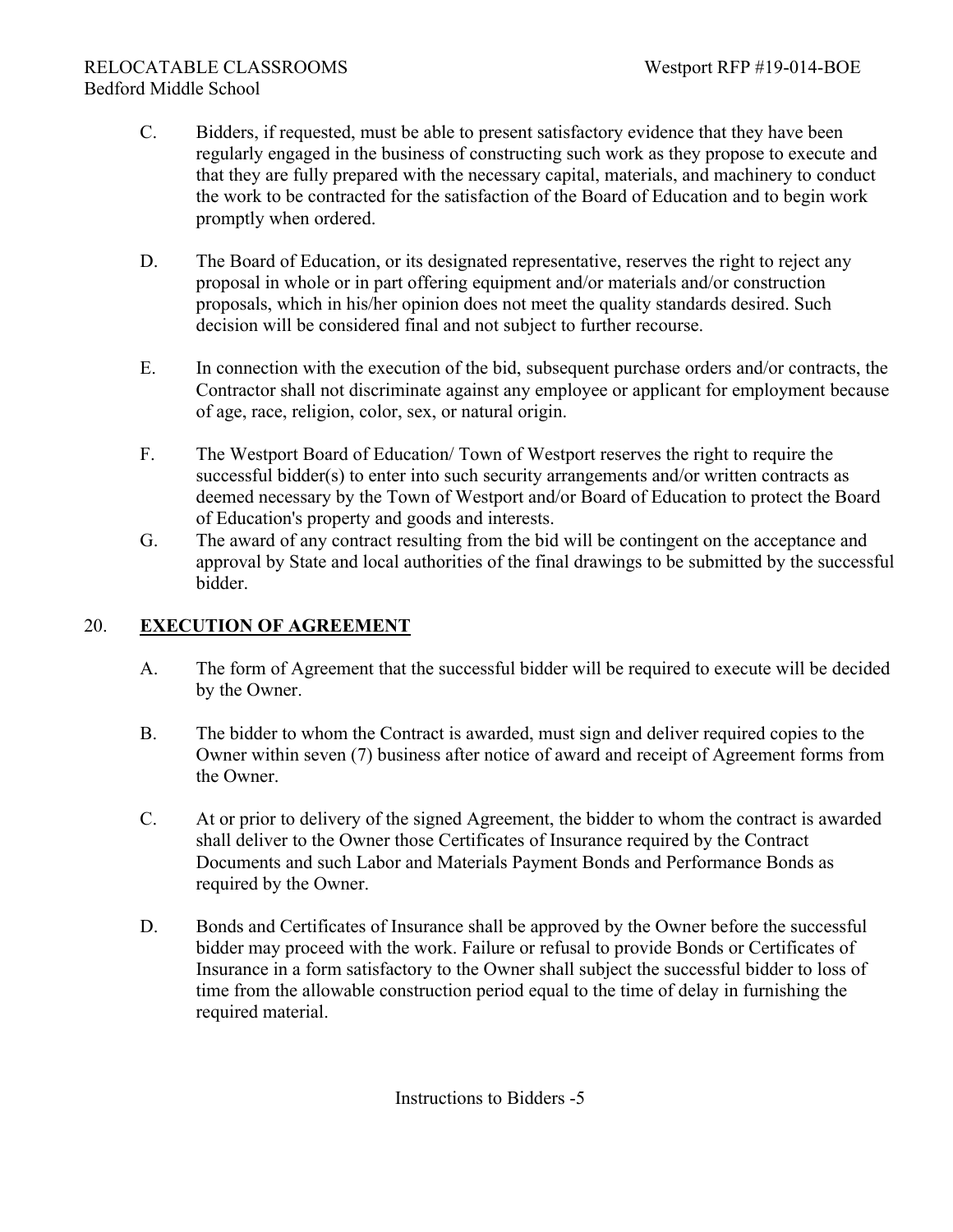## 21. **INTERPRETATION OF CONTRACT DOCUMENTS PRIOR TO BIDDING**

- A. Any person contemplating submitting a bid for the construction of the Work is in doubt as to the true meaning of any part of the proposed Contract Documents, or finds discrepancies in or omissions from any part of the proposed Contract Documents, he/she may submit to the person responsible a written request for interpretation thereof not later than seven days before bids will be opened. The person submitting the request shall be responsible for its prompt delivery.
- B. Interpretation of correction of proposed Contract Documents will be made only by Addendum and will be mailed or delivered to each general contract bidder of record. The Owner will not be responsible for any other explanations or interpretations of the proposed Contract Documents.

## 22. **LIABILITY OF CONTRACTOR**

A. The Contractor shall at all times safely guard the Owner's property from injury or loss in connection with this contract. The Contractor shall at all times safely guard and protect the work and that of adjacent property (as provided by law and the contract documents) from damage. The Contractor shall take all responsibility for the work and take precautions for preventing injuries to persons and property in or about the work. The Contractor shall assume the defense of and indemnify and save harmless the Owner and its officers, agents, and employees from all claims relating to labor and materials furnished for the work, to

inventions, patents, and patent rights used in doing the work, or in consequence of any improper materials, implements, or labor used therein and to any act, omission or neglect of the Contractor and his/her employees therein.

- B. The Contractor shall conduct the work in such a manner as to interfere as little as possible with travel on the highways and observe all ordinances and statutes relating to obstructing the highway. The Contractor shall provide railing or suitable barricades as good safe practice requires as outlined in the latest revised edition of the Manual of Accident Prevention in Construction published by the Associated General Contractors of America and as required by the Owner to prevent accidents or injury to persons, vehicles, or animals.
- C. Signs warning the public of construction in the near vicinity shall be maintained at a reasonable distance from either end of the location of active construction or hazardous condition arising therefrom. All barricades, machinery and other hazards or obstructions to the public use of the highway shall be brightly and properly lighted at night.

## 23. **ASSIGNMENTS**

- A. The Contractor shall not sublet, sell, transfer, assign or otherwise dispose of the contract or any portion thereof or of the work provided for therein, or of his/her right, title, interest therein, to any person, firm, partnership or corporation without the written consent of the Owner. If any part of the work is sublet, sold, transferred, assigned or otherwise disposed of, the Contractor will not be relieved of any responsibility in connection therewith.
- B. The Contractor may not sublet a total of work in excess of 50% of the original total contract value, without approval of the Owner.

Instructions to Bidders -6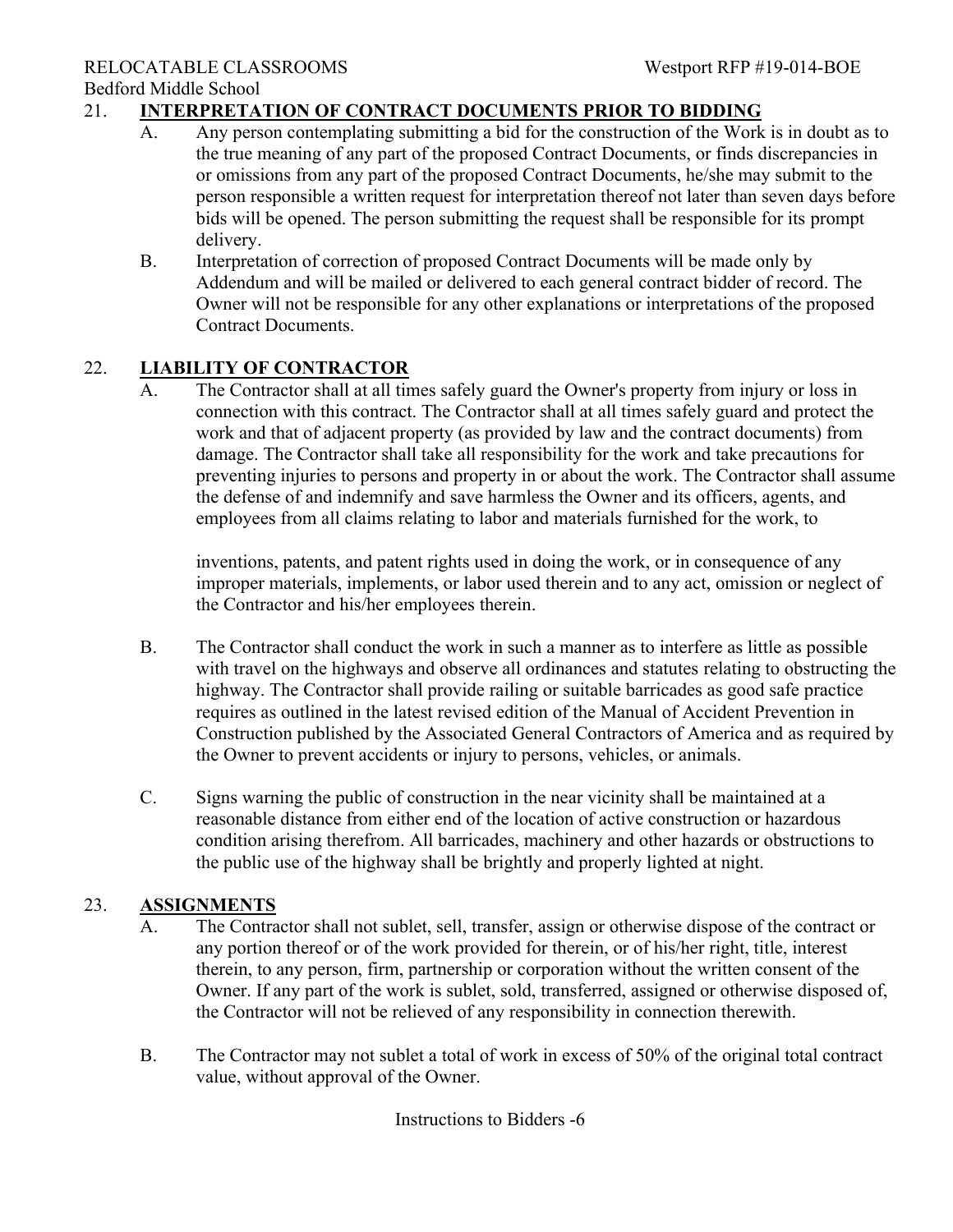## 24. **EXTRA WORK**

- A. The Owner shall notify the Contractor, in writing, of the necessity of such extra work, stipulating its character and extent. Upon receipt of such notification, the Contractor shall advise the Owner, in writing, of the compensation, whether unit price or lump sum as requested, for which he proposes to perform the extra work required. The Owner may accept the compensation proposed by the Contractor, or if the Owner considers the prices submitted to be excessive, the Owner may order the work done on a "Cost Plus" basis. In either case, the character and extent of the extra work together with the accepted basis of compensation shall be communicated to the Contractor by means of a change order which, when signed by the Contractor and the Owner, shall become part of the contract.
- B. Unforeseen work made necessary by changes in plan or work necessary to complete the improvements for which no price is provided in the contract, shall be done in accordance with the requirements of the specifications and as directed by the Owner.

## 25. **RIGHT OF OWNER TO TERMINATE CONTRACT**

- A. If the work to be done under this contract shall be abandoned, or if at any time the Owner is of the opinion that the Contractor is willfully violating any of the conditions of this contract or is not executing said contract in good faith or that the work is unnecessarily delayed and will not be finished within the prescribed time, the Owner may notify the Contractor and Surety, in writing to that effect. If the Contractor does not, within five (5) business days thereafter, take such measures as will, in the judgment of the Owner, insure the satisfactory completion of the work aforesaid, the Owner shall have the power to notify the Contractor to discontinue all work or any portion thereof, under this contract. A copy of this contract shall go to the surety.
- B. Thereupon the Contractor shall cease to continue said work, on such part thereof as the Owner shall designate. The Owner shall thereupon have the power to place such and so many persons as deemed proper, by contract or otherwise, to work at and complete the work herein described and to use such materials, tools, and appliances found upon the work or to procure other materials, tools, and appliances for the completion of the same and charge the expenses of said labor, materials, tools, and appliances to the Contractor; and the expense so charged shall be deducted and paid by the Owner out of such money as may be then due, or may at

any time thereafter grow due to the Contractor under and by virtue of this agreement, or any part thereof; and in case the expense so charged is less than the sum which would have been payable under this contract if the same had been completed by the Contractor, the Contractor shall be entitled to receive the difference; and in case greater, the Contractor shall pay amount of such excess so due.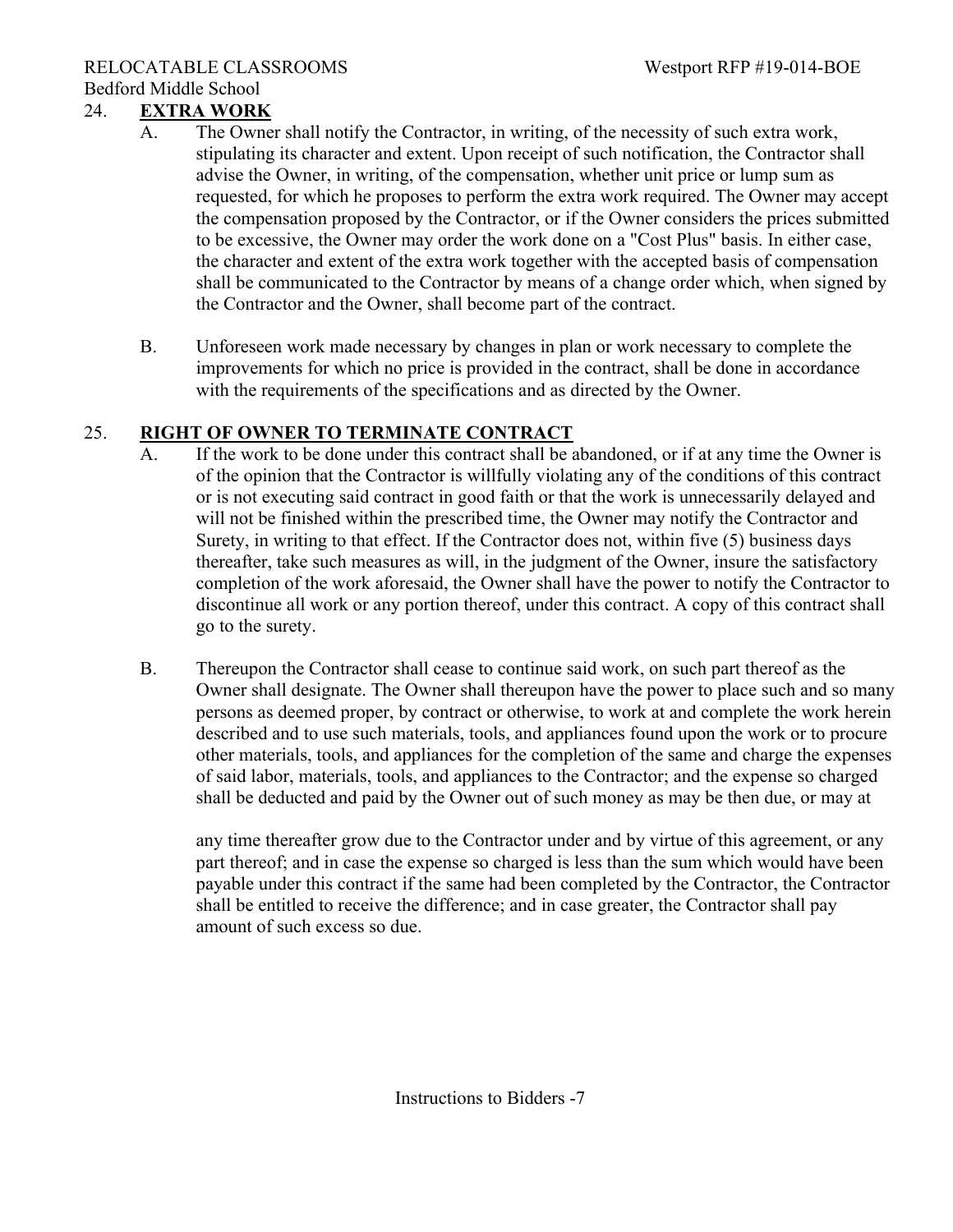## 27. **REMOVAL OF UNITS AT END OF LEASE**

A. Units are to be removed at the conclusion of a lease term & shall be completely removed from the site with the following exceptions:

Note that all foundations and concrete piers shall be removed by the Modular contractor.

- 1. All data, telephone and fire alarm connections made by the owner shall be removed by the Owner.
- 2. All fencing and canopy's covering walks and ramps shall be removed by the Owner.

#### 28. **CERTIFICATIONS**

Contractor shall submit Certification letter that the project when installed will meet all required structural and wind loads based on the current State of CT Codes and Regulations.

#### 29. **CHANGE ORDERS**

The maximum amount of general conditions, overhead, and profit that will be permitted on any change order is a total of 15% including sub-contractor general conditions, overhead, and profit

#### 30 **DRAWINGS AND SPECIFICATIONS**

 Drawings and Specifications: In the event of a conflict between the drawings and specifications, the more stringent description shall take precedence.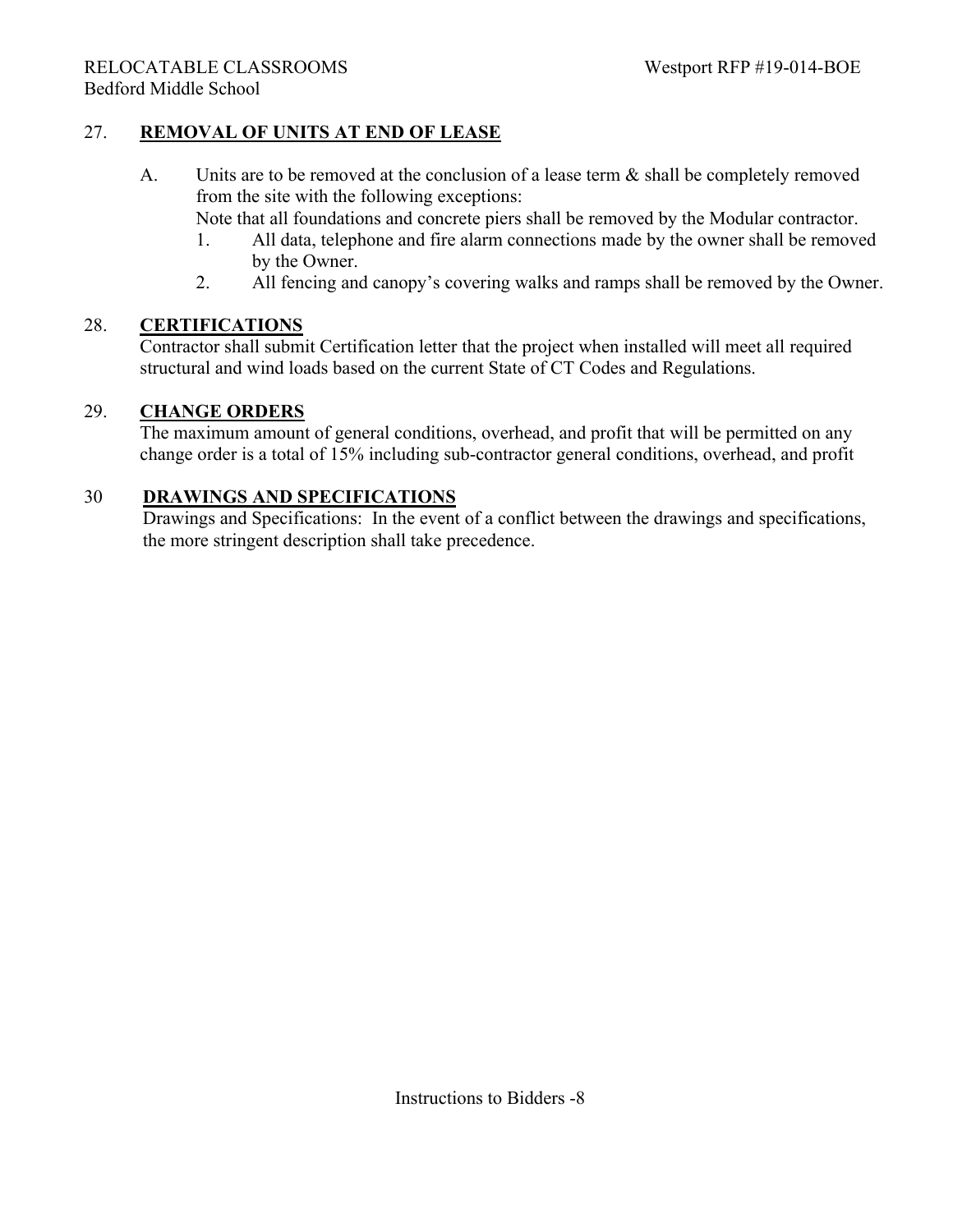## **INSURANCE REQUIREMENTS Vendors/Contractors/Users of Town of Westport Properties**

The Vendor/Contractor/User of Town of Westport Property shall purchase and maintain for the life of the contract, from a company or companies with an A.M. Best rating of A- (VII) or better, insurance as required below. Such insurance will protect the Westport Board of Education and the Town of Westport from claims set forth below which may arise out of or result from the Vendor/Contractor/User of Town of Westport Property obligation under the contract, whether such obligations are those of the Vendor/Contractor/User of Town of Westport Property or those of a subcontractor or any person or entity directly or indirectly employed by said Vendor/Contractor/User of Town of Westport Property or by anyone for whose acts said Vendor/Contractor/User of Town of Westport Property may be liable.

A. Workers Compensation:

Vendor/Contractor/User of Town of Westport Property shall provide workers compensation insurance required by law with employers liability limits for at least the amounts of liability for bodily injury by accident of \$ 500,000 each accident and bodily injury by disease of \$500,000.including a waiver of subrogation. If the work is on the water, the Longshore and Harbor Workers Compensation Act coverage is required.

B. Commercial General Liability Insurance:

Vendor/Contractor/User of Town of Westport Property shall provide commercial general liability insurance policy with an edition date of 1986 or later including products and completed operations. Limits should be at least: Bodily injury & property damage with an occurrence limit of \$1,000,000: Personal & advertising injury limit of \$1,000,000 per occurrence: General aggregate limit of \$2,000,000 (other than products and completed operations): Products and completed operations aggregate limit of \$2,000,000. Coverage will continue three years after the completion of the work.

- The policy shall name Westport Board of Education and the Town of Westport as an additional insureds and include ISO Form CG 2010 (07/04) and CG 2037 (07/04).
- Such coverage will be provided on an occurrence basis and will be primary and shall not contribute in any way to any insurance or self-insured retention carried by Westport Board of Education and/or the Town of Westport.
- The policy shall contain a waiver of liability in favor of the Westport Board of Education and the Town of Westport.
- Such coverage shall contain a broad form contractual liability endorsement or wording within the policy form to comply with the hold harmless and indemnity provision of the contract
- A per project aggregate limit of liability endorsement shall apply for any construction contract.
- Deductible and self-insured retentions shall be declared and are subject to the approval of the Westport Board of Education and/or the Town of Westport.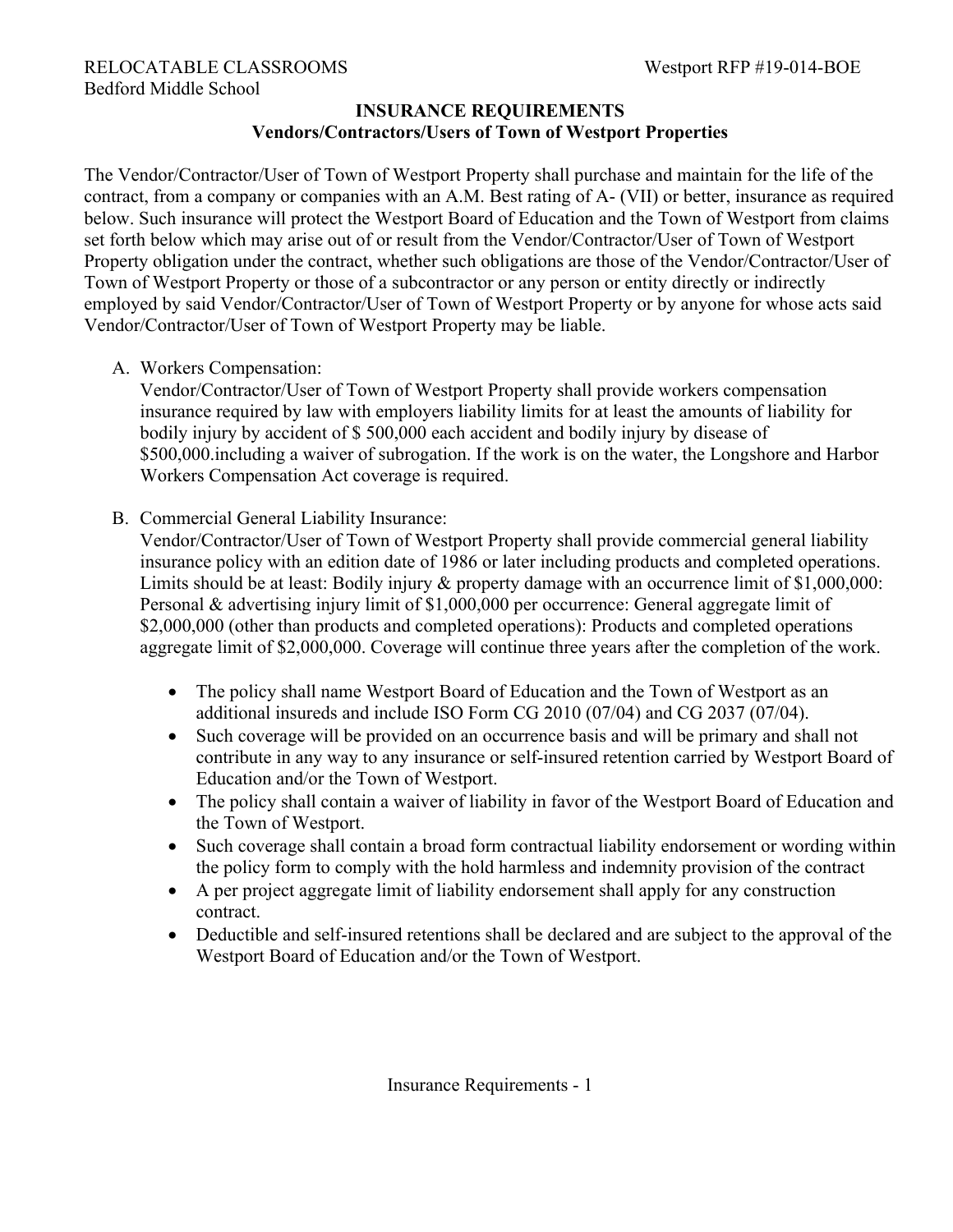## C. Commercial Automobile Insurance:

Vendor/Contractor/User of Town of Westport Property shall provide commercial automobile insurance for any owned autos (symbol 1 or equivalent) in the amount of \$1,000,000 each accident covering bodily injury and property damage on a combined single limit basis. Such coverage shall also include hired and non-owned automobile coverage. Policy shall name Westport Board of Education and the Town of Westport as additional insureds.

D. Umbrella or Excess Liability Insurance:

Vendor/Contractor/User of Town of Westport Property shall provide an umbrella or excess liability policy in excess (without restriction or limitation) of those limits and coverages described in items (A) through (C). Such policy shall contain limits of liability in the amount of \$5,000,000 each occurrence and \$5,000,000 in the aggregate.

E. Errors & Omissions Insurance:

If the agreement is for professional services, the Vendor/Contractor/User of Town of Westport Property shall provide errors & omissions insurance for liability resulting from the negligent performance of professional duties or operations. Such policy shall contain limits of liability in the amount of \$1,000,000 each occurrence and \$3,000,000 in the aggregate. The policy shall name Westport Board of Education, the Town of Westport, and the Architect as additional insureds.

F. Educators Errors & Omissions Insurance:

If the agreement is for educational services, the Vendor/Contractor/User of Town of Westport Property shall provide educator errors & omissions for liability resulting arising out of any breach of duty, neglect, error, misstatement, or omission committed in the course of their duties. Such policy shall contain limits of liability in the amount of \$1,000,000 each occurrence and \$1,000,000 in the aggregate. The policy shall name Westport Board of Education and the Town of Westport as additional insureds.

G. Contractors Pollution Liability:

If the agreement includes work involving abatement, removal, clean-up or handling of any pollutant or hazardous material, the Vendor/Contractor/User of Town of Westport Property shall provide pollution liability insurance, including products and completed operations and contractual liability coverage of not less than \$5,000,000 each occurrence and \$5,000,000 in the aggregate for this project. The policy shall name Westport Board of Education and the Town of Westport as additional insureds and waive subrogation in favor of Westport Board of Education and the Town of Westport.

As to the insurance required, the insurer(s) and/or their authorized agents shall provide Westport Board of Education with certificates of insurance prior to execution of the contract by Westport Board of Education and the successful bidder, describing the coverage and prior to 30 days of any renewal. The certificate will include a copy of the additional insured and contractual liability endorsements.

## **END OF SECTION**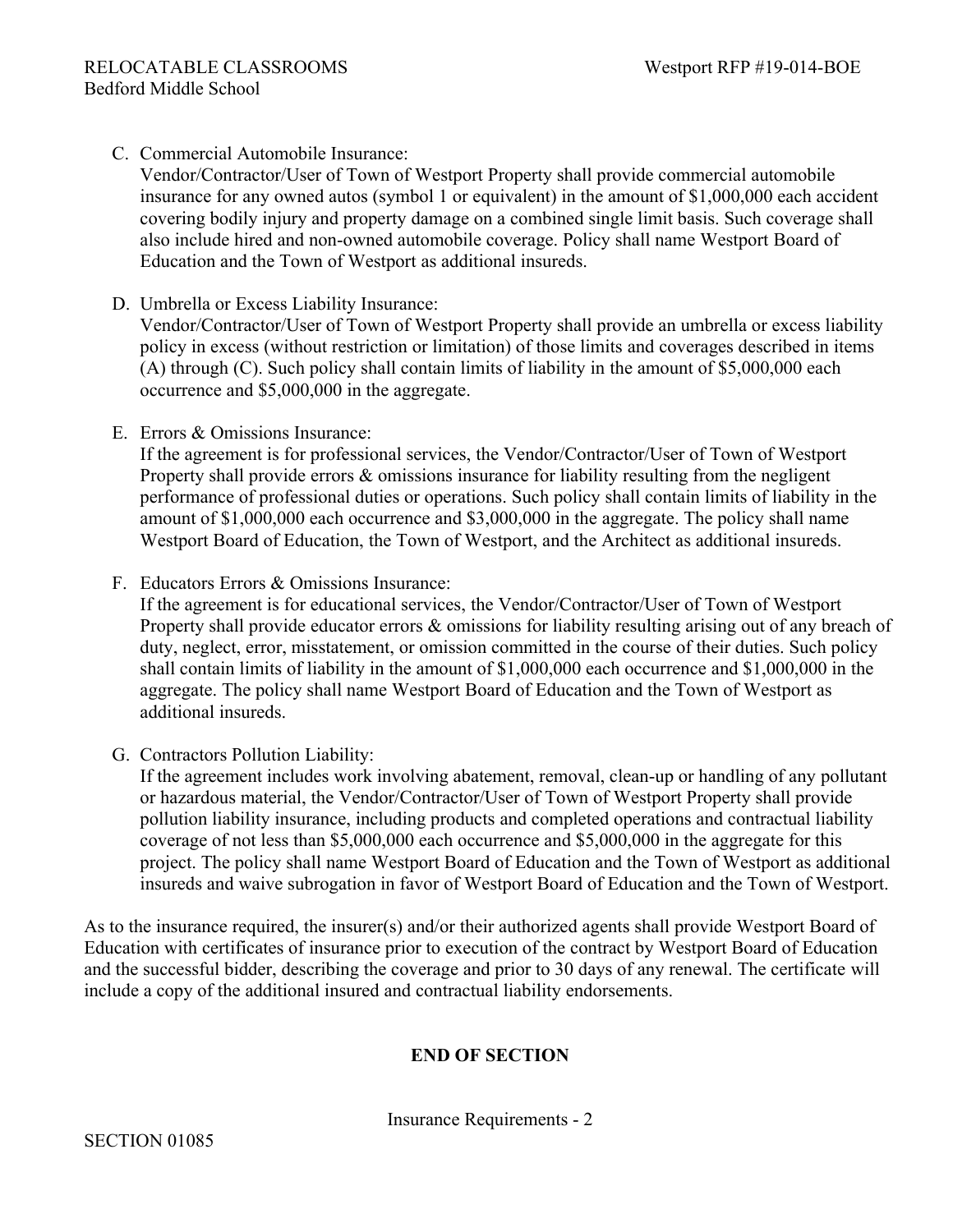#### PART ONE - GENERAL

#### 1.1 DESCRIPTION

#### Work Included:

Throughout the Contract Documents, reference is made to codes and standards which establish qualities and types of workmanship and materials, and which establish methods for testing and reporting on the pertinent characteristics.

Where materials or workmanship are required by these Contract Documents to meet or Exceed the specifically named codes or standards, it is the Contractor's responsibility to provide materials and workmanship which meet or exceed the specifically named code or standard.

It is also the Contractor's responsibility, when so required by the Contract Documents or by written request from the Architect, to deliver to the Architect all required proof that the materials or workmanship, or both, meet or exceed the requirements of the specifically named code or standard. Such proof shall be in the form required to be copies of a certified report of tests conducted by a testing agency approved for that purpose by the Architect.

#### 1.2 QUALITY ASSURANCE

Familiarity with pertinent codes and standards: In procuring all items used in this work, it is the Contractor's responsibility to verify the detailed requirements of the specifically named codes and standards and to verify that the items procured for use in this work meet or exceed the specified requirements.

Rejection of non-complying items: The Architect reserves the right to reject items incorporated into the work which fail to meet the specified minimum requirements. The Architect further reserves the right, and without prejudice to other recourse the Architect may take, to accept non-complying items subject to an adjustment in the Contract Amount as approved by the Architect and the Owner.

Applicable standards: Listed in these Specifications include, but are not necessarily limited to, standards produced by the following agencies and organizations: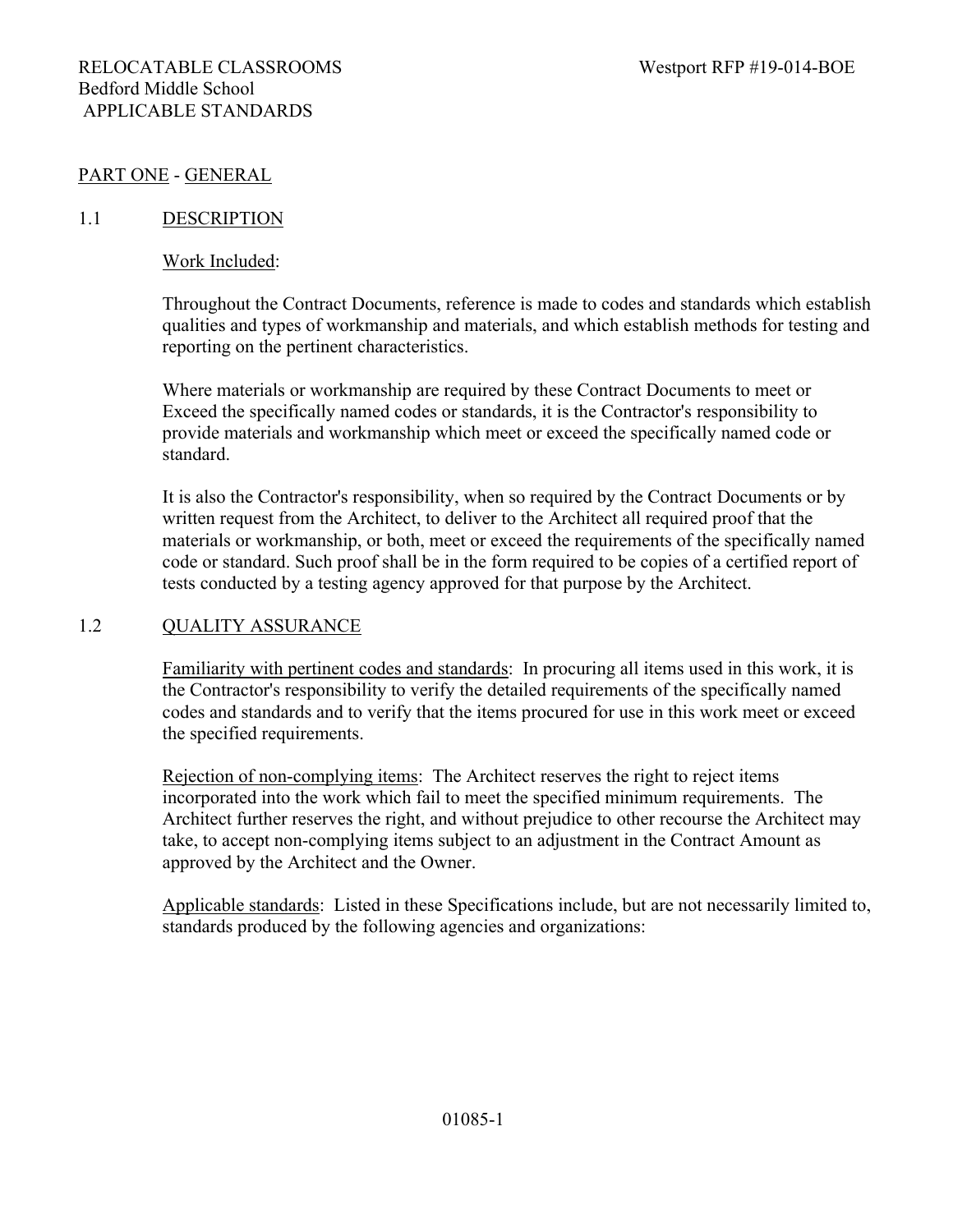1. ACI American Concrete Institute, Box 18150, Redford Station, Detroit, MI 48219. 2. AISC American Institute of Steel Construction, Inc., 1221 Avenue of the Americas, New York, NY 10020. 3. ANSI American National Standards Institute 4. ASTM American Society for Testing and Materials, 1916 Race Street, Philadelphia, PA 19111. 5. NEC National Electrical Code (see NFPA). 6. NEMA National Electrical Manufacturers Association, 155 East 44th Street, New York, NY 10017. 7. NFPA National Fire Protection Association, 470 Atlantic Avenue, Boston, MA 02210. 8. SDI Steel Deck Institute, 135 Addison Avenue, Elmhurst, IL 60125. 9. TCA Tile Council of America, Inc., P.O. Box 326, Princeton, NJ 08540. 10. UL Underwriter's Laboratories, Inc., 207 East Ohio Street, Chicago, IL 60611. 11. Fed. Specs. and Fed. Standards Specifications Sales (3FRI), Building 197 Washington Navy Yard, General Services Administration, Washington, DC 20407. 12. BC State of Connecticut, Basic Building Code. 13. CDOT State of Connecticut Department of Transportation - Standard Specification for Road, Bridges and Incidental Construction. 14. NBFU National Bureau of Fire Underwriters. 15. ASME American Society of Mechanical Engineers, United Engineering Center, 345 East 47th Street, New York, NY 10017. 16. ASHRAE American Society of Heating, Refrigerating, and Air Conditioning Engineers, 345 East 47th Street, New York, NY 10017. 17. SMACNA Sheet Metal and Air Conditioning Contractors National Association, Inc., 1611 North Kent Street, Arlington, VA 22209.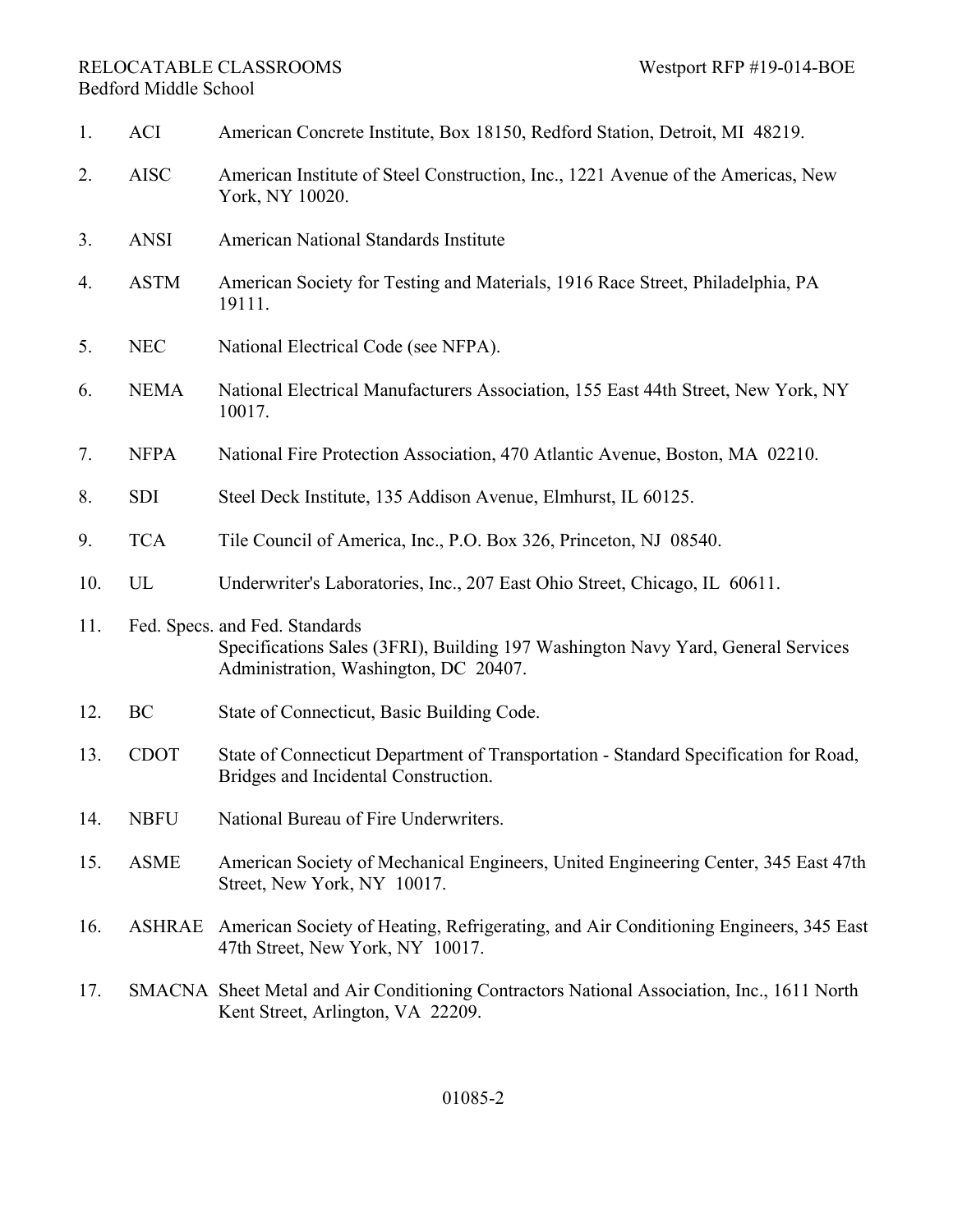#### RELOCATABLE CLASSROOMS Westport RFP #19-014-BOE Bedford Middle School

- 18. AMCA Air Moving and Conditioning Association, 205 West Touhy Avenue, Park Ridge, IL. 19. ADA Americans with Disabilities Act 20. NCAA National Collegiate Athletic Association 21. UFAS Uniform Federal Accessibility Standards 22. CT Connecticut 23. IBC International Building Code 24. Applicable Codes 2018 Connecticut State Building Code including the following: Connecticut Supplement, 2018 2015 International Building Code 2015 International Existing Building Code 2015 International Energy Code 2015 International Mechanical Code 2015 International Plumbing Code
	- 2017 NFPA 70 National Electric Code
	- 2015 International Fire Code
	- 2015 Connecticut State Fire Safety Code
	- ICC/ANSI A117.1 2009

## **END OF SECTION**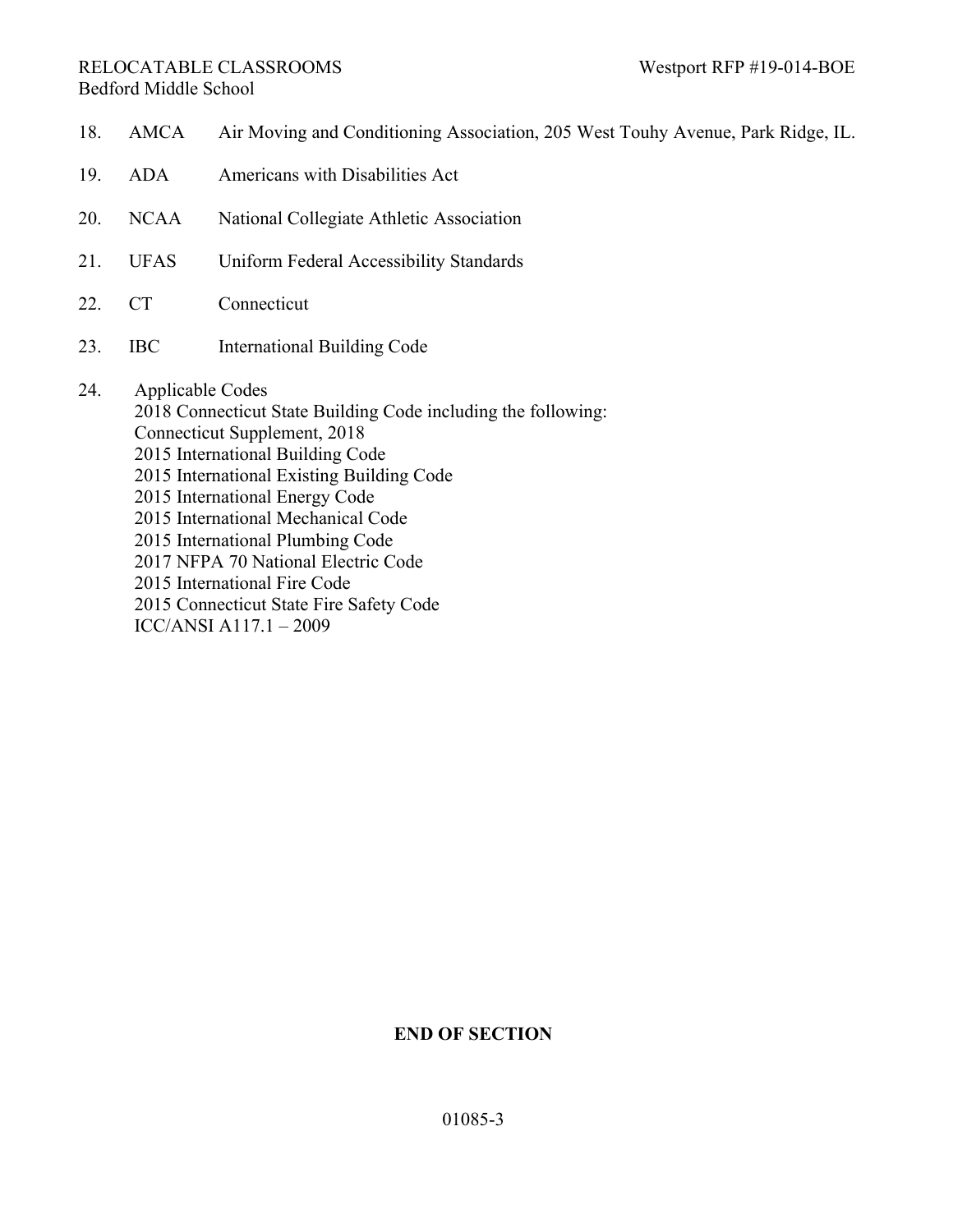## PART ONE - GENERAL

### 1.1 DESCRIPTION

#### Work Included:

Wherever possible throughout the Contract Documents the minimum acceptable quality of workmanship and materials has been defined by manufacturer's name and catalogue number, reference to recognized industry and government standards, or description of required attributes and performance.

To ensure that the specified products are furnished and installed in accordance with design intent, procedures have been established for advance submittal of design data and for their review by the Architect.

Make all submittals required by the Contract Documents, and revise and resubmit as necessary to establish compliance with the specified requirements.

Related Work Described Elsewhere: Individual requirements for submittals are described in pertinent other Sections of these Specifications.

#### 1.2 QUALITY ASSURANCE

Coordination of Submittals: Prior to each submittal, carefully review and coordinate all aspects of each item being submitted and verify that each item and the submittal for it conforms in all respects with the requirements of the Contract Documents. By affixing the Contractor's signature to each submittal, certify that this coordination has been performed.

#### Certificates of Compliance:

Certify that all materials used in the work comply with all specified provisions thereof, certification shall not be construed as relieving the Contractor from furnishing satisfactory materials if, after tests are performed on selected samples, the material is found to not meet specified requirements.

## 1.3 SUBMITTALS

Make all submittals of shop drawings, samples, requests for substitution and other items in strict accordance with this Section.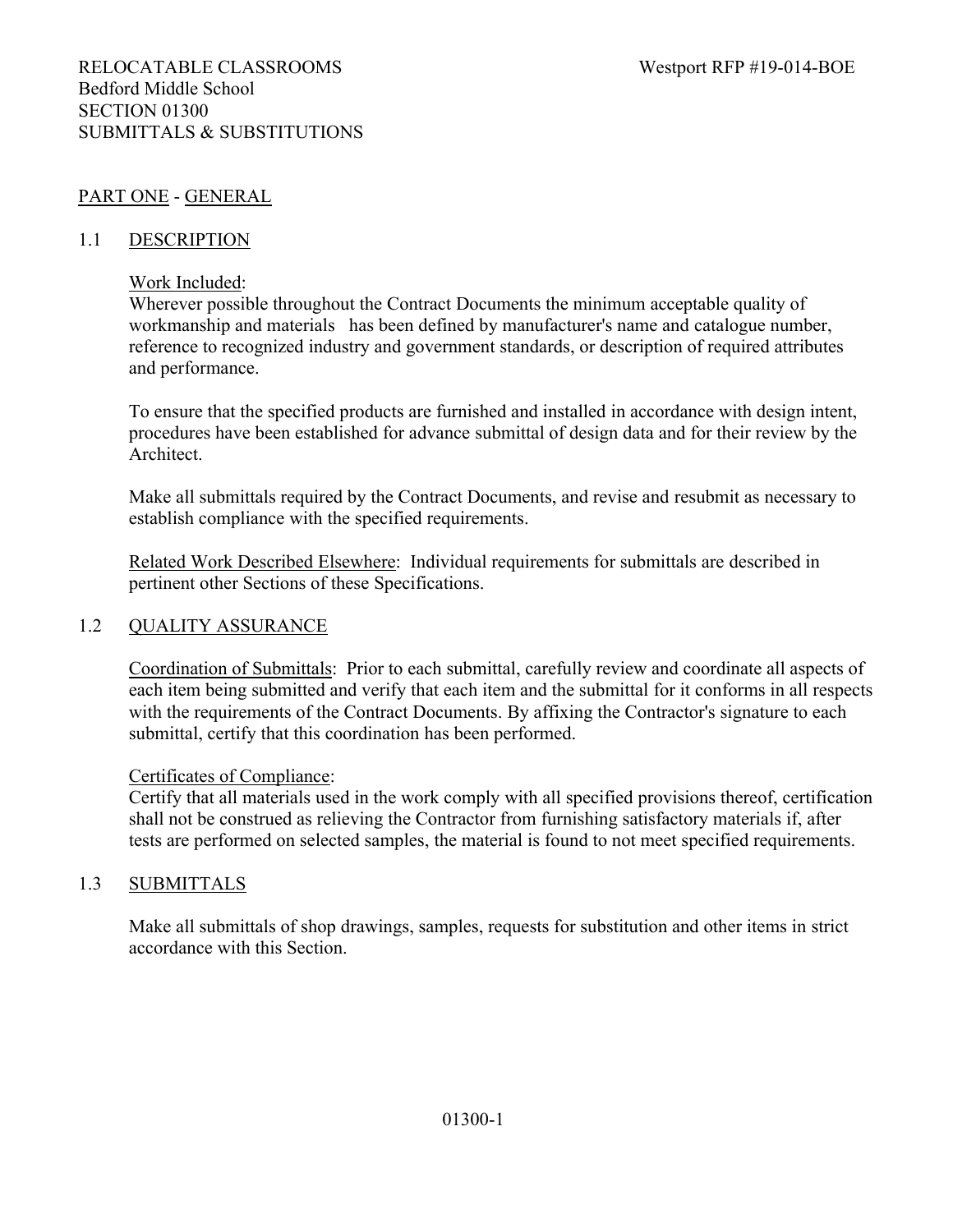## PART TWO - PRODUCTS

## 2.1 SUBMITTAL SCHEDULE

General: Compile a complete and comprehensive schedule of all submittals anticipated to be made during progress of the work. Include a list of each type of item for which Contractor's Drawings, Shop Drawings, Certificates of Compliance, Material Samples, Guarantees, or other types of submittals are required.

## 2.2 SHOP DRAWINGS AND COORDINATION DRAWINGS

#### Shop Drawings:

- a. Scale and Measurements: Make all shop drawings accurately to a scale sufficiently large to show all pertinent aspects of the item and its methods of connection to the work.
- b. Type of prints required: Electronic submittals with the approved stamp and signature of the contractor on them.
- c. Reproduction of reviewed shop drawings: Printing and distribution of reviewed shop drawings for the Architect's use will be by the Contractor.

### 2.3 MANUFACTURER'S LITERATURE

General: Where contents of submitted literature from manufacturers includes data not pertinent to the submittal, clearly indicate which portion of the contents is being submitted for review.

Number of Copies Required: All submittals are to be electronic submittals with the contractor's signature and stamp of approval on them.

#### 2.4 SAMPLES

Accuracy of Samples: Samples shall be of the precise article proposed to be furnished.

Number of Samples Required: Unless otherwise specified, submit all samples in the quantity which is required to be returned plus one which will be retained by the Architect.

Reuse of Samples: In situations specifically so approved by the Architect, the Architect's retained sample may be used in the construction as one of the installed items.

Rejected Sample: Rejected samples will not be returned. A letter of rejection will be issued.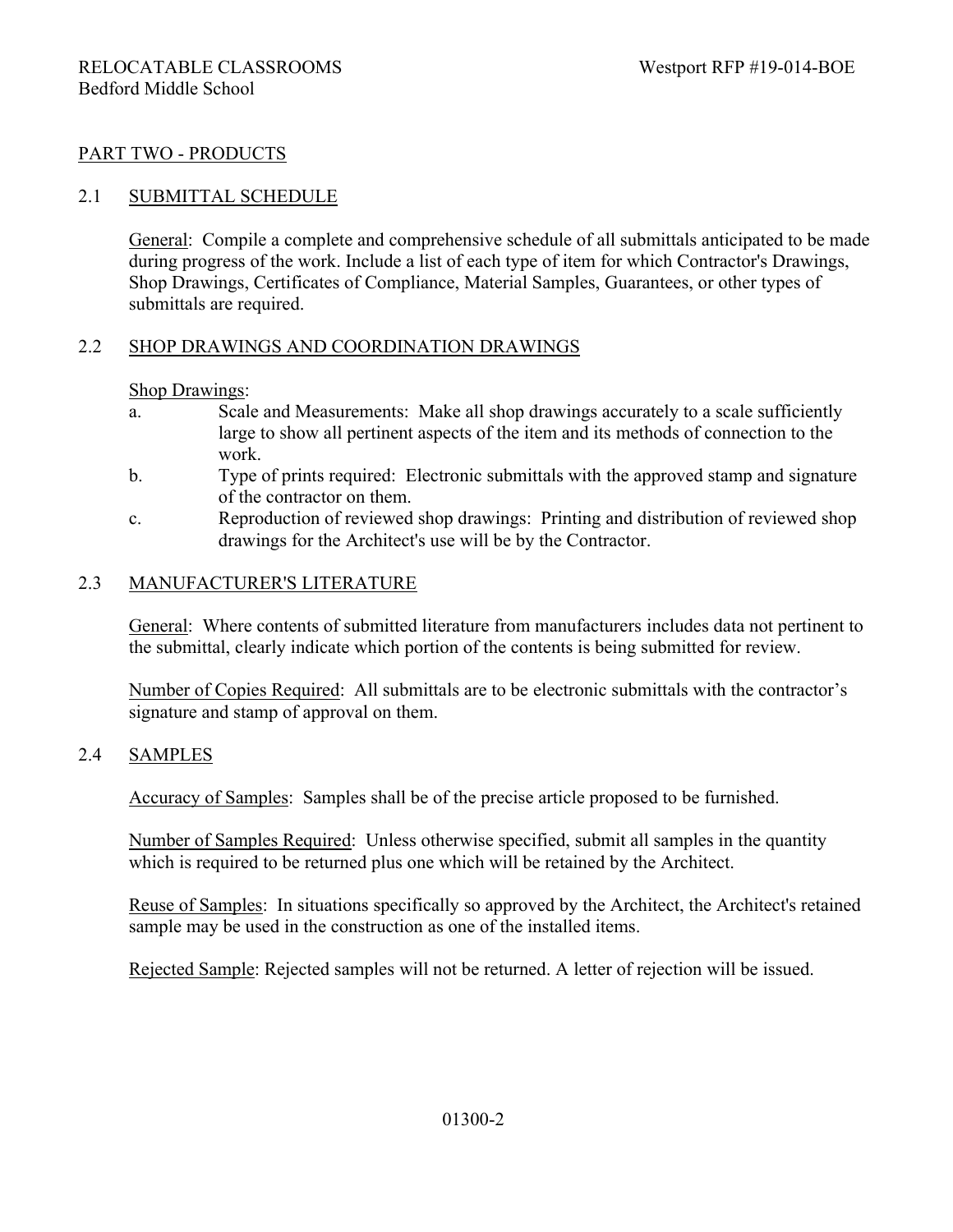#### 2.5 COLORS AND PATTERNS

Unless the precise color and pattern is specifically described in the Contract Documents, and whenever a choice of color or pattern is available in a specified product, submit accurate color and pattern charts to the Architect for review and selection.

#### 2.6 SUBSTITUTIONS

#### Approval Required:

- a. The Contract is based on the standards of quality established in the Contract Documents.
- b. All products proposed for use, including those specified by required attributes and performance shall require approval by the Architect before being incorporated into the work.
- c. Do not substitute materials, equipment, or methods unless such substitution has been specifically approved for this work by the Architect.

#### "Or Equal":

- a. Where the phrase "or equal" or "or equal as approved by the Architect" occurs in the Contract Documents, do not assume that materials, equipment, or methods will be approved as equal unless the items has been specifically approved for this work by the Architect.
- b. The decision of the Architect shall be final.

#### PART THREE - EXECUTION

#### 3.1 IDENTIFICATION OF SUBMITTALS

General: Consecutively number all submittals. Accompany each submittal with a Letter of Transmittal containing all pertinent information required for identification and checking of submittals.

Identify each sample and shop drawing with the project name. Contractors name, producer name and brand and the specification section number.

Re-submittals: When material is resubmitted for any reason, transmit under a new Letter of Transmittal.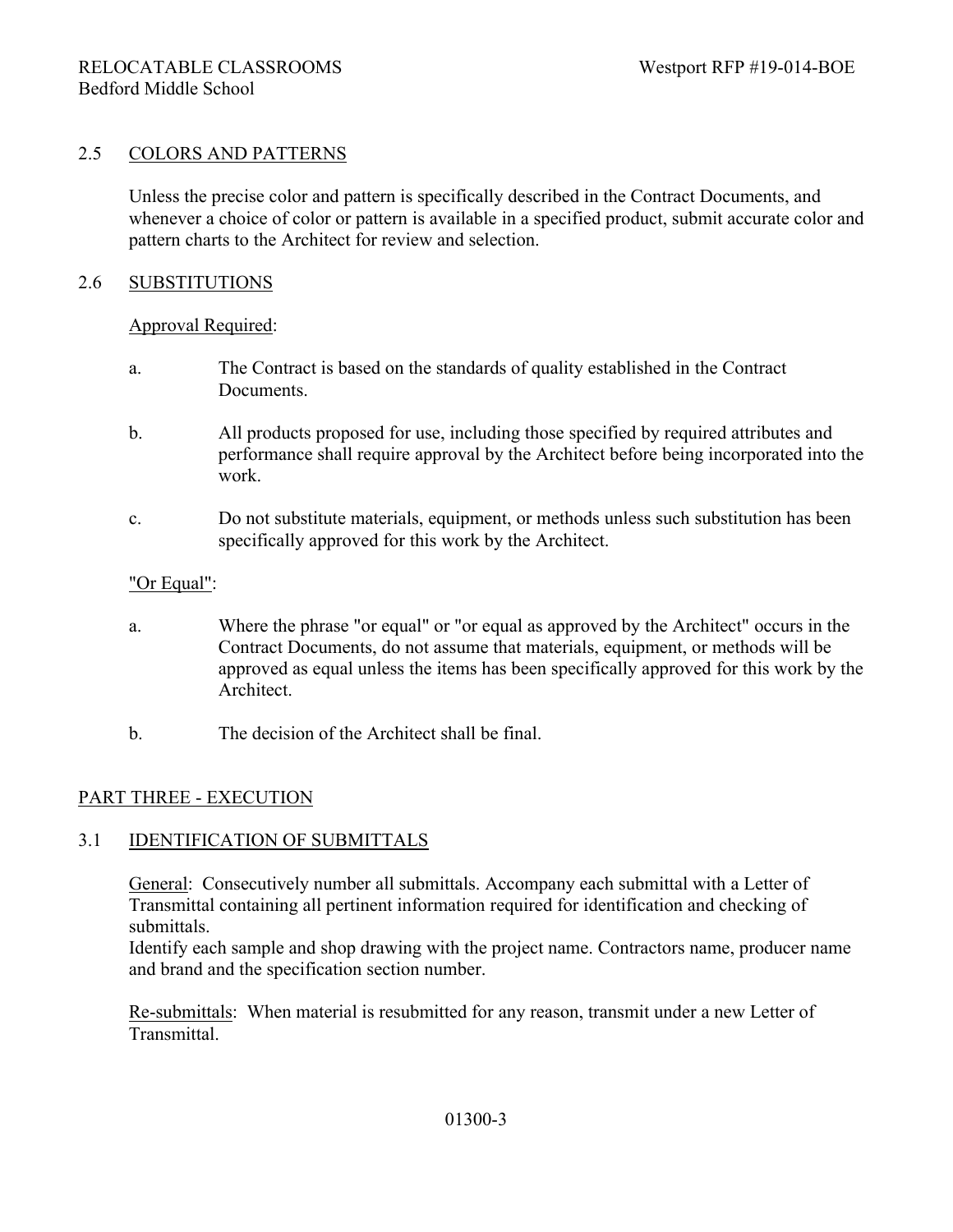## 3.2 COORDINATION OF SUBMITTALS

General: Prior to submittal for approval use all means necessary to fully coordinate all material including, but not necessarily limited to:

- 1. Determine and verify all interface conditions, catalog numbers, and similar data.
- 2. Coordinate with other trades as required.
- 3. Clearly indicate all deviations from requirements of the Contract Documents.

Grouping Submittals: Unless otherwise specified, make all submittals in groups containing all associated items to ensure that information is available for checking each item when it is received. Partial submittals may be rejected as not complying with the provisions of the Contract Documents and the Contractor shall be strictly liable for all delays so occasioned.

## 3.3 TIMING OF SUBMITTALS

General: Make all submittals far enough in advance of scheduled dates for installation to provide all time required for reviews, for securing necessary approvals, for possible revisions and resubmittals, and for placing orders and securing delivery.

Architect's review time: In scheduling, allow at least ten calendar days for review by the Architect following his receipt of the submittal.

Delays: Delays caused by tardiness in receipt of submittals will not be an acceptable basis for extension of the contract completion date.

## 3.4 ARCHITECT'S REVIEW

General: Review by the Architect shall not be construed as a complete check; but only that the general method of construction and detailing is satisfactory. Review shall not relieve the Contractor from responsibility for errors which may exist.

Revisions: Make all revisions required by the Architect. If the Contractor considers any required revision to be a change, he shall so notify the Architect as provided for under "Changes" in the General Conditions. Show each drawing revision by number, date, and subject in a revision block on the drawing. Make only those revisions directed or approved by the Architect.

## 3.5 CONTRACTORS REVIEW

The Contractor MUST review, approve and sign the shop drawings prior to submittal to the Architect. The Contractor is responsible for quantities, dimensions and verification of field conditions.

## 3.6 RESUBMITTALS

When any shop drawing or sample is required to be submitted more than two times for review the Contractor shall pay the cost for the Engineer and/or architect to review the additional submittals. The Architect/Engineer will bill the Owner for the extra cost and the Owner will backcharge the contractor for this expense.

#### **END OF SECTION** 01300-4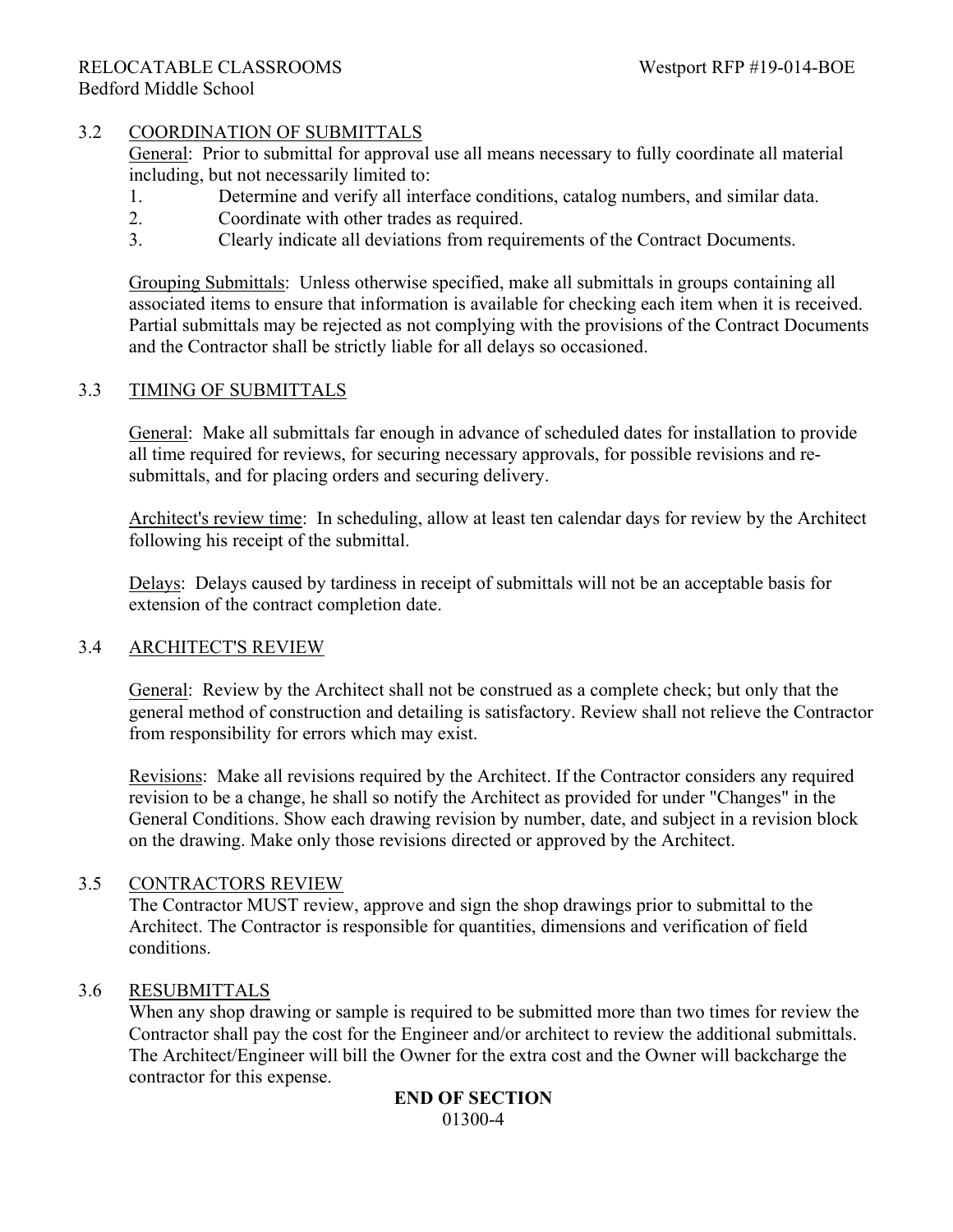## PART 1 - GENERAL

## 1.1 LABORATORY TESTING

The Owner will select and pay costs of all initial tests and reports listed in the various Sections.

## 1.2 QUALIFICATION OF LABORATORY

The construction inspection and materials testing laboratory selected will substantially comply with the basic requirements of ASTM E329-77, "Recommended Practice for Inspection and Testing Agencies for Concrete, Steel, and Bituminous Materials as Used in Construction" and will submit to the Architect a copy of the report of inspection of their facilities made by the Materials Reference Laboratory of the National Bureau of Standards during the most recent tour of such inspection, together with a memorandum stating steps taken to remedy deficiencies reported by this inspection.

Testing machines and instrumentation employed by the laboratory shall be calibrated at intervals not exceeding 12 months by devices of accuracy traceable to the National Bureau of Standards; and the laboratory will submit to the Architect applicable documentation of calibration.

## 1.3 AUTHORITY AND DUTIES OF THE LABORATORY

The Laboratory will not be authorized to revoke, alter, relax, enlarge, or release any requirements of the Contract Documents or to approve or accept any portion of the work. When it appears that the material furnished or work performed by the Contractor fails to fulfill Contract Document requirements, the laboratory will promptly direct the attention of the Architect and the Contractor to such deficiencies.

Results of all testing specified will be documented in report form and 4 copies of each report will be issued promptly and directly to the Architect for review and distribution.

## 1.4 RESPONSIBILITIES AND DUTIES OF CONTRACTOR

The use of laboratory services shall in no way relieve the Contractor of his responsibility to furnish materials and construction in full compliance with the requirements of the Contract Documents.

To facilitate testing services, the Contractor shall cooperate with the laboratory and secure and deliver to the Architect or to the laboratory, without extra cost to the Owner,

Preliminary representative samples of the materials he proposes to use and which are required to be tested.

01400-1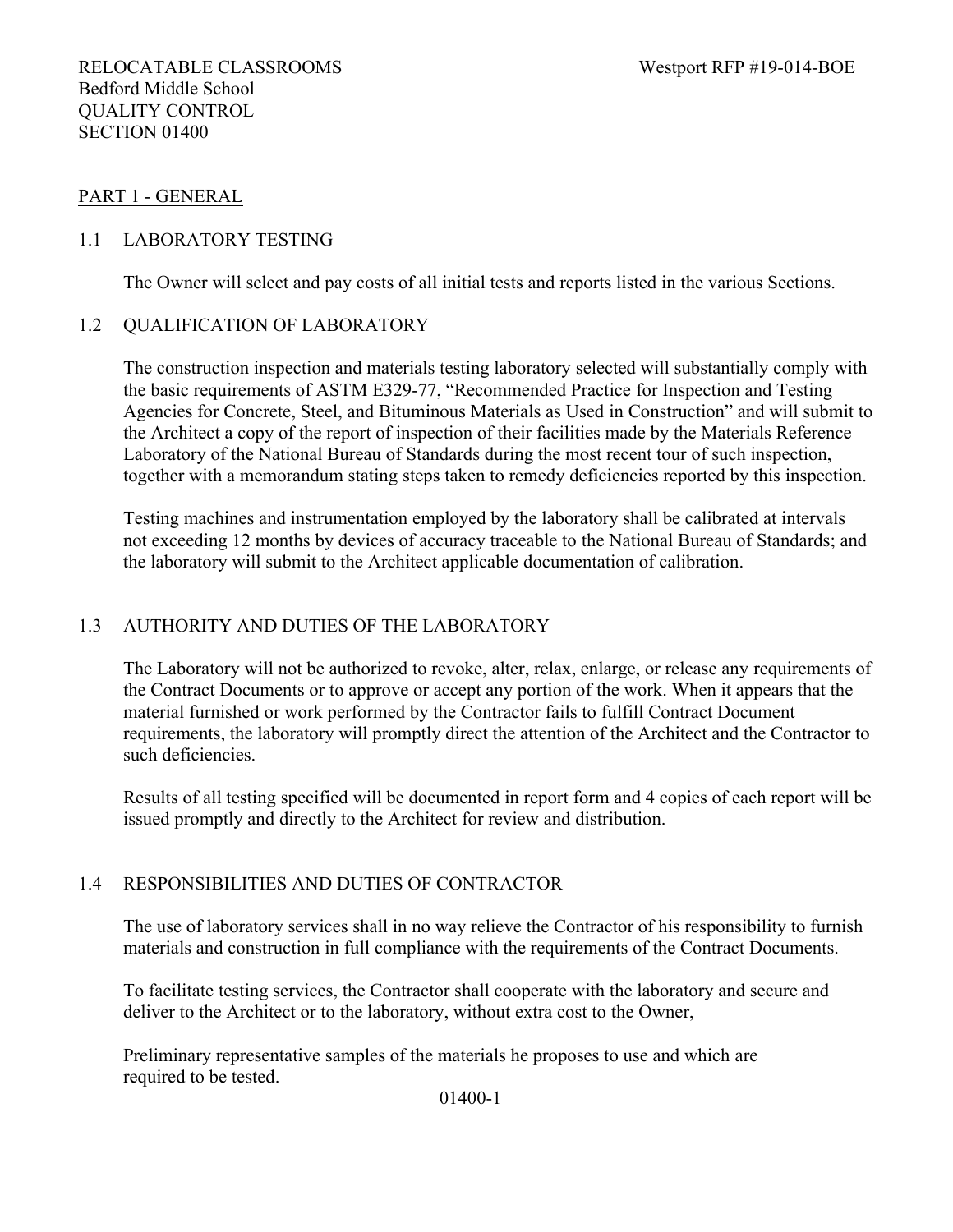Furnish such casual labor and all facilities which are necessary to obtain and handle samples at the project and to facilitate the specified inspections.

Advise the laboratory sufficiently in advance of operations to allow for completion of tests and for the assignment of personnel.

Provide and maintain for the sole use of the laboratory adequate facilities for safe storage and proper curing of such test specimens which must remain on the project sire prior to testing.

Pay the laboratory for such tests or inspections as are performed exclusively for the Contractor's convenience, and for such retests as may be occasioned by initial nonconformance of the materials with the Contract Documents.

## **END OF SECTION**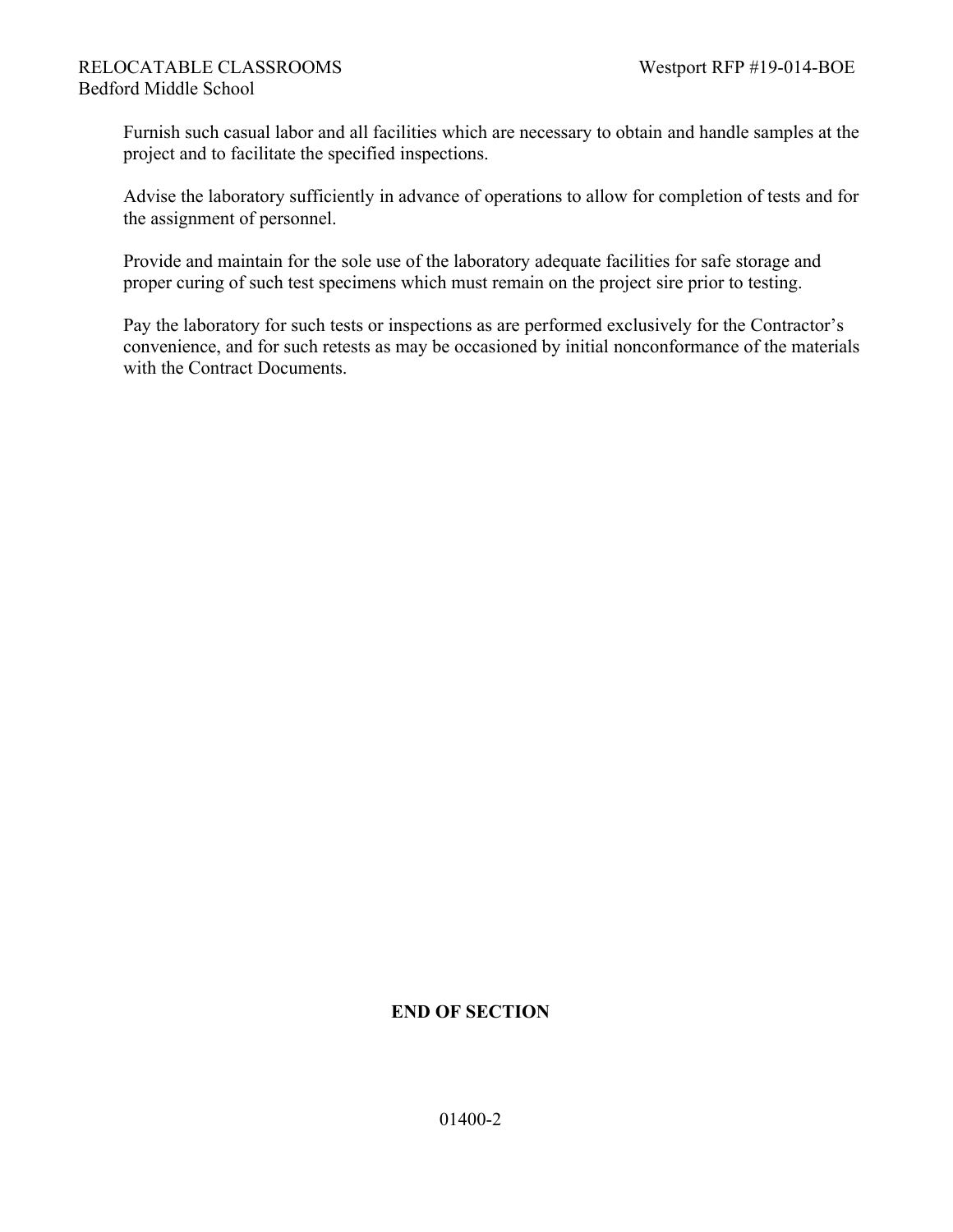#### PART ONE - GENERAL

#### 1.1 DESCRIPTION

Work Included: Temporary facilities and controls required for this work include, but are not necessarily limited to:

- 1. Enclosures such as tarpaulins, barricades, and canopies including those required to provide a separation between the area of construction and the remaining areas.
- 2. All pertinent safety regulations; ladders, planks, hoists, barricades, and similar items normally furnished by the individual trades in execution of their own portions of the work.
- 3. Temporary electricity for construction.
- 4. Temporary sanitary (toilet) facilities
- 5. Construction fence around the perimeter of the construction area. Minimum 5ft high.

#### 1.2 PRODUCT HANDLING

Use all means necessary to maintain temporary facilities and controls in proper and safe condition throughout progress of the work.

#### PART TWO - PRODUCTS

#### 2.1 UTILITIES

General: All temporary facilities shall be subject to the Architect's approval and shall be provided by the contractor as required.

Electricity: Electrical contractor shall furnish and install all necessary temporary wiring, as required to provide adequate power and artificial lighting at all points where required for work and safety.

#### 2.2 ENCLOSURES

Furnish, install and maintain for the duration of construction all required scaffolds, tarpaulins, barricades, canopies, warning signs, steps, bridges, platforms, and other temporary construction necessary for proper completion of the work in compliance with all safety and other regulations.

Furnish and install a construction fence around the perimeter of the construction area. Fence to be a minimum of 5 ft high.

#### PART THREE - EXECUTION

#### 3.1 MAINTENANCE AND REMOVAL

Maintain all temporary facilities and controls as long as needed for the safe and proper completion of the work. Remove all facilites at the completion of the project.

#### **END OF SECTION** 01500-1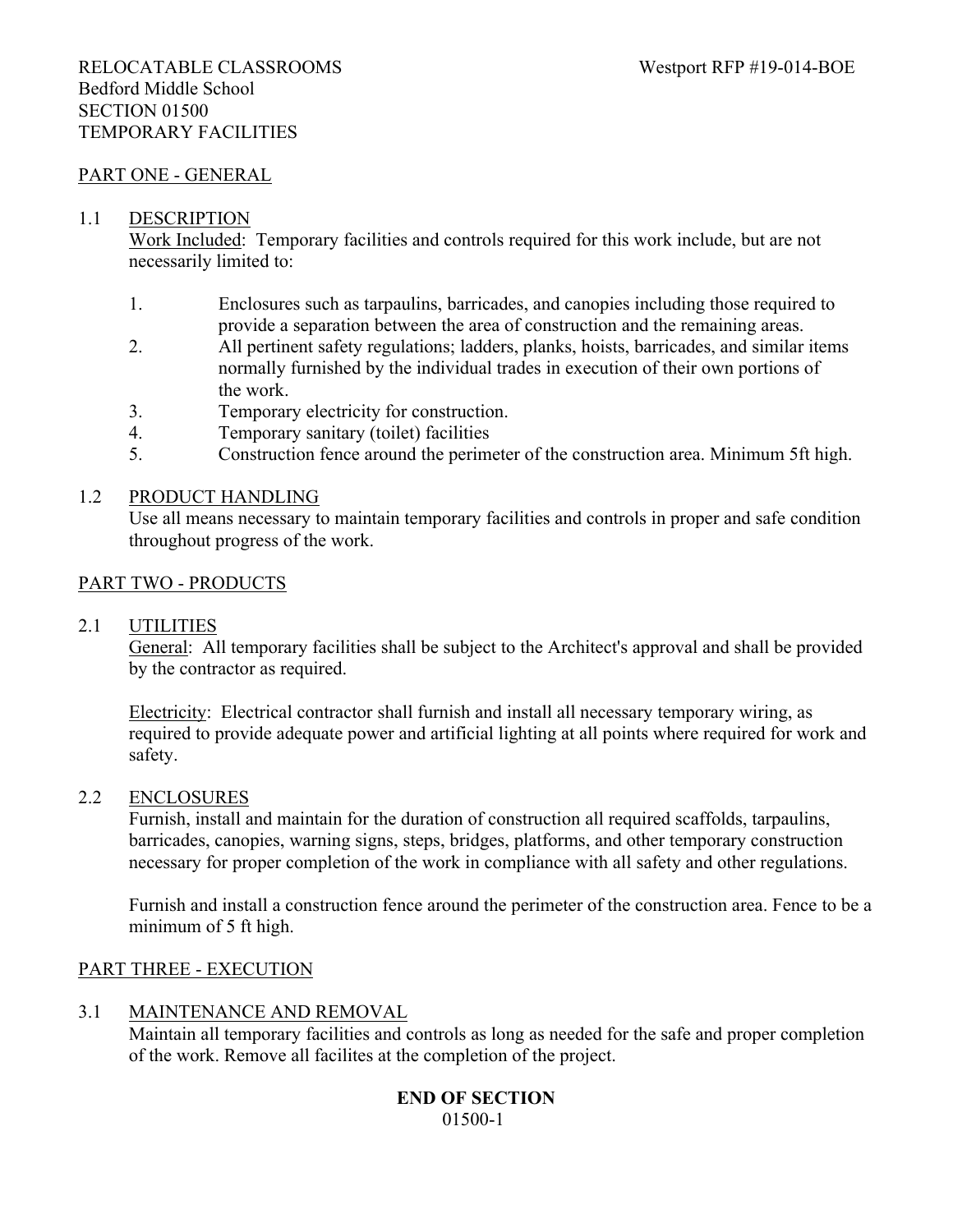### PART ONE - GENERAL

#### 1.1 DESCRIPTION

Work Included: Throughout the construction period, maintain the building and site in a standard of cleanliness as described in this Section.

Related Work Described Elsewhere: In addition to standards described in this Section, comply with all requirements for cleaning up as described in various other sections of these Specifications.

#### 1.2 QUALITY ASSURANCE

Inspection: Conduct daily inspection, to verify that requirements of cleanliness are being met.

Codes and Standards: In addition to the standards described in this Section, comply with all pertinent requirements of governmental agencies having jurisdiction.

#### PART TWO - PRODUCTS

#### 2.1 CLEANING MATERIALS AND EQUIPMENT

Provide all required personnel, equipment, and materials needed to maintain the specified standard of cleanliness.

#### 2.2 COMPATIBILITY

Use only the cleaning materials and equipment, which are compatible with the surface being cleaned, as recommended by the manufacturer of the material.

#### PART THREE - EXECUTION

#### 3.1 PROGRESS CLEANING

Retain all stored items in an orderly arrangement allowing maximum access, not impeding drainage or traffic, and providing the required protection of materials.

Do not allow the accumulation of scrap, debris, water material and other items not required for construction of this work.

Maintain the site and building in a neat and orderly condition at all times.

#### 01710-1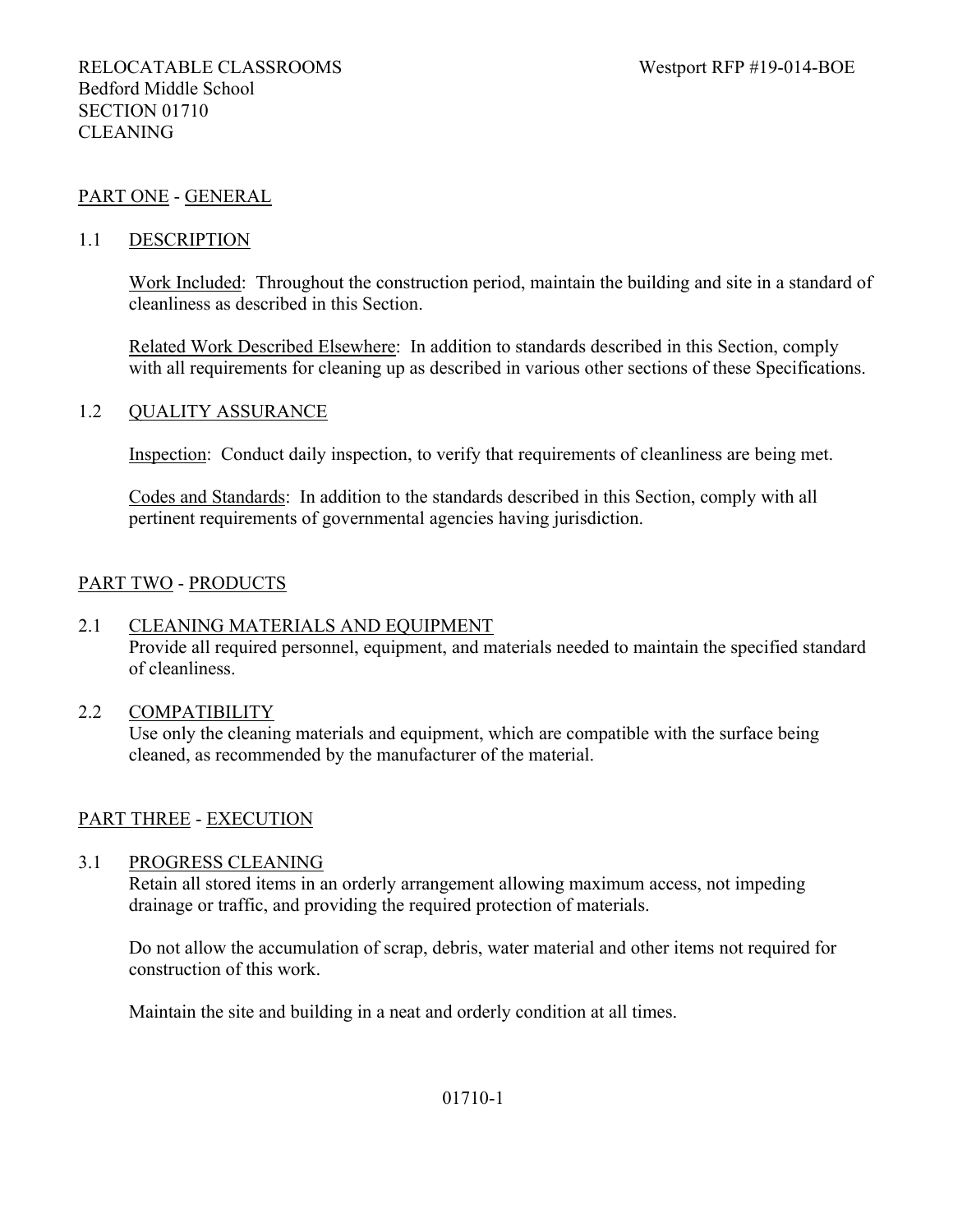Daily, and more often if necessary, inspect the structures and pick up all scrap, debris, and waste material. Remove all such items to the place designated for their storage.

As required preparatory to installation of succeeding materials, clean the structures or pertinent portions thereof to the degree of cleanliness recommended by the manufacturer of the succeeding materials, using all equipment and materials required to achieve the required cleanliness.

## 3.2 FINAL CLEANING

General: Prior to completion of the work, remove from the job site all tools, surplus materials, equipment, scrap, debris, and waste.

Site: Unless otherwise specifically directed by the Architect, broom clean all paved areas on the site directly adjacent to the area of construction. Completely remove all resultant debris.

Exterior: Visually inspect all exterior surfaces and remove all traces of soil, waste materials, smudges, and other foreign matter. Remove all traces of splashed materials from adjacent surfaces.

Interior: Visually inspect all interior surfaces and remove all traces of soil, waste material, smudges, and other foreign matter. Remove all traces of splashed materials from adjacent surfaces. Remove all paint droppings, spots, stains, and dirt from finished surfaces. Leave area "Broom Clean".

Windows: Wash and clean all windows. Remove all stickers on glass.

## **END OF SECTION**

01710-2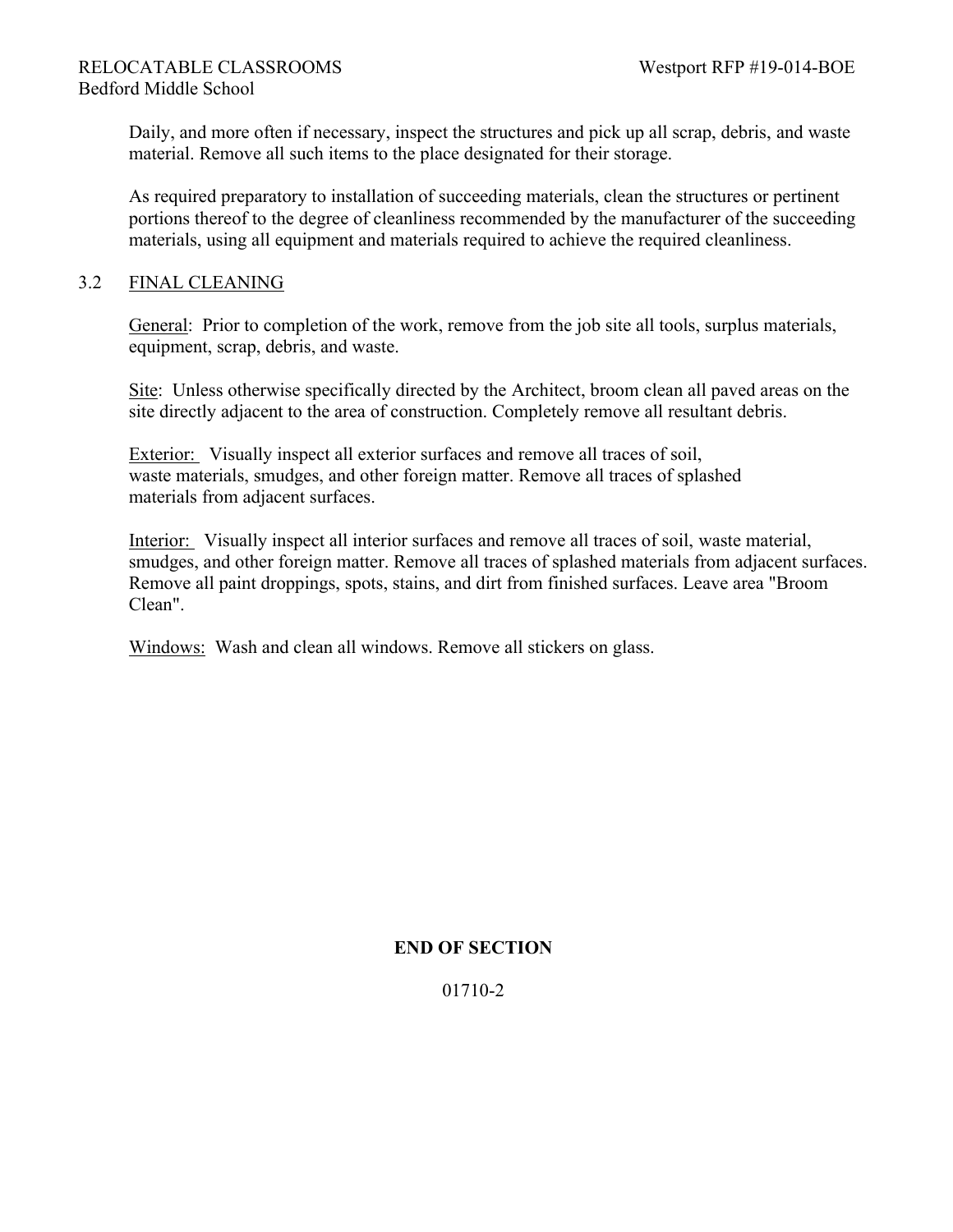## PART ONE - GENERAL

#### 1.1 DESCRIPTION

Work Included: To aid in the continued instruction of operating and maintenance personnel, and to provide a positive source of information regarding the products incorporated in the work, furnish and deliver the data described in this Section and in pertinent Sections of these Specifications.

#### Related Work Described Elsewhere:

Make all submittals in strict accordance with the provisions of Sections 01300.

Required contents of submittals may also be amplified in the pertinent other Sections.

#### 1.2 QUALITY ASSURANCE

In preparation of data required by this Section, use only personnel who are thoroughly trained and experienced in operation and maintenance of the described items, completely familiar with the requirements of this Section, and skilled in technical writing to the degree needed for communicating the essential data.

#### 1.3 SUBMITTALS

Manual: Submit three copies of all manuals to the Architect prior to the final acceptance of the work.

#### PART TWO - PRODUCTS

#### 2.1 INSTRUCTION MANUALS

General: Submit instruction and maintenance manuals in the following form: 8-1/2" X 11" paper, typewritten, with front cover that clearly identifies the manual.

Contents: Include at least the following information in all manuals:

- a. Name and model number of equipment.
- b. Complete instructions regarding operation and maintenance of all equipment involved, including lubrication, disassembly, and reassembly.
- c. Complete nomenclature and part number of all replacement parts, name, and address of nearest vendor, and all other pertinent data regarding procurement procedure.
- d. Copy of all guarantees and warranties issued.
- e. Such other data as required in pertinent other Sections of these specifications.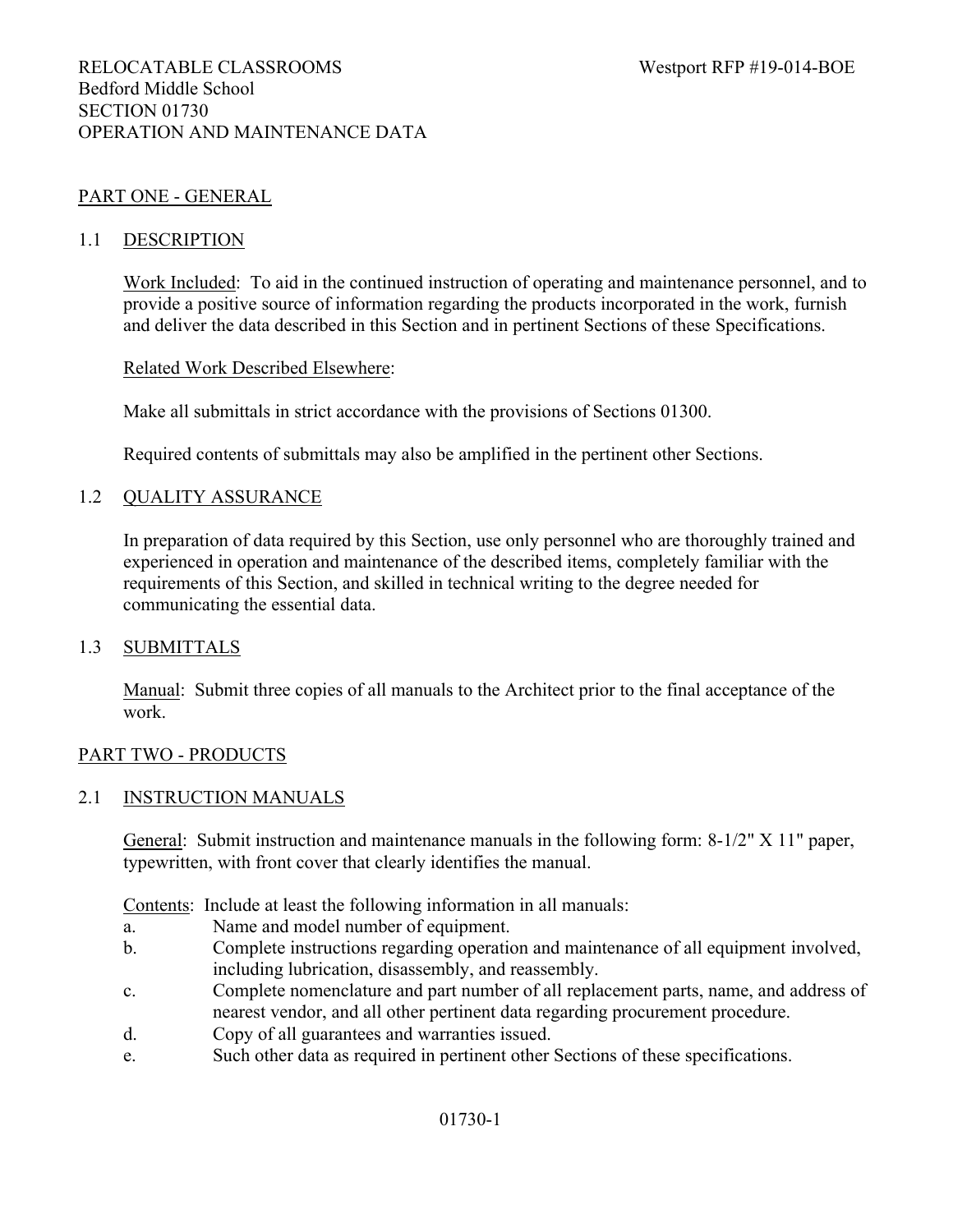## PART THREE - EXECUTION

## 3.1 INSTRUCTION MANUALS

All manuals shall be prepared to make the Owner aware of all required maintenance of equipment.

## **END OF SECTION**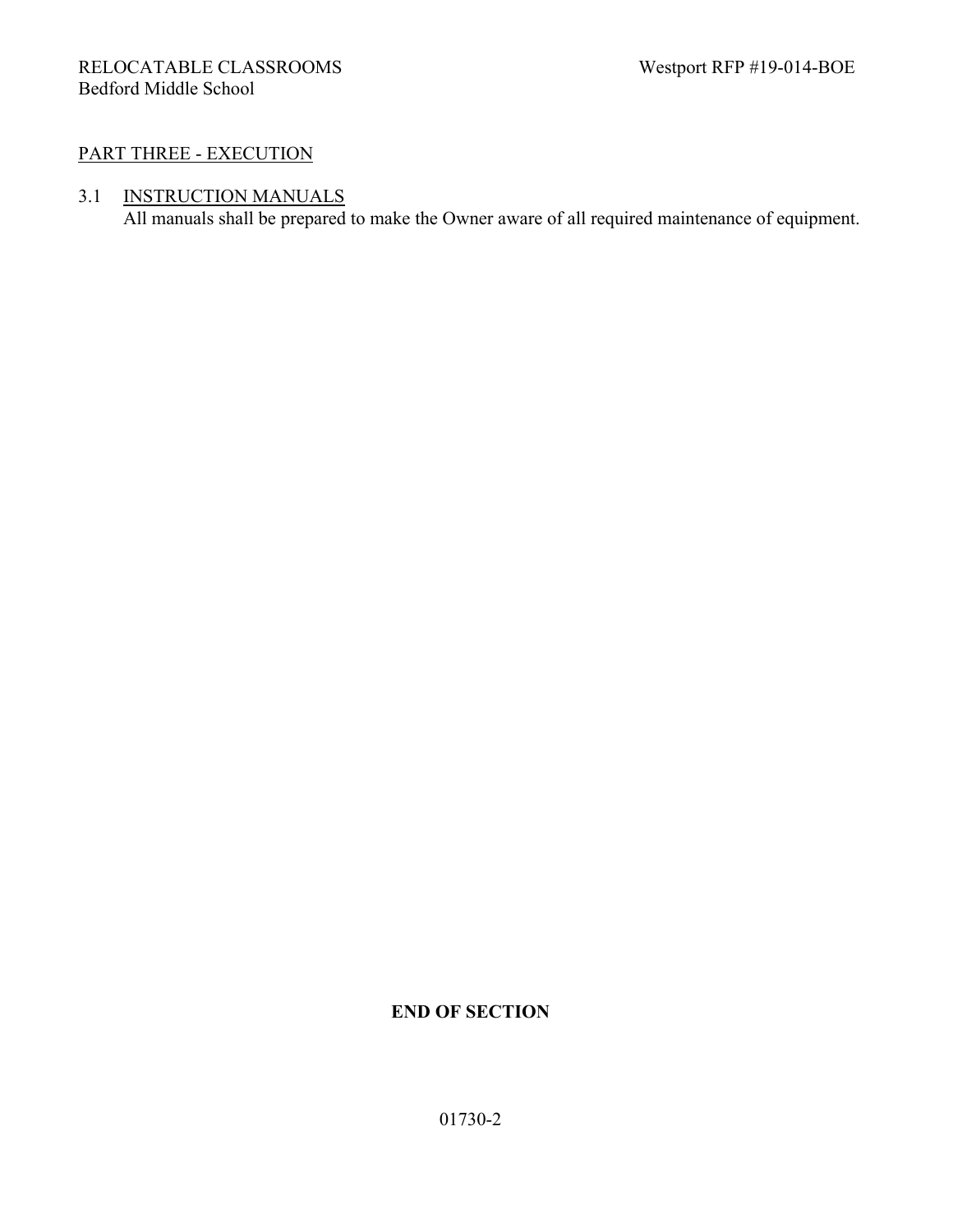## RELOCATABLE CLASSROOMS Westport RFP #19-014-BOE Bedford Middle School SECTION 01800 PROJECT CLOSEOUT

## PART ONE - GENERAL CLEAN-UP

Remove all temporary utilities including the construction fence from the site.

At substantial completion of the project clean all surfaces, remove all labels, clean the construction area of the site and remove all debris from the site.

### GUARANTEE & WARRANTY

In addition to the warranty  $\&$  guarantees stipulated in the general conditions the following shall apply;

Warrant and guaranty all work for a period of one year from the date of the certificate of occupancy obtained from the Town of Westport, CT. This shall include all work performed by subcontractors, and material supplied by subcontractors.

Guaranty the building, including the roof of the modular classroom building to be watertight and free of leaks for a period of 20 years from the date of the final payment.

Guaranty the roof and walls area of the existing school building where the new conduits are installed on or through, are watertight and the contractor shall guaranty that they will remain watertight and free of leaks for a period of five years from the date of the final payment.

## MAINTENANCE MANUALS

Submit three copies of maintenance and operating manuals that specify full details for care and maintenance of all new equipment and visible surfaces.

## SIESMIC DOCUMENTATION

Provide documentation from a CT licensed structural engineer that the modular classrooms are properly anchored to the foundation system in accordance with all codes and regulations, including all seismic requirements.

## CONNECTICUT STATE OFFICE OF SCHOOL CONSTRUCTION GRANTS & REVIEW

Provide fully executed Office of School Construction Siesmic Certification Form for Ceiling Systems, Structural Systems, Mechanical Systems and Electrical Systems. Modification or substitution of the SDE forms will not be acceptable.

## END OF SECTION

#### 01800-1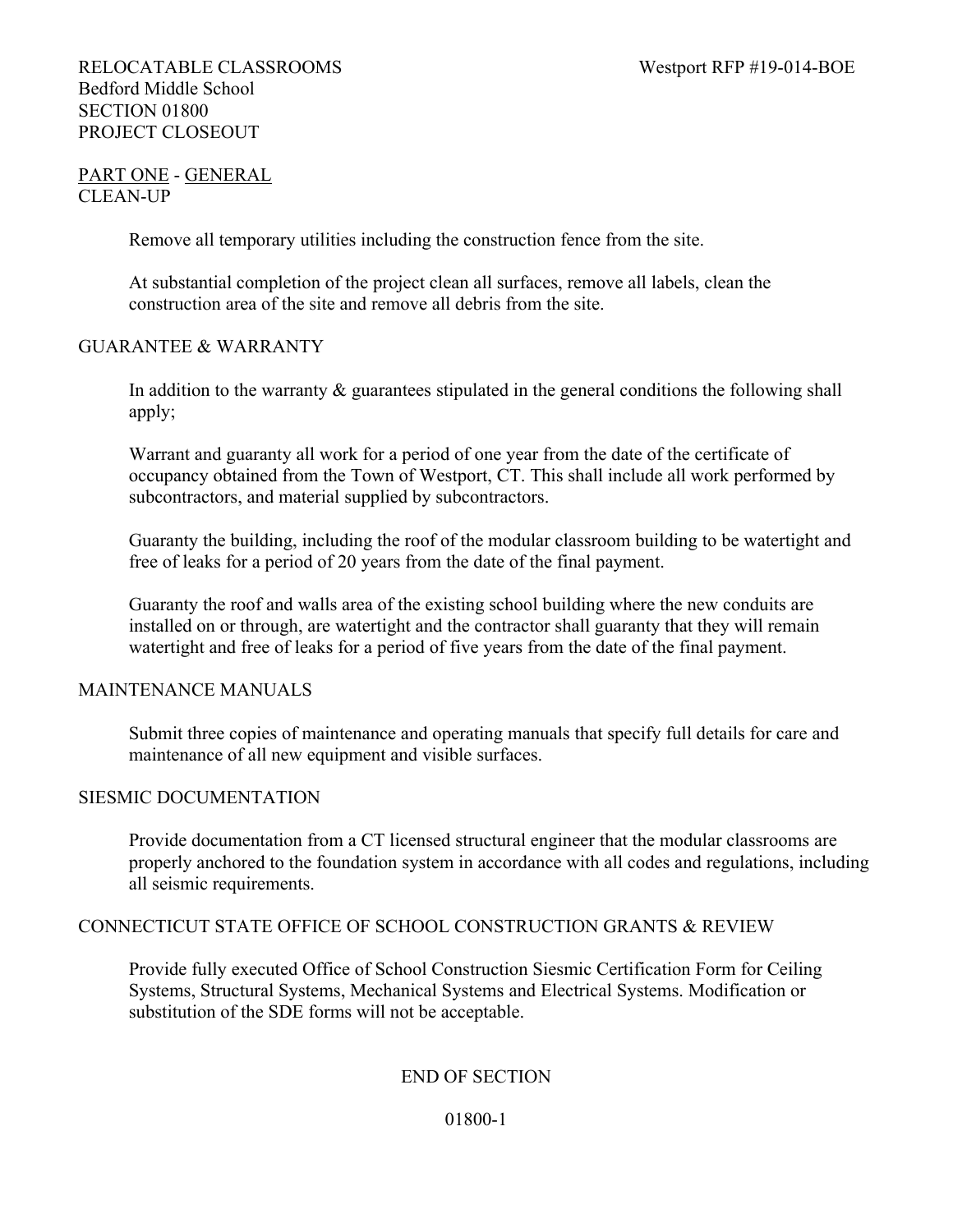#### PART 1 - GENERAL

#### 1.1 RELATED DOCUMENTS

Drawings and general provisions of the Contract, including General and Supplementary Conditions and Division-1 Specification sections, apply to the work of this section. Refer to Section 13122 for additional information.

#### 1.2 DESCRIPTION

Furnish all labor, materials, tools, equipment, transportation and services to complete all concrete work. Scope of work to include foundation for modular building and new concrete stairs. Contractor must verify the height of the foundation piers prior to submitting a bid.

### 1.3 STANDARDS

Applicable portions of the following codes and standards are hereby made part of this specification in their entirety as though fully set forth herein.

ACI 301-96 *"Standard Specification for Structural Concrete."*

ACI 318-95 *"Building Code Requirements For Reinforced Concrete"* and commentary.

ACI 315-80 *"Details and Detailing of Concrete Reinforcement."*

## 1.4 DELIVERY, STORAGE, AND HANDLING

Reinforcing steel shall be stored off of the ground on wood sleepers.

1.5 Install concrete pier foundation system at new location for modular units. Provide foundation plan prepared by Structural Engineer based on structural system of existing modular units.

## PART 2 - PRODUCTS

2.1 MATERIALS

Concrete shall be in accordance with ASTM C94-80 "*Standard Specification for Ready-Mixed Concrete*."

Cement: ASTM C150 TYPE I or II. Only one brand of cement shall be used.

Normal weight aggregates: ASTM C33, aggregates shall be from a single source.

Air entraining admixtures: ASTM C260.

Water-reducing and retarding: ASTM C494, and containing not more than 1% chloride

Mix water shall be clean, fresh, and potable.

Non-shrink grout: Five Star Grout.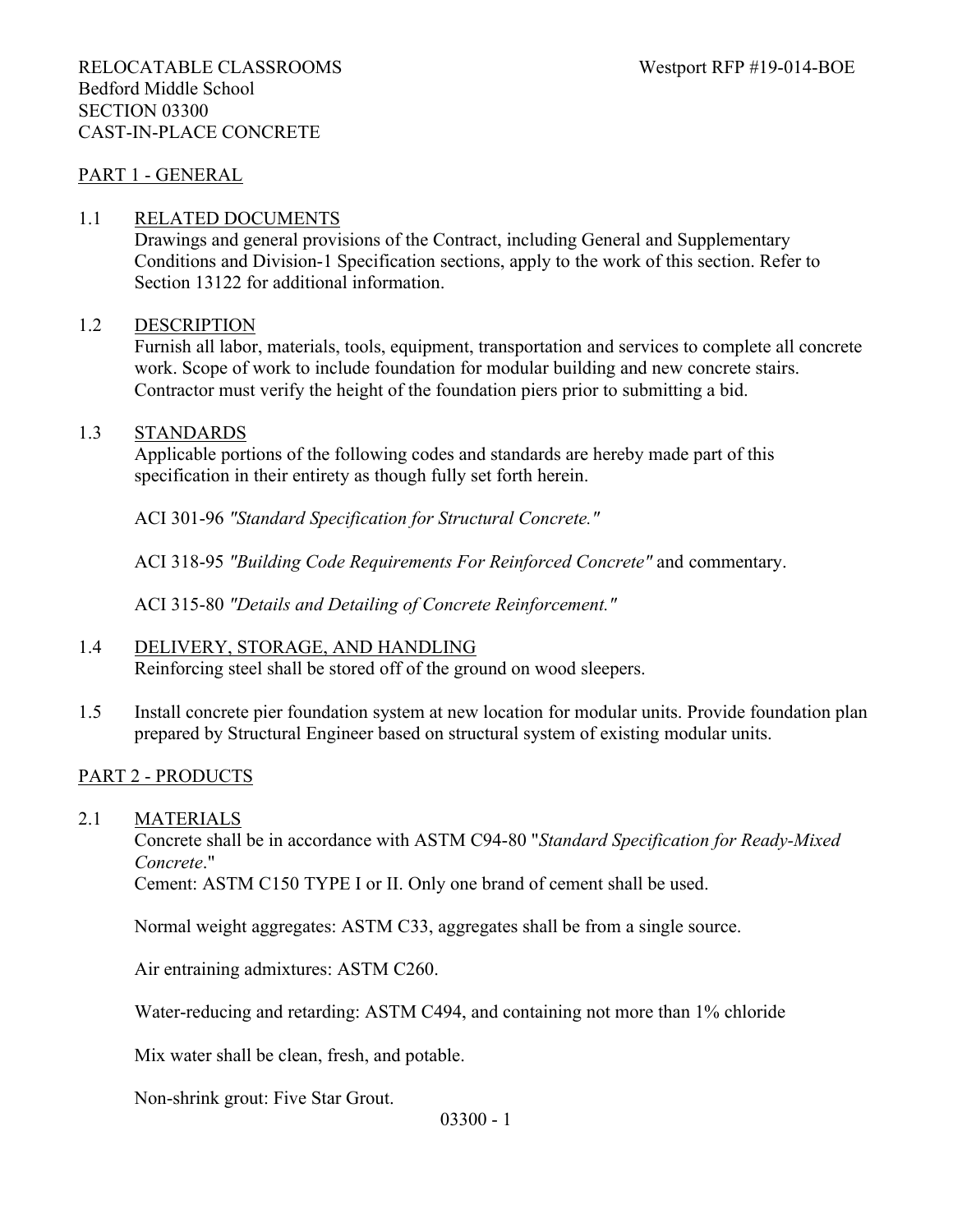#### 2.2 PROPORTIONING

Concrete compressive strength at 28 days: 3000 psi for footings & foundations.

Concrete proportions shall be selected in accordance with ACI 211.1-89.

All concrete shall be air-entrained, except concrete for interior slab-on-grade. Total air content shall be not less than 4% and not more than 8% by volume.

Water-cement ratio shall not exceed 0.50.

Maximum slump: 5 inches for all other concrete. Minimum slump: 2 inches.

The nominal maximum size of coarse aggregate shall be not larger than:

- 1. 1/5 the narrowest dimension between sides of forms
- 2. 3/4 the minimum clear spacing between reinforcing bars.

Calcium chloride shall not be used.

#### PART 3 - EXECUTION

#### 3.1 FORMWORK

Forms shall result in a final structure that conforms to shapes, lines, and dimensions as required by the design drawings and specifications.

Forms shall be substantial and sufficiently tight to prevent leakage of mortar.

Before placing the reinforcing steel or the concrete, the surface of the forms shall be covered with an acceptable form release coating material that will effectively prevent absorption of moisture, prevent bond with the concrete, and not stain the concrete surfaces.

Clean forms prior to concrete placement. Remove all chips, wood, sawdust, dirt, rubbish, or other debris.

Chamfer strips shall be placed in the corners of forms to produce beveled edges on surfaces exposed to view.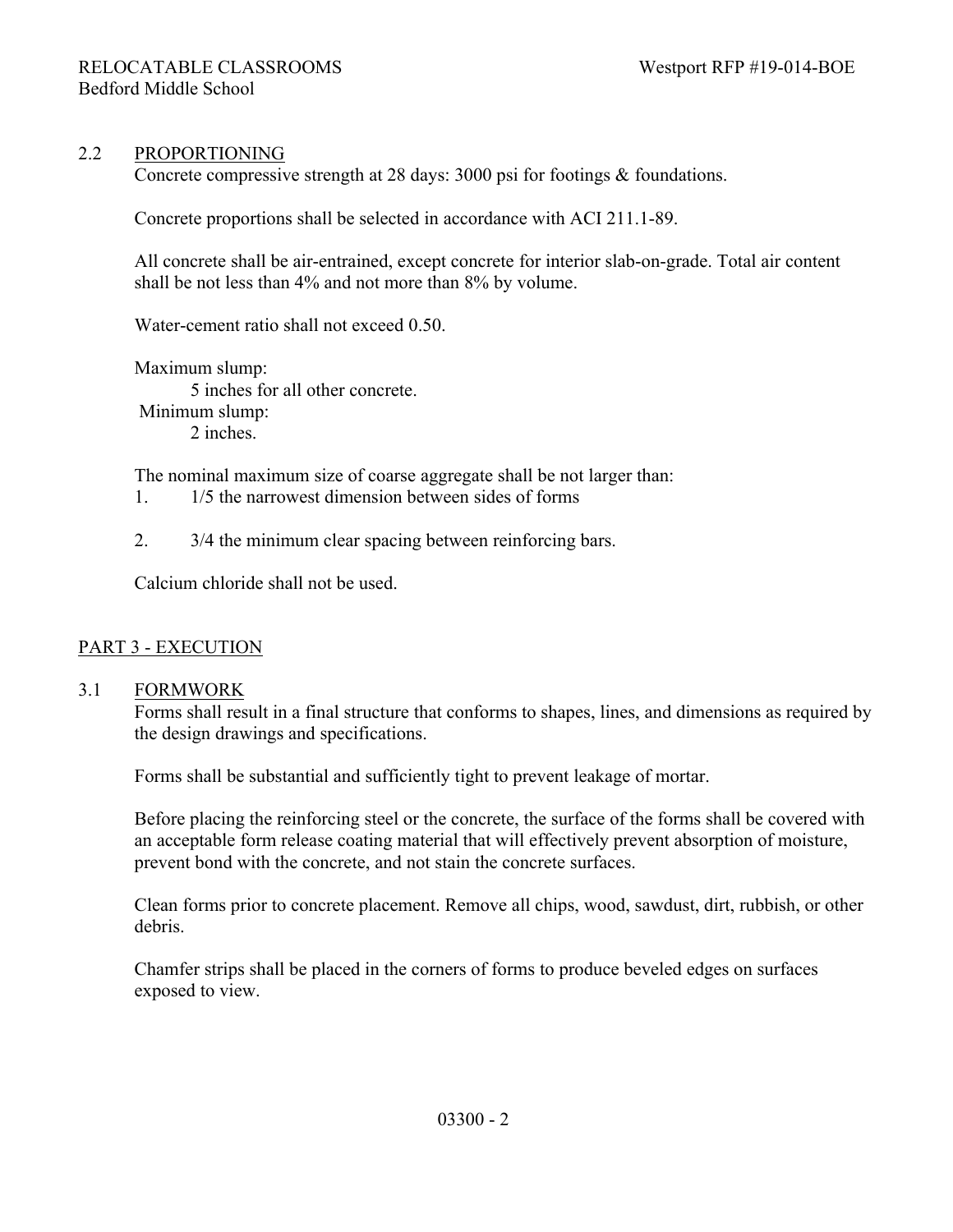## 3.2 REINFORCEMENT

Reinforcing bars: ASTM A615 grade 60 except beam stirrups and column ties may be grade 40.

Reinforcement shall be maintained free from dust, mud, rust, oil or ice.

Fabrication and placement of reinforcing steel shall be in accordance with CRSI "*Manual of Standard Practice*" and CRSI "*Placing Reinforcing Bars*".

Reinforcing bars shall not be welded.

Minimum cover on reinforcement:

| 1. | concrete cast against earth:          | 7"               |
|----|---------------------------------------|------------------|
| 2. | concrete exposed to earth or weather: |                  |
|    | $#6$ and larger                       | 2"               |
|    | #5 and smaller                        | $1\frac{1}{2}$ " |
| 3. | interior surfaces:                    |                  |
|    | slabs, walls, joists                  | $\frac{3}{4}$ !  |

Splices shall be lapped 40 bar diameters and securely tied.

Heat shall not be used to bend reinforcing bars.

Reinforcing steel shall be securely wired together at all intersections.

#### 3.3 PRODUCTION OF CONCRETE

Concrete shall be batched, mixed and transported in accordance with ASTM C94 and ACI 304R-89.

Batching plant equipment and facilities shall conform to "*Certification of Ready Mixed Concrete Production Facilities*" of the National Ready Mixed Concrete Association.

Admixtures shall be charged into the mixer as solutions and shall be measured by means of an acceptable mechanical dispensing device. The liquid shall be considered a part of the mixing water.

If more than one admixture is used in the concrete, they shall be added separately.

Ready-mixed concrete trucks shall not be loaded in excess of their rated capacity.

#### 3.4 PLACING

Do not pour concrete until forms and subgrade have been thoroughly cleaned and are free of frost, mud, ice, or water.

Convey concrete from truck to forms as rapidly as possible by methods which will prevent segregation or loss of ingredients. Place in forms as nearly as practicable to its final position.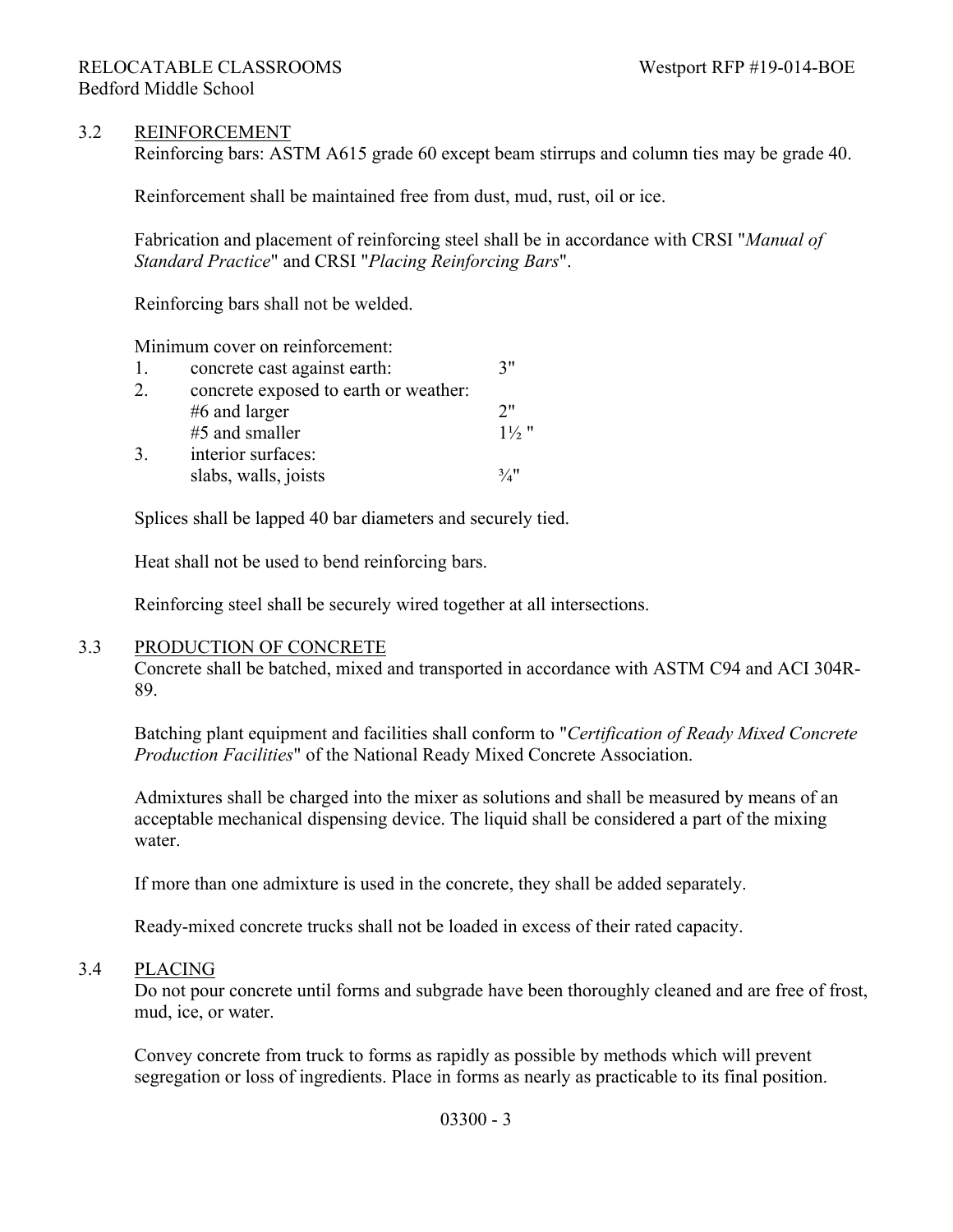When placement is started, carry on as a continuous operation until the placing of a section is complete. Cold joints are not permitted.

Consolidate concrete by mechanical vibration. Do not use vibrators to transport concrete in forms.

No concrete shall be placed in freezing weather or when freezing weather is forecast by Weather Bureau to occur within 36 hours, unless special measures and precautions are taken to heat the water and aggregates and to protect concrete from freezing after being placed.

No concrete shall be placed when the temperature is greater than 90 degrees F unless special measures are taken to cool the water and aggregate and to protect the concrete from rapid drying.

No concrete shall be placed during rain, sleet, or snow unless protection is provided. The maximum elapsed time between introduction of water and placing shall be one hour.

#### 3.5 CURING AND PROTECTION

Concrete shall be maintained above 50 degrees F and in a moist condition for at least the first 7 days after placement.

In cold weather, concrete shall be protected in accordance with ACI 306R-88.

In hot weather, concrete shall be protected in accordance with ACI 305R-89.

#### 3.6 FOUNDATION

All classroom units must be supported on concrete piers with bulb type footing at 42" below finished grade. Block and level method is Not acceptable. Anchor structure to meet all applicable seismic requirements.

All foundations must bear on suitable soil with the capacity to support the building load. Bearing capacity and design load to be determined by the Structural Engineer retained by the Modular Contractor.

#### 3.7 ALTERNATE FOUNDATION

At the contractor's option the foundation system can be a block and level system on ABS pads and anchors into the ground. System must be certified by a CT licensed structural engineer.

## **END OF SECTION**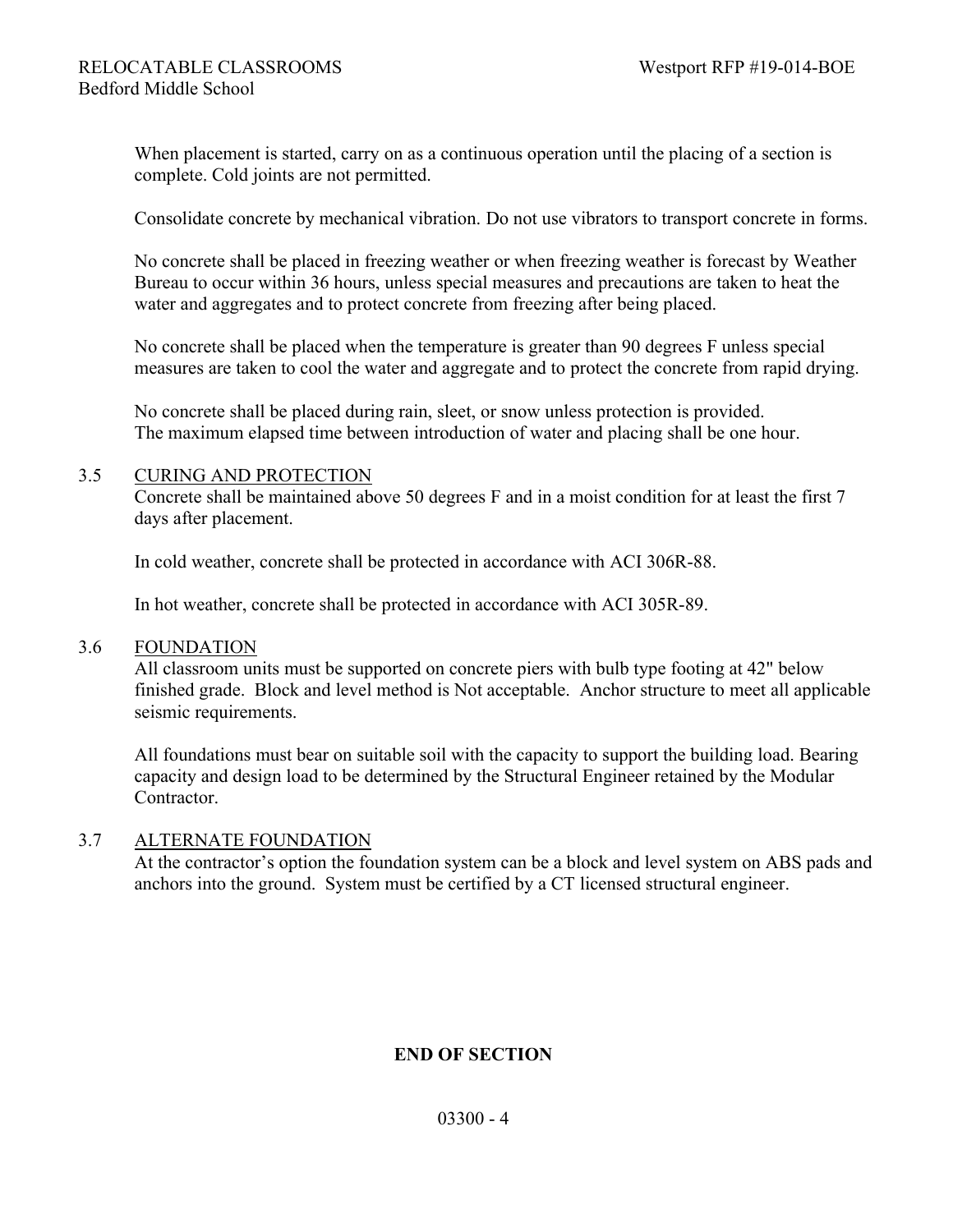## PART 1 - GENERAL

#### 1.1 DESCRIPTION

Furnish all labor and materials, tools, equipment, transportation and services to complete all work for the ramps and decks. Work of this section shall include stairs, ramps, guards, posts and railings. Note that aluminum stairs and ramps will be acceptable as an alternate if submitted with Bid.

#### 1.2 RELATED DOCUMENTS

Drawings and general provisions of the Contract, including General and Supplementary Conditions and Division-1 Specification sections, apply to this section.

Related work described elsewhere; Concrete Section 03000 Relocatable Classrooms Section 13122

#### 1.3 PRODUCT HANDLING

Delivery and Storage: Keep materials under cover and dry. Protect against exposure to weather and contact with damp or wet surfaces. Stack lumber and plywood and other panels; provide air circulation within and around stacks and under temporary coverings including polyethylene and similar material.

#### PART TWO - PRODUCTS

#### 2.1 GENERAL

Lumber Standards: Manufacture lumber to comply with PS 20 "American Softwood Lumber Standard" and with applicable grading rules of inspection agencies certified by American Lumber Standards Committee's (ALSC) Board of Review.

Grade Stamps: Factory-mark each piece of lumber with grade stamp of inspection agency evidencing compliance with grading rule requirements and identifying grading agency, grade, species, moisture content at time of surfacing, and mill.

Nominal sizes are indicated, except as shown by detail dimensions. Provide actual sizes as required by PS 20, for moisture content specified for each use.

Provide dressed lumber, S4S, unless otherwise indicated.

Provide lumber with 19% maximum moisture content at time of enclosure for sizes 2" or less in nominal thickness, unless otherwise indicated.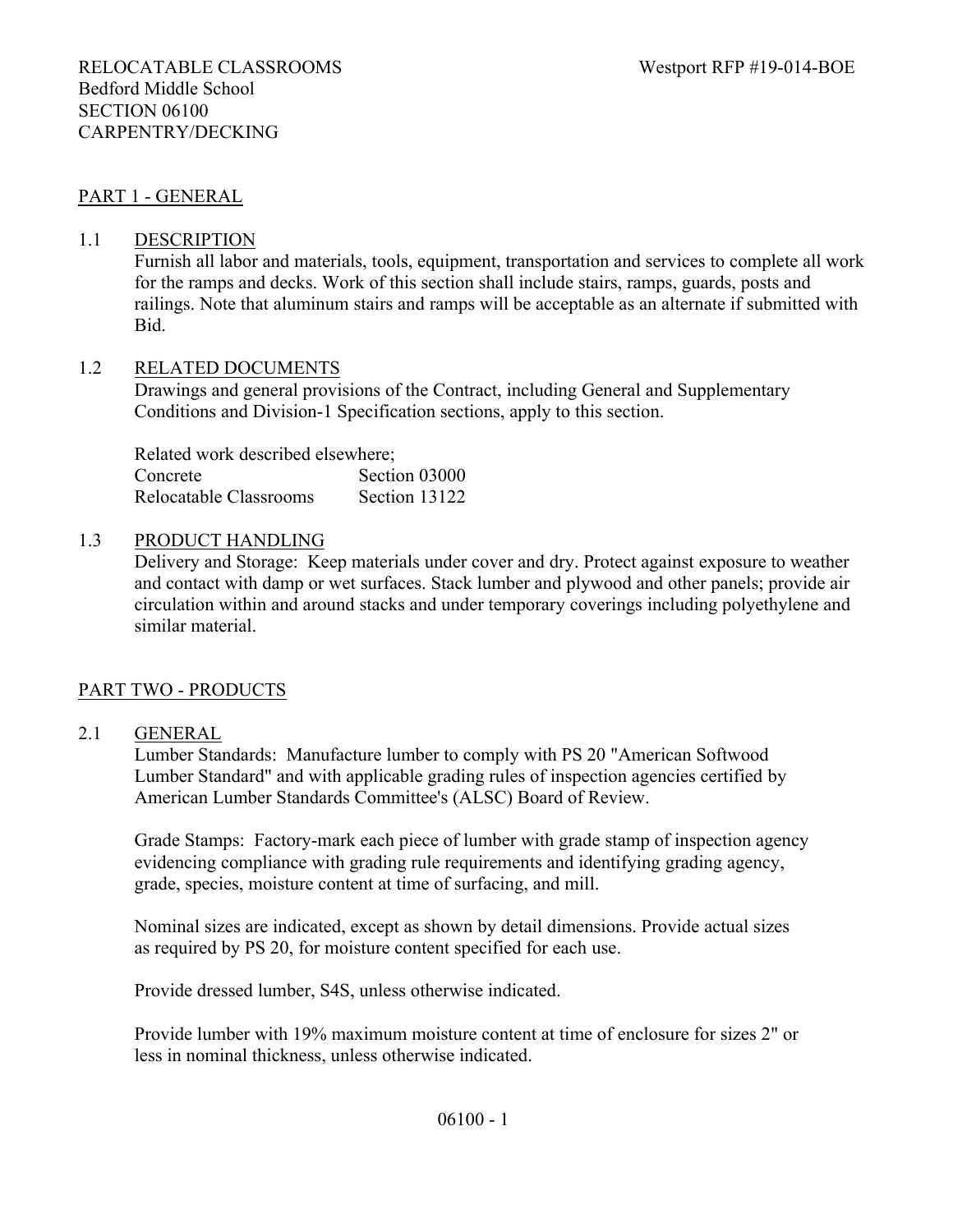## 2.2 LUMBER

All framing lumber (2" to 4" thick, 5" and wider), shall be preservative treated lumber, Southern Pine No. 2 or better.

Preservative Treatment: Where lumber or plywood is indicated as "Pressure Treated," or is specified herein to be treated, comply with applicable requirements of AWPA Standards. Pressure-treat wood members in contact with ground with water-borne preservatives compound ACQ Type B & D or CBS-A, CA-B. Treatment with arsenate (CCA) will not be permitted. Mark each treated item with the AWPB Quality Mark Requirements.

Pressure-treat above ground items with water-borne preservatives to comply with AWPB For non-arsenate treatment. After treatment, kiln-dry lumber and plywood to a maximum moisture content, respectively, of 19% and 15%. Treat indicated items and the following:

1. All stair and ramp framing including stringers.

### 2.3 DECKING

Decking shall be 5/4" x 6" Trex wood-polymer composite lumber manufactured by Trex Company.

Treads shall be constructed with 2 - 2" x 6" Trex decking with tapered nosing.

## 2.4 RAILINGS & GUARDS

All guards at the stairs and ramps shall be constructed with clear cedar balusters, posts, caps and other members indicated. All lumber used shall have eased edges.

Handrails for stairs and ramps shall be 1-1/4" NPS (National Pipe Standards) diameter Schedule 40 hollow metal pipe railings with code required extensions and returns.

## 2.5 MISCELLANEOUS MATERIALS

Fasteners and Anchorages: Provide size, type, material and finish as indicated and as recommended by applicable standards, complying with applicable Federal Specifications for nails, staples, screws, bolts, nuts, washers and anchoring devices. Provide metal hangers and framing anchors of the size and type recommended by the manufacturer for each use including recommended nails.

Joist hangers, beam hangers, and framing anchors shall be manufactured by Teco, Simpson, or Kant-Sag.

All fasteners and anchorages used for the exterior shall be stainless steel or have a hot-dip galvanized G-185 coating with 1.85 oz. of zinc per foot (ASTM 153).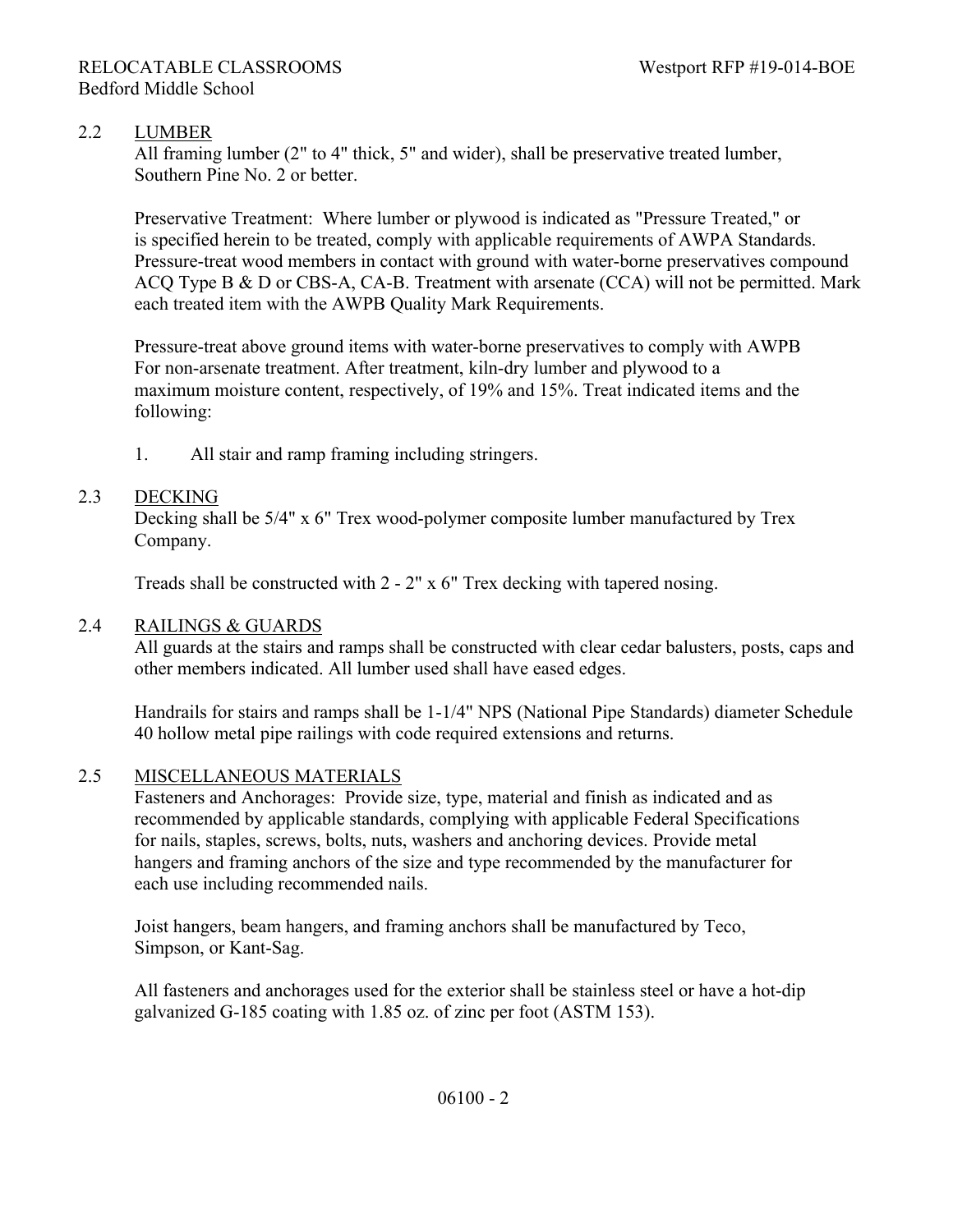## 2.6 SIDING/SKIRT See Section 13122; 1.5, Exterior Design Criteria.

## PART THREE - EXECUTION

### 3.1 WORKMANSHIP

All rough carpentry shall produce joints true, tight, and well nailed with all members assembled in accordance with the drawings and with all pertinent codes and regulations.

Carefully select all members. Select individual pieces so that knots and obvious defects will not interfere with placing bolts or proper nailing or making connections.

Cut out and discard all defects which will render a piece unable to serve its intended function. Lumber may be rejected by the Engineer, whether or not it has been installed, for excessive warp, twist, bow, crook, mildew, fungus, or mold, as well as for improper cutting and fitting. Do not shim sills, joists, studs, or other framing components.

Set carpentry work to required levels and lines, with members plumb and true and cut and fitted.

#### 3.2 FASTENING

Securely attach carpentry work to substrate by anchoring and fastening as shown and as required by recognized standards.

Countersink nail heads on exposed carpentry work and fill holes.

Use common wire nails or spikes of the dimensions shown on the nailing schedule, except as otherwise indicated. Use finishing nails for finish work. Select fasteners of size that will not penetrate members where opposite side will be exposed to view or will receive finish materials. Make tight connections between members. Install fasteners without splitting of wood; predrill as required.

Bolting: Drill holes 1/16 inch larger in diameter than the bolts being used. Drill straight and true from one side only. Use washers under head and nut.

## 3.3 WOOD FRAMING

Provide framing members of sizes and on spacings shown, and frame openings as shown, or if not shown, comply with recommendations of "Manual for House Framing" of National Forest Products Association (N.F.P.A.). Do not splice structural members between supports.

Make all bearings full. Furnish all bearing surfaces on which structural members are to rest so as to give sure and even support. Where framing members slope, cut or notch the ends as required to give a uniform bearing surface.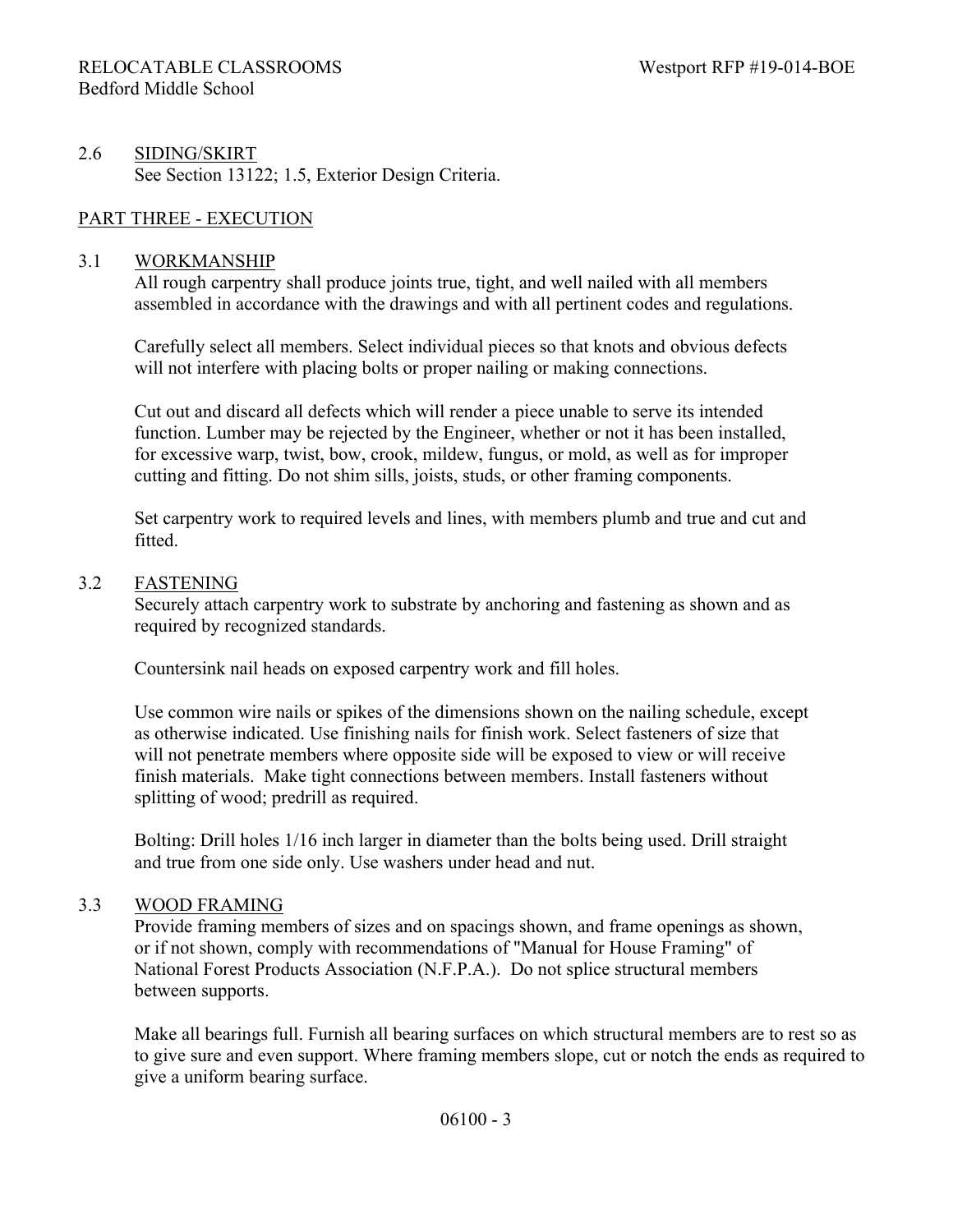## 3.4 DECKING

Install wood decking with stainless steel ringed annular nails or screws. Install decking with a boards touching, but not tightly butted together.

## 3.5 HANDRAILS

Install handrails with corrosion resistant brackets spaced a maximum of 48" on center and securely attached to the framing. to withstand the anticipated daily abuse and in accordance with the code requirements.

## **END OF SECTION**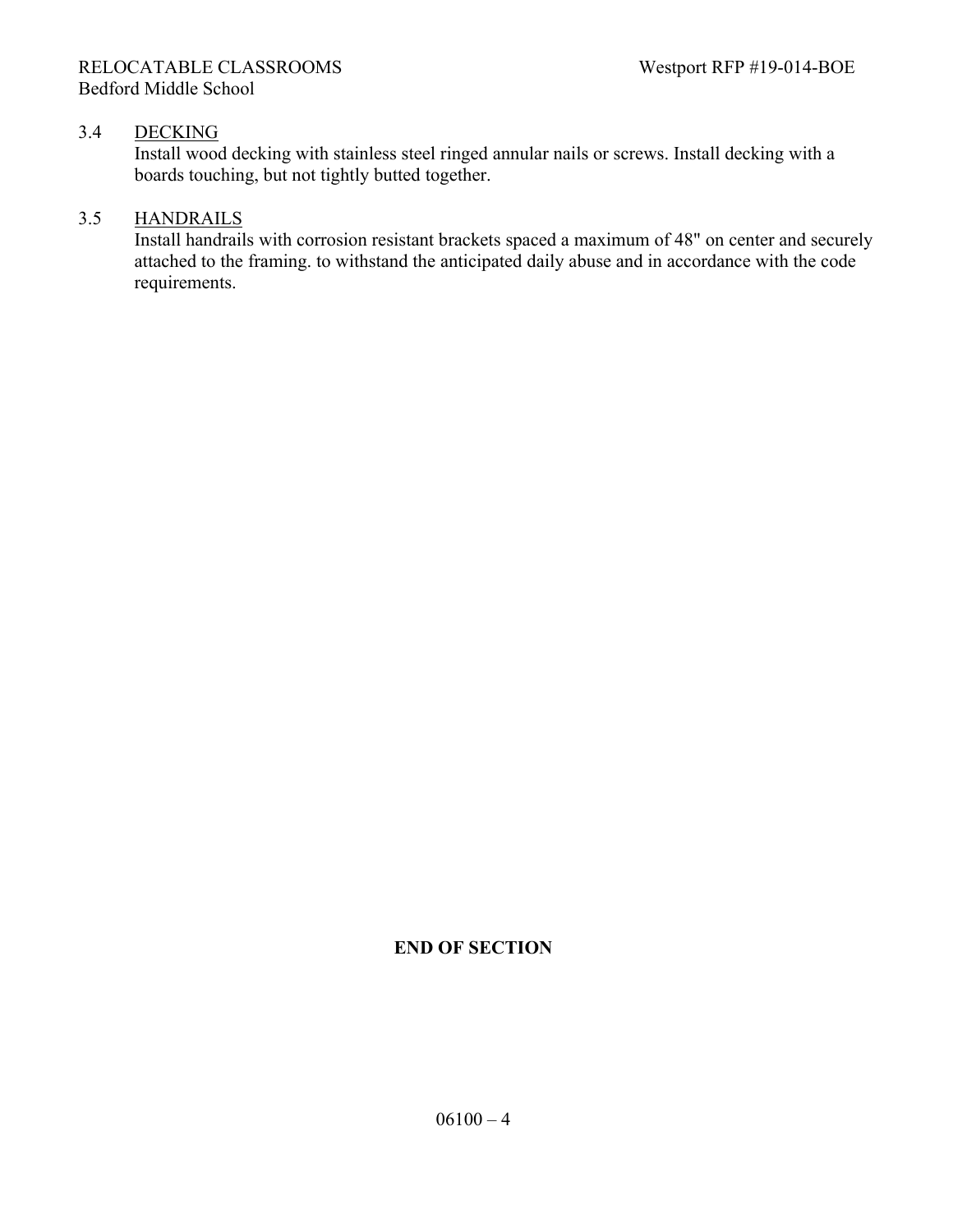#### PART ONE - GENERAL

#### 1.1 DESCRIPTION

Work Included:

Throughout the work, caulk and seal all joints where shown on the drawings and elsewhere as required to provide a positive barrier against passage of air, smoke  $\&$  fire. This shall include all existing penetrations and openings in corridor walls, stair walls and all fire and smoke separation walls.

#### 1.2 QUALITY ASSURANCE

Qualifications of Installers:

Use adequate numbers of skilled workmen who are thoroughly trained and experienced in the necessary crafts and who are completely familiar with the specified requirements and methods needed for proper performance of the work of this Section.

#### 1.3 SUBMITTALS

General:

Comply with the provisions of Section 01300.

Product Data:

Prior to proceeding with the work of this Section, provide the following for the Architect's review:

- a. Complete materials list showing all items proposed to be furnished and installed under this Section, including color chart for Architect's color selection.
- b. Sufficient data to demonstrate that all such materials meet or exceed the specified requirements.

#### 1.4 PRODUCT HANDLING

Protection:

Use all means necessary to protect the materials of this Section, before, during and after installation and to protect the work and materials of all other trades.

#### Replacements:

In the event of damage, immediately make all repairs and replacements necessary to the approval of the Architect and at no additional cost to the Owner.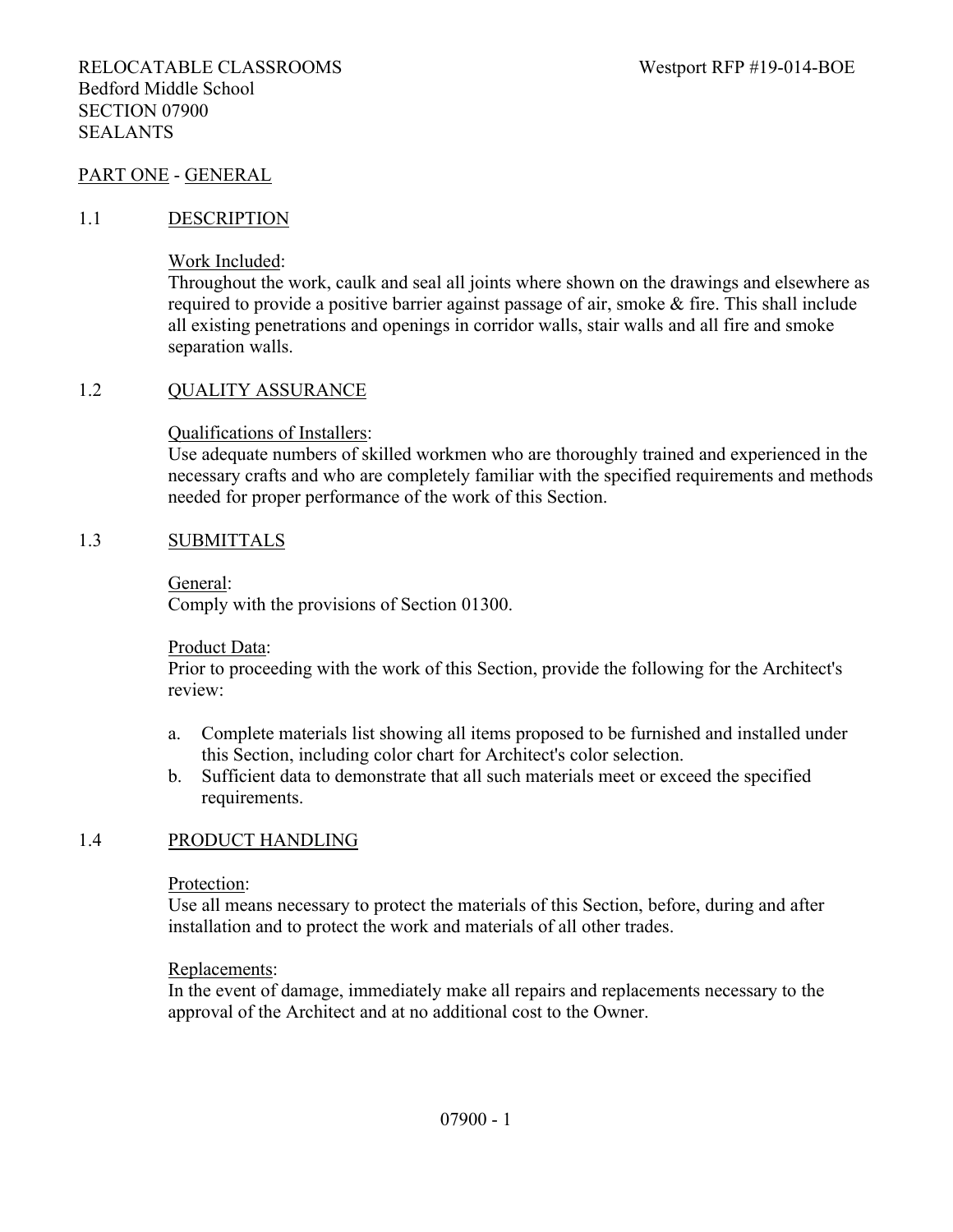## Delivery and Storage:

Deliver all materials of this Section to the job site in the original unopened containers with all labels intact and legible at time of use. Store only under conditions recommended by the manufacturers. Do not retain on the job site any material which has exceeded the shelf life recommended by the manufacturer.

#### PART TWO - PRODUCTS

#### 2.1 CAULKING

Caulk all exterior joints where work is being performed and two different materials meet with G.E. Gesil –2600 Silicone Sealant. Color as selected by the Architect.

Caulk all penetrations in existing and new fire rated and smoke barrier partitions and through all floors with 3M Brand Fire Barrier CP 25WB Caulk. Fire Barrier Caulking must be in strict conformance with ASTM E119, ASTM E814 and ASTM E84.

## PART THREE - EXECUTION

#### 3.1 INSPECTION

Examine the areas and conditions under which work of this Section will be performed. Correct conditions detrimental to the proper and timely completion of the work. Do not proceed until unsatisfactory conditions have been corrected.

#### 3.2 PREPARATION

All surfaces in contact with sealant shall be dry, sound and well brushed and wiped free from dust, oil, grease, etc. Use solvent to remove oil and grease, wiping the surfaces with clean rags. Remove all laitance and mortar from the joint cavity.

Where backstop is required, insert the approved back-up material in the joint cavity to the depth required.

Use only such solvents to remove protective coatings as are recommended for that purpose by the manufacturer of the material that it is being used on.

#### 3.3 INSTALLATION OF BACKUP MATERIAL

Use only the backup material recommended by the manufacturer of the sealant and approved by the Architect for the particular installation, compressing the backup material 25% to 50% to secure a positive and secure fit. When using backup of tube or red stock, avoid lengthwise stretching of the material. Do not twist or braid hose or rod backup stock.

#### 3.4 BOND-BREAKER INSTALLATION

Install an approved bond-breaker where recommended by the manufacturer of the sealant and where directed by the Architect, adhering strictly to the installation recommendations as approved by the Architect.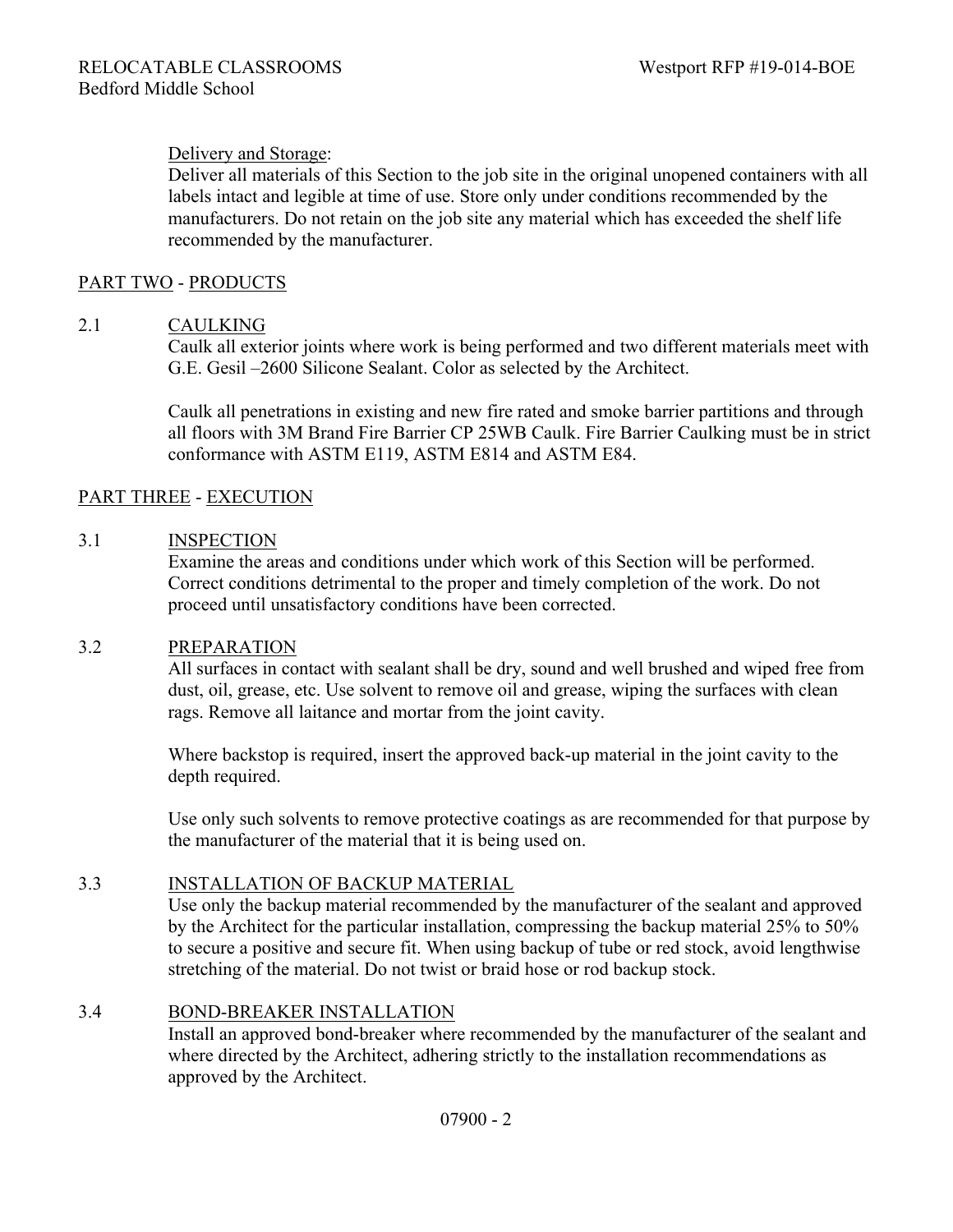#### 3.5 INSTALLATION OF SEALANTS

Install the sealant in strict accordance with the manufacturer's recommendations as approved by the Architect, thoroughly filling all joints to the recommended depth.

## 3.6 CLEANING UP

Clean adjacent surfaces free from sealant as the installation progresses. Use solvent or cleaning agent as recommended by the sealant manufacturer.

## **END OF SECTION**

07900 - 3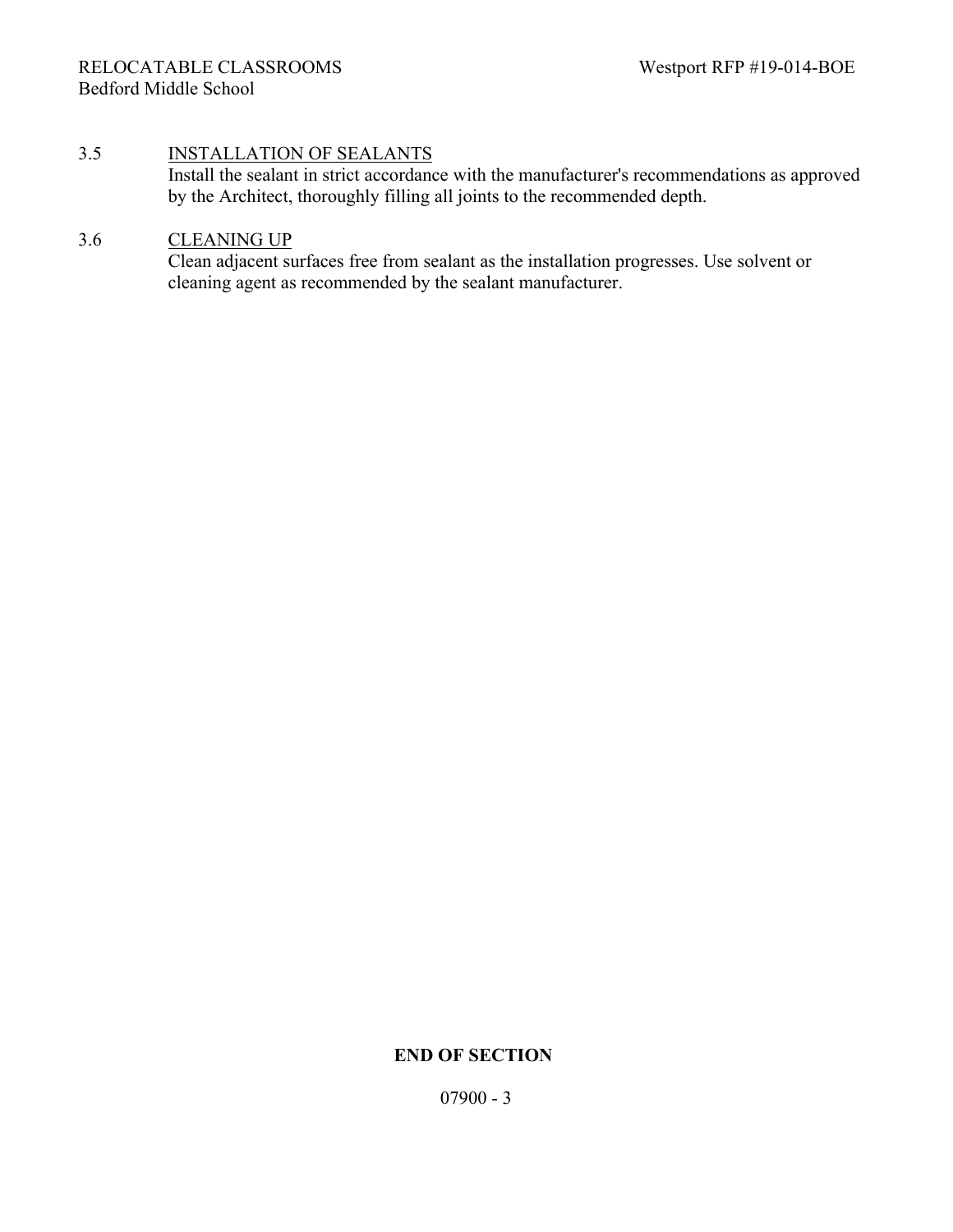## PART ONE - GENERAL

#### 1.1 DESCRIPTION

#### Work Included:

Paint and finish all new and existing exterior surfaces on relocated modular unit.

#### Work Not Included:

Metal surfaces of anodized aluminum, stainless steel, chromium plate, copper, bronze, and similar finished materials will not require painting under this Section except as may be specified herein.

Do not paint any moving parts of operating units, mechanical or electrical parts such as valve operators, linkages, sinkages, sensing devices, and motor shafts, unless otherwise indicated.

Do not paint over any required labels or equipment identification, performance rating, name or nomenclature plates.

#### Definitions:

The term "paint" as used herein means all coating systems materials including primers, emulsions, epoxy, enamels, sealers, fillers and other applied materials whether used as prime, intermediate or finish coats.

## 1.2 QUALITY ASSURANCE

## Qualifications of Manufacturer:

Products used in the work of this Section shall be produced by manufacturers regularly engaged in manufacture of similar items and with a history of successful production acceptable to the Architect.

## Qualifications of Workmen:

Provide at least one person who shall be present at all times during execution of the work of this Section, who shall be thoroughly familiar with the specified requirements and the materials and methods needed for their execution, and who shall direct all work performed under this Section.

#### Paint Coordination:

Provide finish coats which are compatible with the prime coats used. Review other sections of these Specifications as required, verifying the prime coats to be used and ensuring compatibility of the total coating system for the various substrata.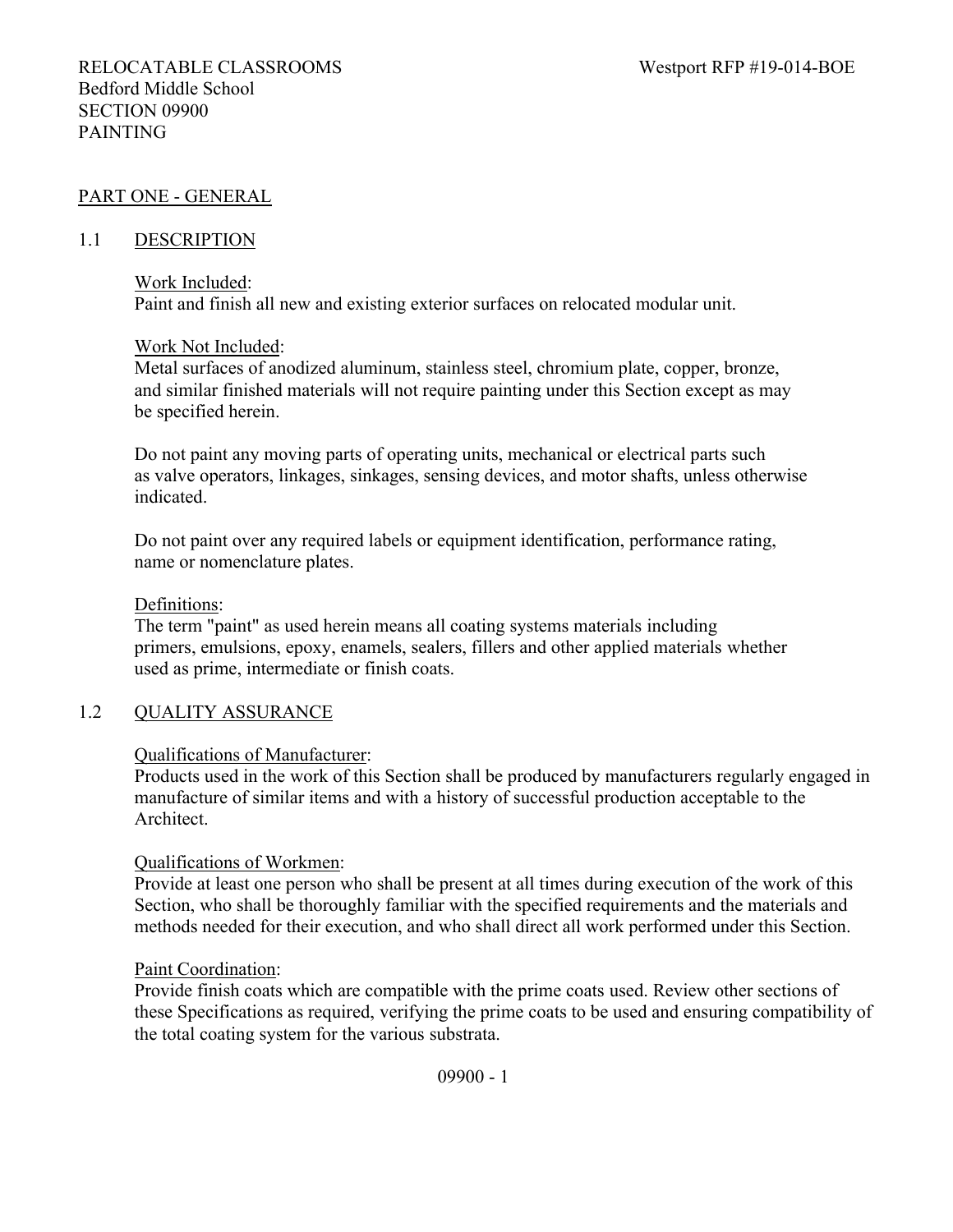Notify the Architect in writing of anticipated problems in using the specified coating systems over prime-coating supplied under other sections.

## 1.3 SUBMITTALS

Comply with the provisions of Section 01300.

#### Product Data:

Prior to proceeding with the work of this Section, provide the following for the Architect's review:

- a. Sufficient data to demonstrate that all materials being used meet or exceed the specified requirements.
- b. Samples of available colors and finishes for the Architect's selection.

#### Samples:

Following the selection of colors and finishes by the Architect as described in Paragraph 2.1.2 below, submit samples for the Architect's review as follows:

- a. Provide sample of each color and each finish for each material on which the finish is specified to be applied.
- b. Revise and resubmit each sample as required to ensure selection of finish, color and texture is achieved.

#### 1.4 PRODUCT HANDLING

### Delivery of Materials:

Deliver all materials to the job site in original, new and unopened containers bearing the manufacturer's name and label showing the following information:

- 1. Name or title of material.
- 2. Fed. Spec. number, if applicable.
- 3. Manufacturer's stock number.
- 4. Manufacturer's name.
- 5. Contents by volume for major constituents.
- 6. Thinning instructions.
- 7. Application instructions.

#### Protection:

Use all means necessary to protect the materials of this Section, before, during and after installation and to protect the work and materials of all other trades.

#### Replacements:

In the event of damage, immediately make all repairs and replacements necessary to the approval of the Architect and at no additional cost to the Owner.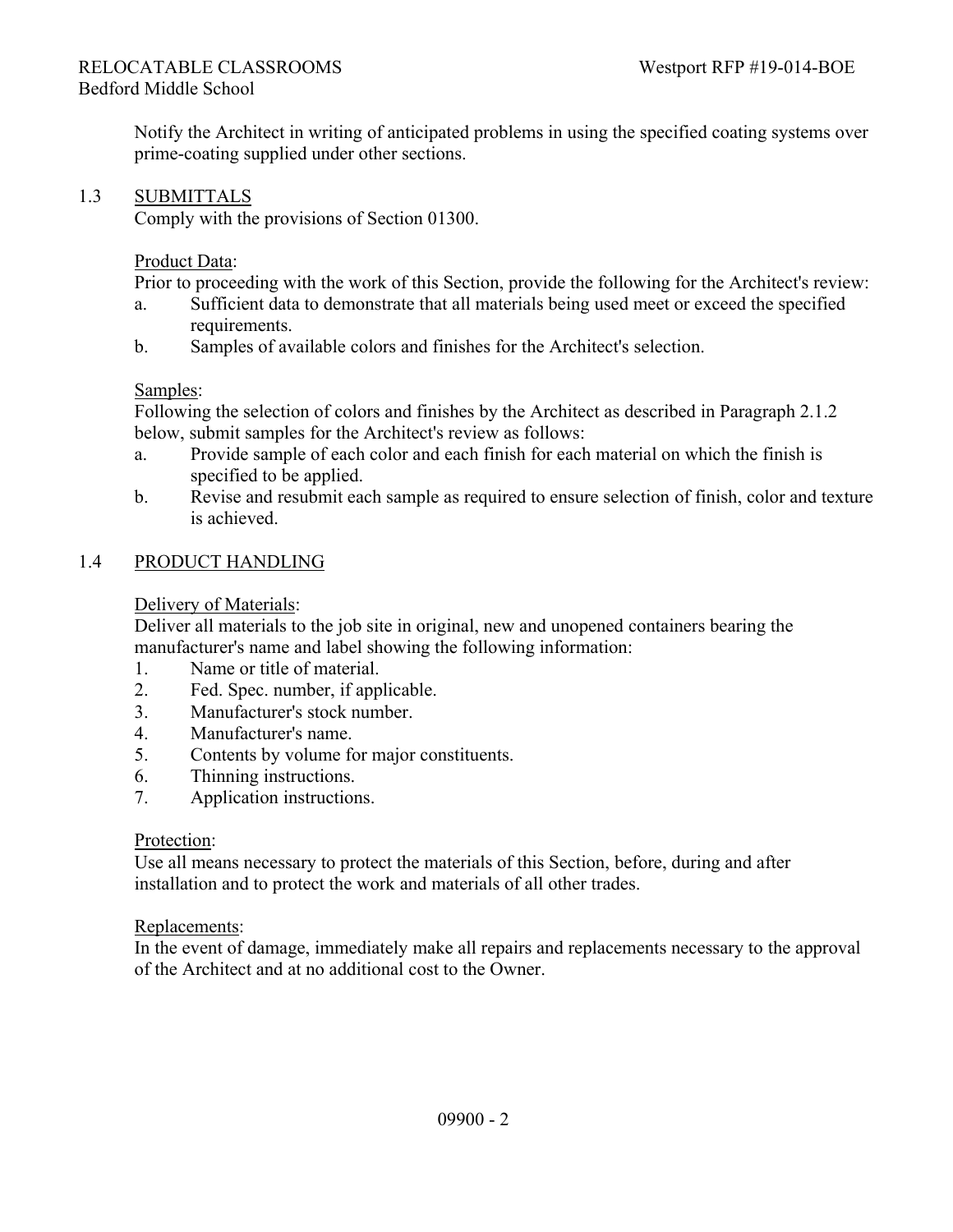## 1.5 EXTRA STOCK

Upon completion of the work of this Section, deliver to the Owner an extra stock of one gallon of each type and color stain or paint used. Each container shall be tightly sealed and clearly labeled.

## PART TWO - PRODUCTS

## 2.1 PAINT MATERIALS

## General:

Provide the best quality grade of the various types of coatings as regularly manufactured by paint materials manufacturers approved by the Architect. Materials not displaying the manufacturer's identification as a standard best grade product will not be acceptable.

### Colors:

All colors are to be selected by the Owner.

Undercoats and Thinners: Provide undercoat paint and thinners produced by the same manufacturer as the finish coat.

### 2.2 OTHER MATERIALS

All other materials, not specifically described but required for a complete and proper installation of the work of this Section, shall be new, first quality of their respective kinds, and as selected by the Contractor subject to the approval of the Architect.

## PART THREE - EXECUTION

## 3.1 SURFACE PREPARATION

Prepare all surfaces as directed by the paint manufacturer to properly receive the designated finish. The Painting Contractor is to report any unsatisfactory conditions to the Architect prior to proceeding.

## 3.2 APPLICATION

Slightly vary color of succeeding coats and do not apply second coat until previous coat is 100% dry.

## 3.3 PAINT SCHEDULE - EXTERIOR

All paints listed below shall be manufactured by ICI Paint Stores (Devoe Coatings) unless noted otherwise. Equivalent products manufactured by Sherman Williams & Benjamin Moore will be acceptable.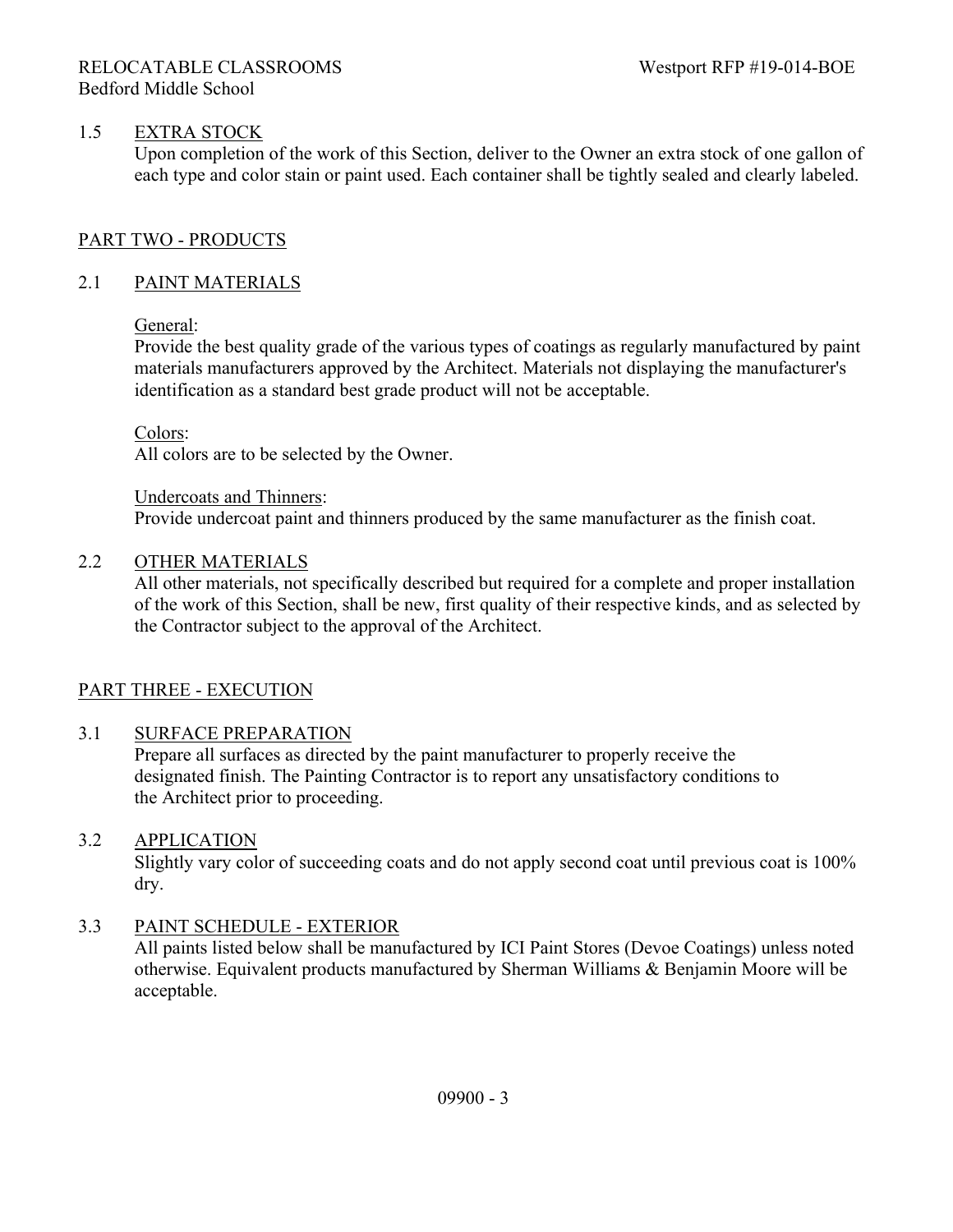#### Metal Doors & Railings:

a. One coat Rust Inhibitor Primer and one coat Devoe Ultrahide Durus Exterior Alkyd Gloss finish  $\#2518$  on all doors & railings.

#### Siding:

- a. One coat of Acrylic Latex paint on existing siding and trim.
- b. One coat of latex primer and One coat of Acrylic Latex paint on new siding and trim. Color to match hardboard siding on adjacent units.

## 3.4 PAINT SCHEDULE

#### Metal Doors & Railings:

a. One coat Rust Inhibitor Primer and one coat Devoe Ultrahide Durus Alkyd Gloss finish on all doors.

### 3.5 FASTENERS

Set and fill all nails and other fasteners, sand smooth prior to painting.

### 3.6 INSPECTION

Inspect all surfaces to be painted prior to proceeding and report all potential problems to the Architect. The Painting Contractor will be responsible for any deformities or blemishes which slow on the finished surface.

#### 3.7 CLEANING UP

Clean all areas affected by the work of this Section, including the wallcovering, upon completion of the work of this Section.

## **END OF SECTION**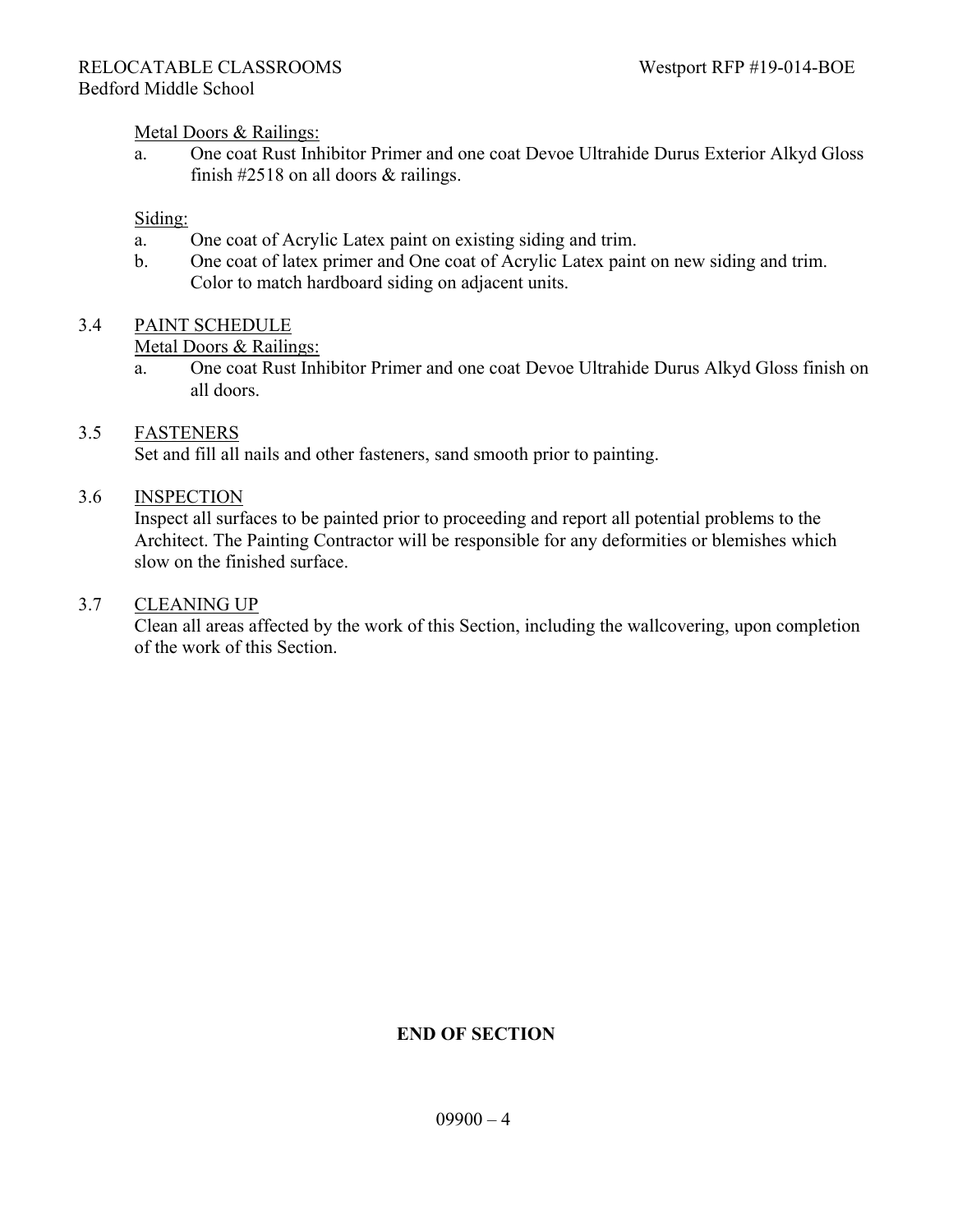#### PART ONE - GENERAL

#### 1.1 SCOPE OF WORK

- A. Provide Detached (Modular) Relocatable Classroom Buildings (DRCB) that are factory fabricated modular units, completely assembled and installed, including but not limited to roof, walls, floor systems, finishes, stairs, ramps and equipment specified. Finish materials for sealing all joints at the connection point of each module shall be furnished and installed on the site. The DRCB must have the capability of being disassembled in complete sections as originally installed in keeping with the theme of relocatability.
- B. The DRCB drawings and specifications shall be reviewed and approved in writing by a licensed third party agency or person to certify code compliance. This shall be part of the base contract price. The DRCB manufacturer shall be certified by the State of Connecticut Building Code Commission as an approved supplier of modular units.
- C. All Architecture, Engineering, design, materials, equipment, tools, services, labor, inspections, fees, zoning & building permits and all other operations and costs necessary to design, manufacture, and install the DRCB's shall be part of the base bid. The DRCB's shall be Complete and operable for safe and reliable use by the owner for the purpose for which the DRCB's are intended and specified.
- D. It is Not the intent of the site drawings provided by the owner to show all existing conditions. The contractor must verify the exact location of all existing underground services or utilities, including those concealed from view. The contractors are advised to visit and examine the site prior to submitting a bid. Failure to visit the site and note conditions will in no way relieve the contractor of his responsibility for properly completing the work without additional cost to the owner.
- E. The Contractor shall be responsible for providing a complete set of drawings and specifications (except for the Owner supplied site plan) that are in strict conformance with all state, federal and local codes statues and regulations in force at the time of application for state approvals and local approvals and permits.
- F. The new fence, gates and roof above the walk to the school are not part of the contract and will be contracted for separately by the Owner.
- G. All drawings and specifications shall bear the seal & original signature of a professional Engineer or Architect licensed to practice in the State of Connecticut.
- H. The contractor shall survey the site to accurately locate the new DRCB's.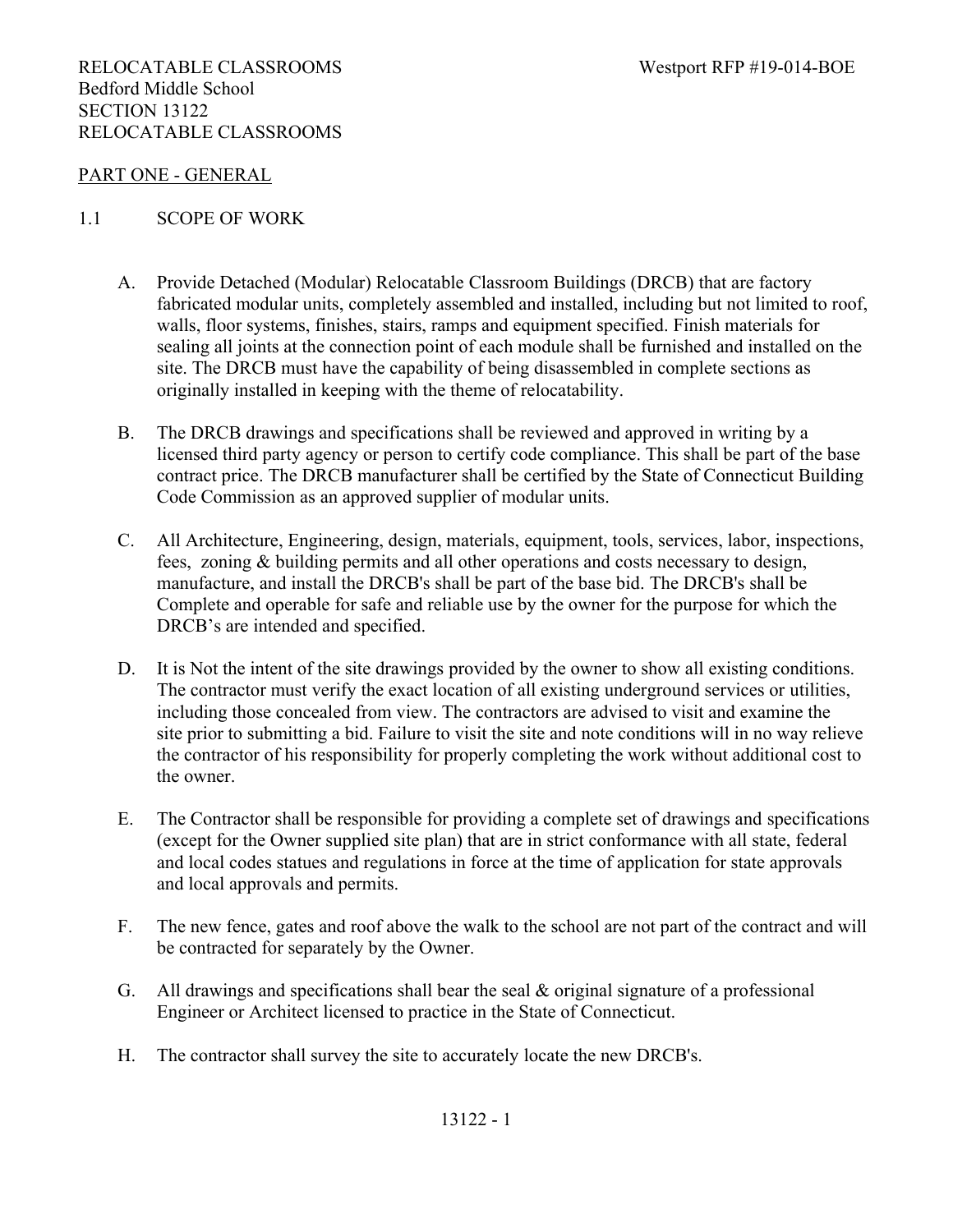I. The Contractor must complete installation and obtain a Certificate of Occupancy prior to applying for final payment.

The Owner will install an electrical service panel on the existing school building.

DRCB Contractor is responsible for running the electricity from this panel to the new structure.

- J. The Contractor must provide electrical service from the existing building and final connection to the DRCB at the building service entrance.
- K. The Owner will obtain Zoning Approval from the Town of Westport.
- L. The contractor must submit complete drawings and specifications to the Owner within 14 calendar days of the day that the Contract is awarded.
- M. The Owner will install fire alarm, P/A system and computer network in the DRCB. Contractor to provide all conduits and junction boxes.
- N. The Owner will install proximity card reader at one exterior door to each classroom and at one gate in the new fence for each building. Contractor shall provide conduit to junction box and all required provisions.
- 1.2 DESIGN CRITERIA GENERAL
	- A. Classrooms to be designed, constructed and installed in strict accordance with all applicable codes, regulations, and authorities including the State of Connecticut Building Code. Refer to the drawings for the dimensions of each unit.

## 1.3 DESIGN CRITERIA - STRUCTURAL/INSULATION

- A. The floor system shall be capable of supporting a minimum of 60 pounds per square foot live load. Floor framing to be steel joists or beams with perimeter steel frame, ½" thick plywood sub floor and 5/8" thick plywood underlayment.
- B. The foundation system shall be capable of supporting the weight of the building and shall extend a minimum of 42" below grade. Foundation shall be constructed of concrete footings with 3000 PSI concrete piers or load bearing concrete masonry piers. Footings shall bear on undisturbed or virgin soil with adequate bearing capacity. If approved by the local Building Official the ramps and exterior stairs may be installed on precast, pyramid shaped, concrete Post bases.

Block and level system will be accepted for the classrooms if design is signed and sealed by CT Licensed Structural Engineer and certified to be in conformance with the CT Building Code.

C. Roof system shall be capable of supporting a minimum of 45 pounds per square foot live load, all applicable snow loads and all roof mounted equipment. Roof framing to be pre engineered wood trusses with minimum 5/8" thick CDX plywood sheathing. Roof pitch must be a minimum of ½"/foot.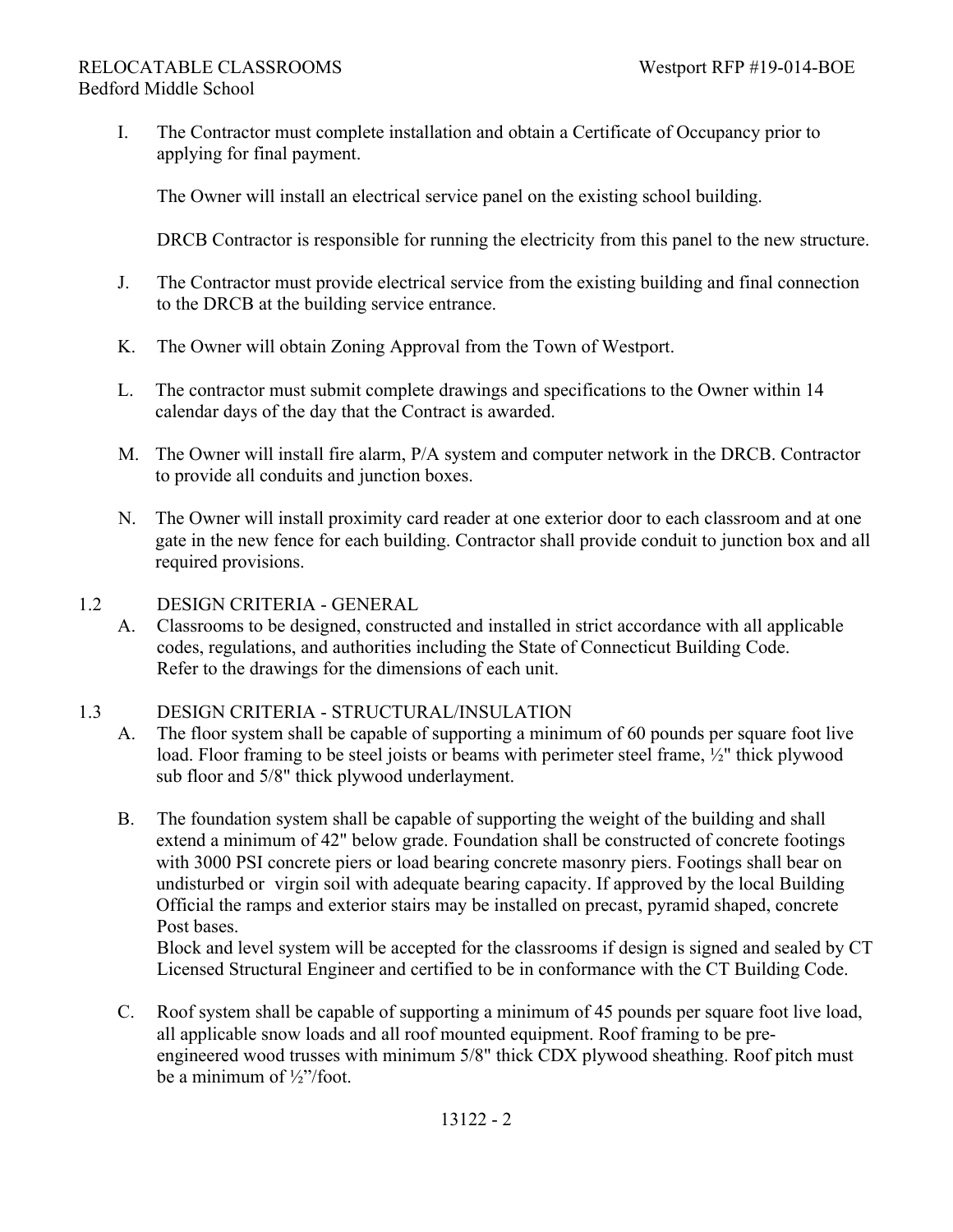- D. Exterior walls shall be constructed with a minimum of 2" x 4" wood studs at 16" on center.
- E. Classroom shall have the following thermal  $&$  STC values: Exterior walls R-21 Kraft faced fiberglass insulation/STC-45 min. Floor R-30 Kraft faced fiberglass insulation Roof/Ceiling R-38 insulation or R-30 continuous Demising wall STC 45 min. **Any deviations must be noted in the Bid submitted.**
- F. All applicable portions of the following codes and standards are hereby made part of this specification in their entirety and all work shall conform with the requirements of these standards. American Concrete Institute Standards and Specifications (ACI). American Institute of Steel Construction Standards and Specifications (AISC). American Society of Testing Materials (ASTM). American Society of Civil Engineers (ASCE).
- G. Classroom buildings shall be constructed, tied down and adequately anchored to the foundation system in accordance with all governing requirements including seismic requirements. Manufacturer shall submit a letter from a Connecticut Licensed Structural Engineer certifying that the requirements for seismic loads and considerations have been incorporated for all structural, mechanical, electrical and ceiling systems.
- 1.4 DESIGN CRITERIA INTERIOR
	- A. Design interior to withstand the daily use by students and staff.
- 1.5 DESIGN CRITERIA EXTERIOR
	- A. The entire perimeter of the underside of each classroom shall be skirted with removable skirting which shall match the siding. All wood within 8" of finished grade shall be treated with water-borne preservatives in accordance with AWPB LP-2 for above ground lumber and AWPB 22 for wood in contact with the ground. Install 24" x 36" access panel for each classroom. Screw panel in place.
	- B. The Exterior finish shall be 7/16" thick Prefinished Hardboard siding with reversed board and batten pattern and vertical grooves 8" on center, maximum. All trim to match the siding.
	- C. Buildings shall have 12" wide vented soffits on two sides with aluminum gutters and downspouts leading to precast concrete splash blocks at grade.
	- D. The roof system shall be Class 'A' Single Ply EPDM roofing system, either fully adhered or mechanically fastened to plywood sheathing. 45 mil minimum thickness membrane. Carlisle or Owner approved equal. Installation shall be in strict conformance with the Roofing Manufacturers Specifications and with the National Roofing Contractors Association. Roof shall have a minimum of 1/2" pitch per foot for water run-off, ponding will not be acceptable. 13122 - 3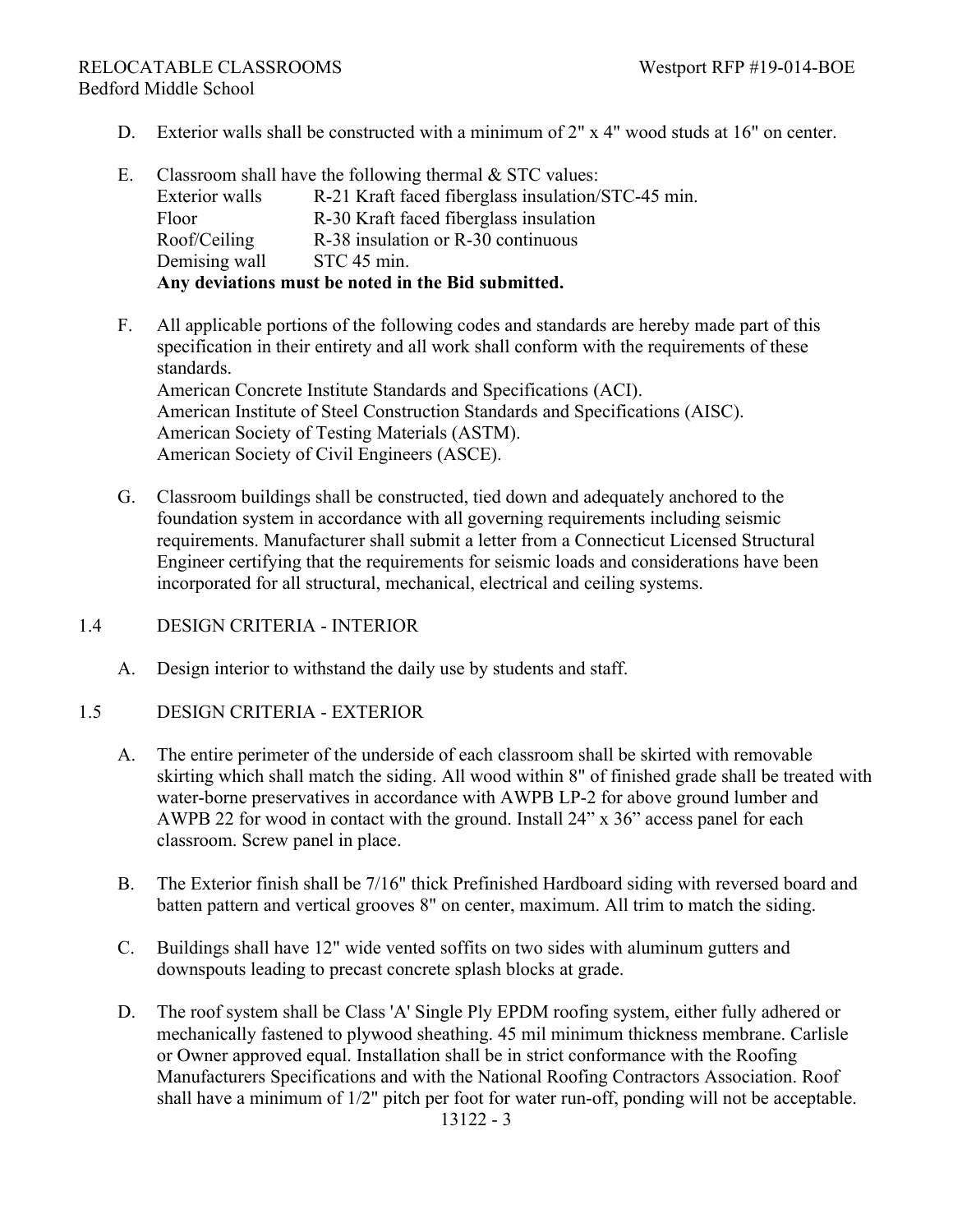- E. Roof system shall have a 5-year unlimited Manufacturers' guarantee for water tightness covering material and workmanship on entire roof system.
- F. All doors and windows shall have drip caps at the head. Roof flashing must be compatible with the roofing system installed.
- G. A railing and guard shall be installed along the roof edge where any rooftop equipment is located within 10 feet of the roof edge or when required by governing regulations. Railing system shall match the railings at the stairs and ramps.

## 1.6 DESIGN CRITERIA - DOORS & WINDOWS

- A. Exterior doors shall be 3'-0" wide by 6'-8" x 1-3/4" thick insulated, flush steel hollow metal doors, Ceco Door Products, Imperial Design or approved equal, installed in a steel hollow metal jamb equipped as follows. Minimum two doors per classroom with one to the exterior.
	- 1. Weatherstripped with bottom sweep and 5" wide aluminum threshold.
	- 2. Hinges shall be heavy duty ball bearing hinges, primed and painted with enamel to match the doors. Stanley or equal.
	- 3. Doors shall be constructed of 18 gauge steel sheets with rigid urethane core with a minimum 'R' value of 14.0.
	- 4. Door and frame shall have factory applied, baked on rust inhibitor primer with alkyd enamel finish coat.
	- 5. All doors to have automatic, adjustable closers with rack & pinion operation sized for door size, LCN Smoothee or approved equal. Mount on interior side of door.
	- 6. Refer to drawings for Door and Hardware Schedule. All doors in the same room must be keyed alike and keyed to school master key system.
	- 7. All exterior doors shall have a 100 square inch glass panel with ½" tempered insulating glass. Bottom of glazing to be a maximum of 42" above the adjacent floor surface.
	- 8. Exterior doors to have a minimum STC rating of 26.
- B. Doors and frames shall be constructed in strict conformance with the specifications of The Steel Door Institute, most recent edition.
- C. Each classroom shall have a minimum of 4' x 4' windows. Windows shall be aluminum frame with thermal break, sliding sash, ½" insulating glass in neoprene gaskets, removable insect screens and locks so that they can be securely locked.Universal Aluminum Series 200 or approved equal. Latching mechanism to be a maximum of 48" above the floor.
- D. Doors & windows must meet or exceed the following:
	- Min. STC of 26 in accordance with ASTM A90
	- Air infiltration rate of less than 0.4 CFM/FT, Class AN & Grade 65 by the American Architectural Manufacturing Association (AAMA).
- E. Windows to meet or exceed Architectural Aluminum Manufacturer Association specification for water & air infiltration.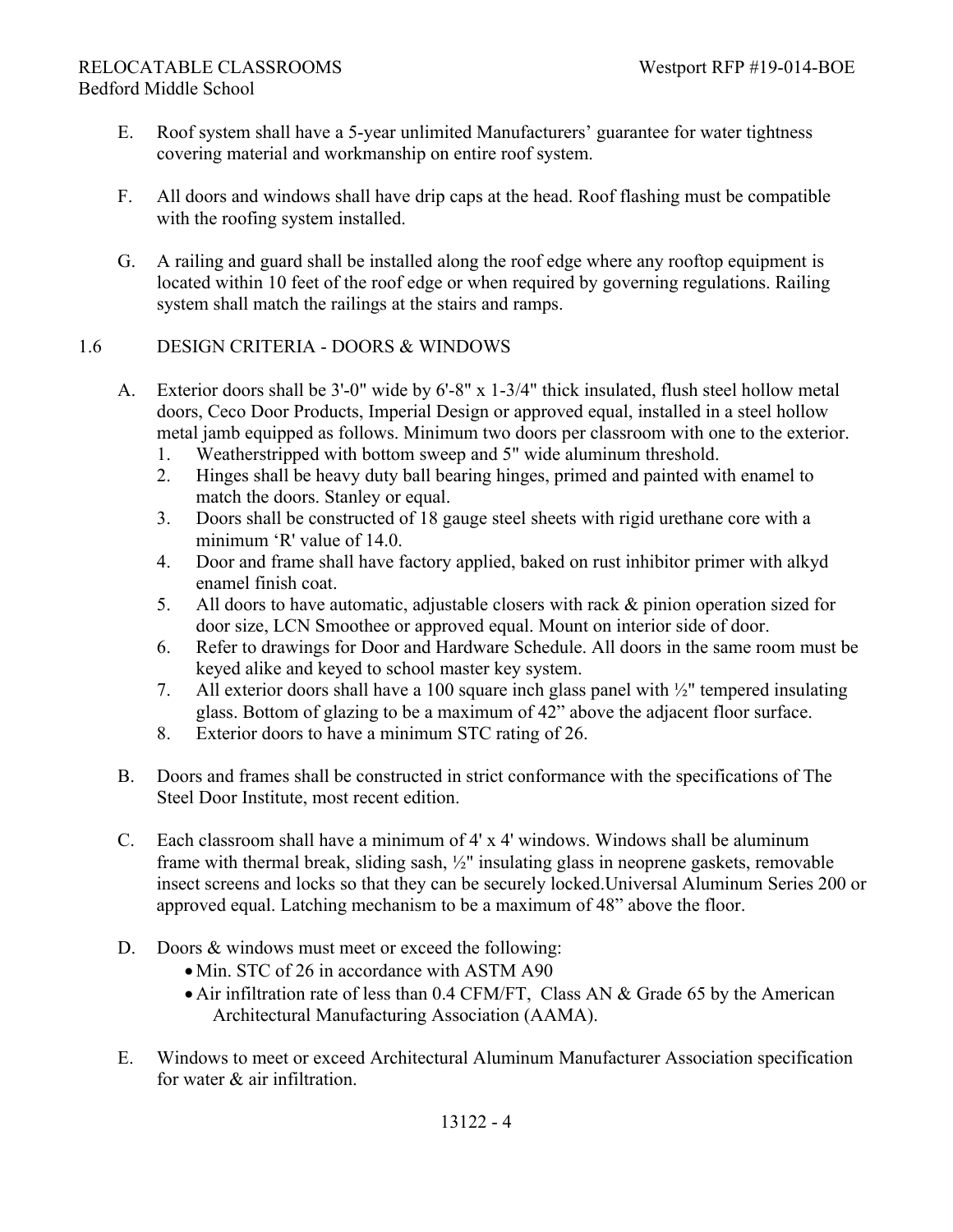F. Door hardware to be as specified on the drawings.

## 1.7 DESIGN CRITERIA - RAMPS & STAIRS **Note: Aluminum stairs and ramps are acceptable if in conformance with current codes and noted in bid submitted. Ramp & Stair treads must be constructed with slip resistant surfaces.**

- A. The building shall have ramps, decking and stairs in conformance with all accessibility and building regulations. Ramps and stairs shall be constructed with non-arsenate pressure treated framing lumber with 5/4" x 6" Trex decking. Lumber to be treated with water-borne preservatives in accordance with AWPB LP-2 for above ground lumber and AWPB 22 for wood in contact with the ground. Refer to Section 06000 of Specification.
- B. Ramps and stairs shall be constructed to support a live load of 100 pounds per square foot. Ramps and stairs must be adequately anchored to concrete or masonry foundation system with concrete footings at 42" below grade, minimum. If approved by the local Building Official the ramps and exterior stairs may be installed on precast, pyramid shaped, concrete post bases.
- C. Ramp shall not exceed a slope of 1" in 12" with landings at intervals required by the governing regulations. Stairs shall have closed risers, maximum of 7" high with 11" minimum treads.
- D. Stair and ramp platforms shall be installed at the same level as the finished classroom floor with a maximum threshold height of ½".
- E. Stairs and ramps shall have guards and 1-1/4" National Pipe Standards (NPS) diameter schedule 40 hollow metal pipe handrails on each side with extensions, anchoring, and locations to meet all governing regulations.
- F. Refer to Section 06100 for carpentry.
- 1.8 DESIGN CRITERIA FINISHES & MISCELLANEOUS A. Interior surface of walls shall be finished with 1/2" thick vinyl clad gypsum board, with 5/8" Type 'X' gypsum board on fire rated walls, with flame Class 'A' fire rating.
	- B. All interior floors shall be covered with Armstrong Excelon 12" x 12" vinyl composition floor tile with 4" high vinyl cove base. Install with low VOC adhesive.
	- C. All classrooms must have identifying signs in accordance with all governing regulations, including ADA.
	- D. Interior of all classrooms shall be equipped with 4ft high Whiteboard on the front wall and 4ft high self-sealing tack board on each side and rear wall.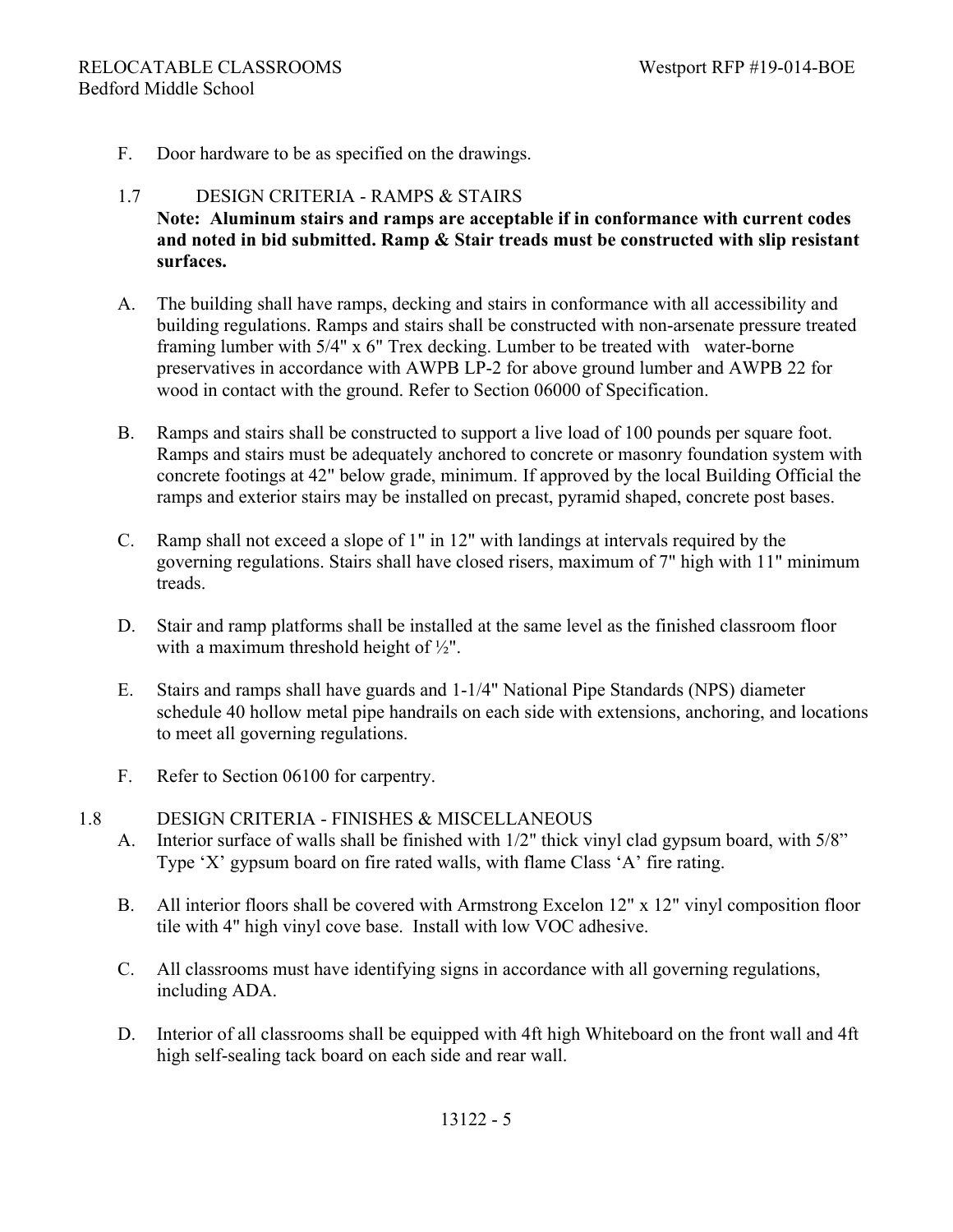- E. Wall mounted coat hooks shall be provided in each classroom. Minimum of 25 per classroom shall be provided. Coat hooks shall have rounded (not protruding) fronts to prevent harm to occupants.
- F. Ceiling shall be 2' x 4' x 5/8" white suspended acoustical ceiling tiles in conformance with ASTM-C 1264 with square edge and white inverted tee suspension system. Mount ceiling at 8'- 0" above the finished floor and install to meet all applicable codes and regulations, including all seismic requirements. Ceilings to have Class 'A' fire rating and minimum noise reduction coefficient (NR) of 0.55 and ceiling attenuation class (CAC) of 35.

Suspension system to be in conformance with ASTM-C635 and C636.

## 1.9 DESIGN CRITERIA - HEATING, VENTILATING & AIR-CONDITIONING

- A. Furnish and install a single package rooftop heat pump unit complete with automatic controls. The equipment shall be shipped completely factory assembled, precharged, piped & wired internally ready for field connections. All components must be U.L. Listed and all wiring must be in compliance with the National Electric Code. The manufacturer shall have parts and services readily available to the Owner.
- B. Air distribution shall be from the bottom of the unit. Ducts shall be Fiberglass duct or galvanized steel duct with a minimum of 2" thick, 1.5 pound density fiberglass insulation, or equivalent.
- C. Each unit shall be complete with a DX Cooling Coil and supplemental electric heat coil to meet the following criteria:
	- 1. Heat the classroom to maintain 70 $\degree$  F based on an outdoor temperature of 0 $\degree$  F
	- 2. Cool the classroom to maintain  $72^{\circ}$  F based on an outdoor temperature of  $95^{\circ}$  F, with relative humidity maintained at 50%.
- D. Compressors shall be resiliently mounted, have overload protection, internal pressure relief and compressor crankcase heater. The refrigeration system shall have suction and liquid line service gauge ports, high pressure switch, reversing valve, and full refrigeration charge.
- E. Roof mounting frame shall be flashed into the roof to provide a weatherproof connection.
- F. Supply and return air grilles shall be ceiling mounted in suspended ceiling system.
- G. Heating and Air-Conditioning shall be controlled by one wall mounted thermostat in each classroom. Honeywell or equal.
- H. All work to be in conformance with The International Energy Code (2015 Edition) and ASHRAE Standard 90.1 Energy Efficiency Standards, most recent applicable edition.
- I. Documentation must be submitted that the HVAC system meets or exceeds the fresh air requirements in the current code.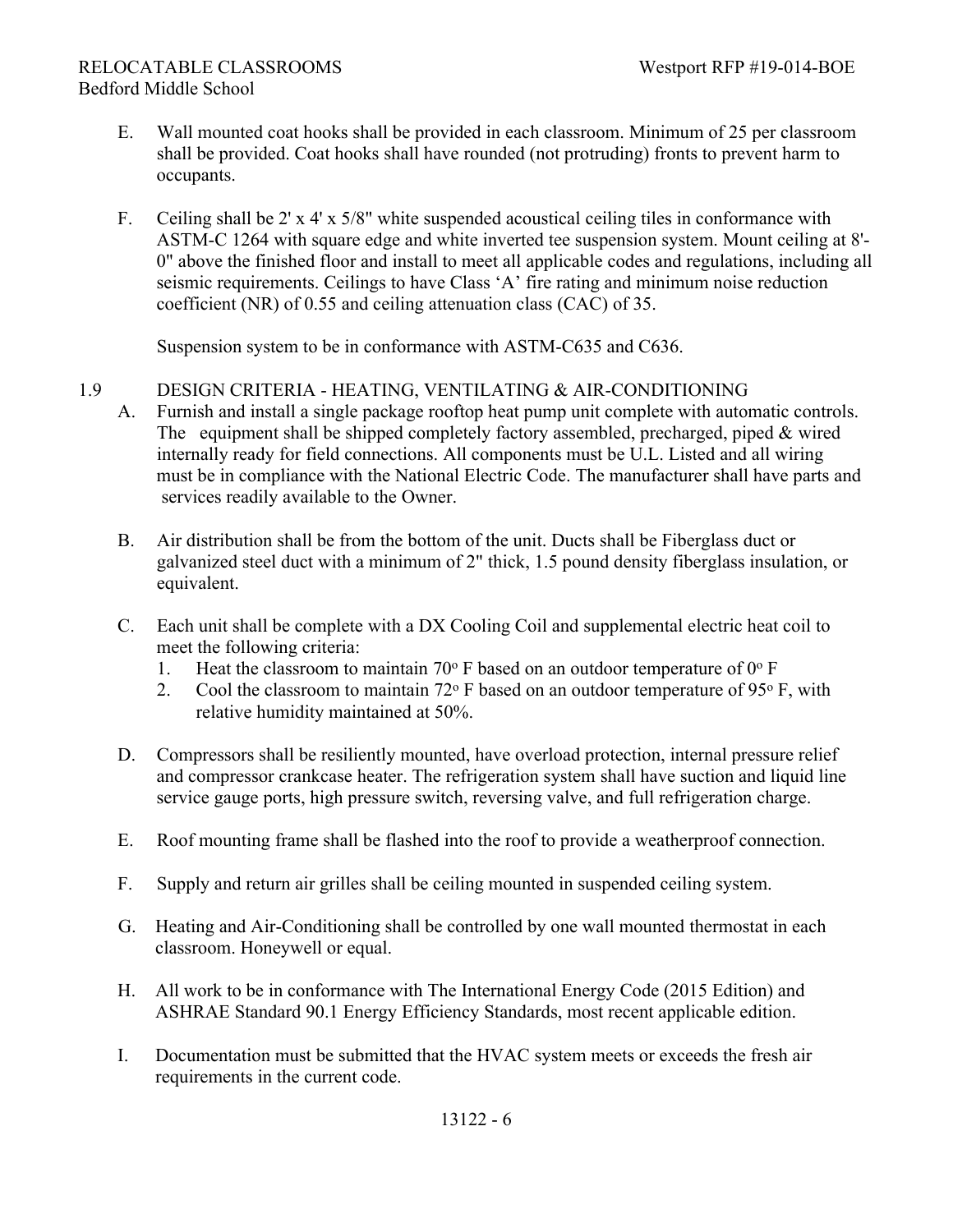## 1.10 DESIGN CRITERIA - ELECTRICAL

- A. Contractor shall install 3-phase, 4-wire, MCM copper wire and #2 copper ground in conduit from existing building to main service distribution panel in new modular building. Size cable as required based on the intended load.
- B. All classrooms shall include a complete electrical system with a lockable circuit breaker panel. System shall be sized to properly operate all HVAC equipment, electrical outlets, 5 computers, lighting, etc. (100 amp minimum main breaker). All equipment to be U.L. listed.
- C. Wall receptacles shall be 110/125 volt 3 wire duplex grounding receptacles with a minimum 15 Amp rating with matching metal cover plates. Leviton Specification Grade or Owner approved equal. Install quantity based on building code requirements and as illustrated on the typical floor plan.
- D. Each classroom shall have a tamper proof exterior wall mounted fixture with a 60-watt incandescent bulb and a photocell located adjacent to each exterior door.
- E. Switches shall be Specification Grade motion sensor switches with matching metal cover plate.
- F. Lighting for classroom shall be 2' x 4' lay-in energy saving fluorescent fixtures, with three T8 lamps or LED fixtures. Install fixtures to supply a minimum of 100 footcandles at desk level throughout the classroom.
- G. Emergency lights and illuminated LED exit signs with battery back-up shall be installed in all classrooms. Emergency lights with battery back-up to be installed at exterior of all doors.
- H. Data, public address and telephone systems shall be supplied and installed by a separate contractor retained by the Westport School system. The modular contractor shall install all conduits with pull wire to above the finished ceiling and all empty boxes.
- I. One Edwards ceiling mounted thermal sensing device shall be installed at the center of each classroom. Edwards fire alarm pull station, horn and flashing light shall be provided adjacent to each exterior door. All Edward's equipment shall be wired to and terminated at the unit services entrance. Final connection to the school's fire alarm system by the Owner.
- J. All wire used shall be copper conductor rated for 600 volts minimum.
- K. Provide electric door latch release for card readers at doors as indicated on the Door Schedule.
- L. All electrical fixtures and equipment must meet or exceed the International Energy Conservation Code (2015 Edition) requirements.

## 1.11 WORK INCLUDED

A. Scope of work outlined in 1.1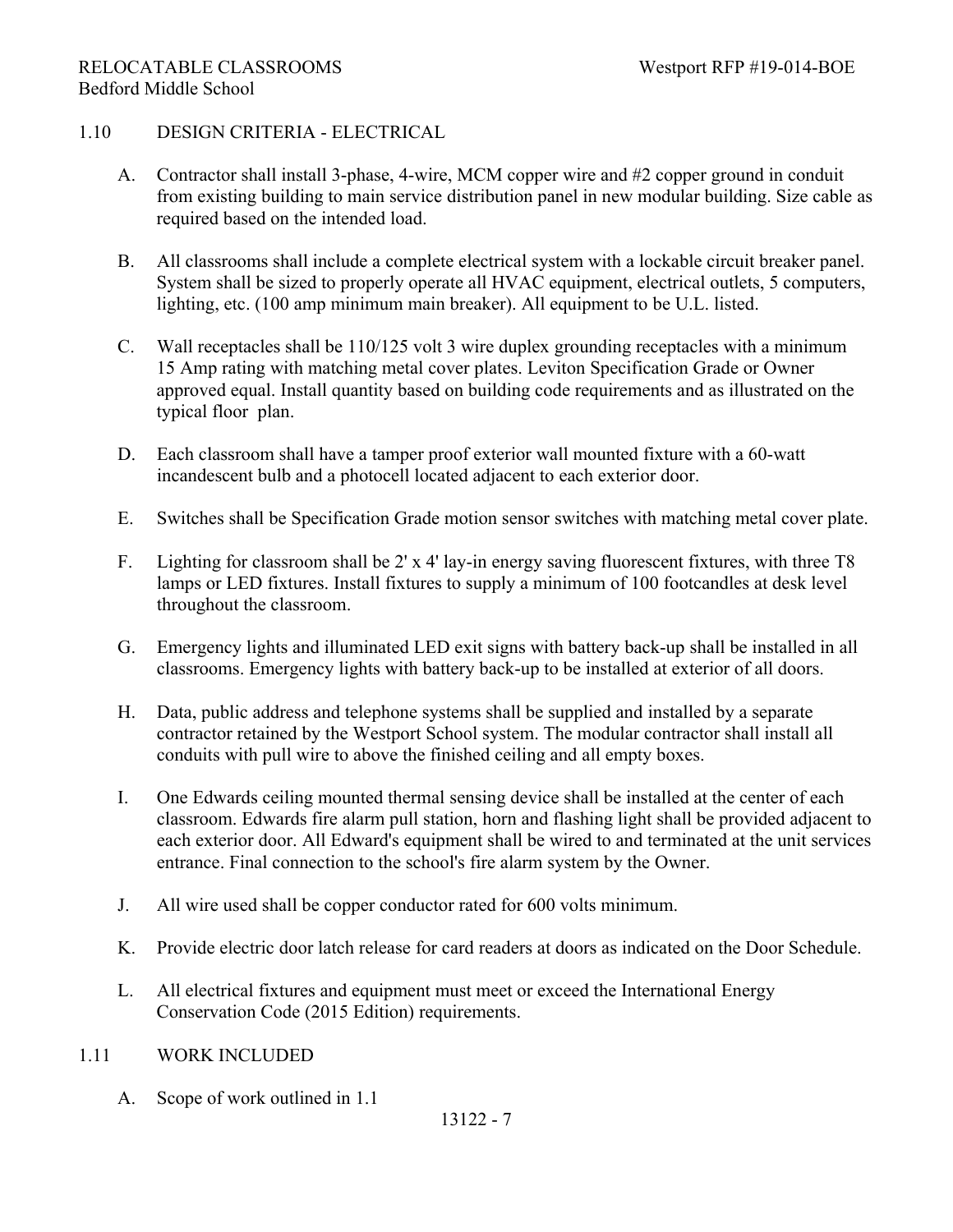- B. All Design, Engineering, drawings, specifications, and Construction as required to properly construct and install the Detached Relocatable Classroom Buildings.
- C. The responsibilities of the Contractor shall include but not be limited to the following:
	- 1. File construction documents as required and obtain all necessary state and local building permits and approvals. Local  $P \& Z$  approval and all fiscal approvals will be obtained by the Owner.
	- 2. Provide all construction including for exterior stairs and ramps.
	- 3. Obtain a Certificate of Occupancy upon completion of construction.
- D. All work shall be completed in strict accordance with the State and Local Codes, Code Enforcement Officials, the Fire Marshall, The Americans with Disabilities Act and all other applicable regulations or authorities.

## 1.12 SUBMITTALS

- A. Prior to proceeding with the work of this specification provide the following for the Owner's review. Submit three copies of all submittals.
	- 1. Samples of each colors & textures available for surface and finish.
	- 2. Manufacturers instructions indicating special surface preparation procedures, or substrate conditions requiring special attention.
	- 3. Sufficient data to demonstrate that all materials meet or exceed the specified requirements.
- B. Upon completion of construction submit operating and maintenance manuals for all equipment and all letters of certification as outlined in 1.15 of this Specification Section.

## 1.13 QUALIFICATIONS

- A. Manufacturer: Company specializing in manufacturing products specified with a minimum of 10 years documented experience.
- B. Contractors: Adequate number of skilled workers that are thoroughly trained and experienced in the necessary crafts and who are completely familiar with the materials and methods required for proper performance of the work specified.
- C. All contractors shall be Licensed and registered as required.

## 1.14 DELIVERY, STORAGE & HANDLING

A. Deliver, store, protect and properly handle all products for prompt delivery and to protect against damage.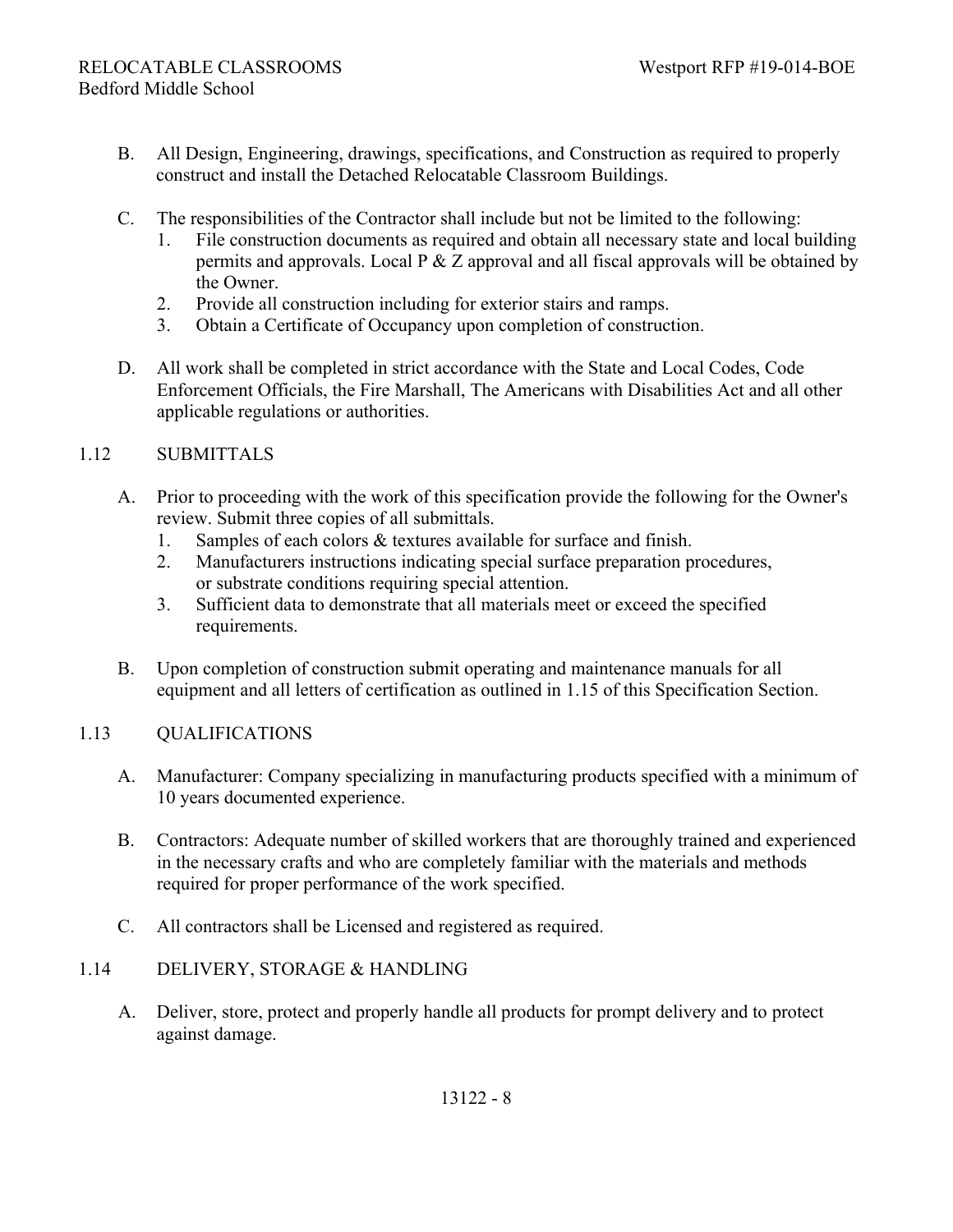## 1.15 CERTIFICATIONS The contractor shall submit the following: Letter from a CT Licensed Engineer that the Foundation System is adequate to meet the structural requirements in the current code.

Letter that the HVAC system meets or exceeds the current and applicable requirements for fresh air and ventilation

## PART TWO - PRODUCTS

- 2.1 Refer to Part One of this specification for information on pre-engineered and fabricated relocatable classrooms.
- 2.2 Refer to Section 03300 – Concrete Section 07900 - Sealants Section 09900 - Painting Section 06100 - Stair and ramp carpentry.

#### PART THREE – EXECUTION

- 3.1 Verify that all surfaces substrate conditions and materials are properly prepared to receive work as specified by the manufacturer. Correct conditions that will be detrimental to the proper and timely completion of the work, do not proceed until unsatisfactory conditions have been corrected.
- 3.2 Contractor shall properly maintain the site, collect all waste material, place all debris and waste in closed containers and remove from the site.
- 3.3 The contractor shall be responsible for leaving the Classroom broom clean and washing all windows upon completion of construction.
- 3.4 All items shall be installed in conformance with the respective manufacturer's specifications.
- 3.5 The Contractor must obtain a Building Permit from the local authority prior to commencing work. The permit fee will be waived, but the DRCB Contractor must pay the State of CT Education Fee.
- 3.6 End of Lease Removal: At the end of the lease, the modular building contractor must dismantle and remove the entire modular building including, but not limited to, the following:
	- Remove all foundation components
	- Remove all ramps and stairs
	- Disconnect and remove electrical back to school building panel
	- Loom and seed disturbed area
	- Transport all components off site

### **END OF SECTION**

 $13122 - 9$